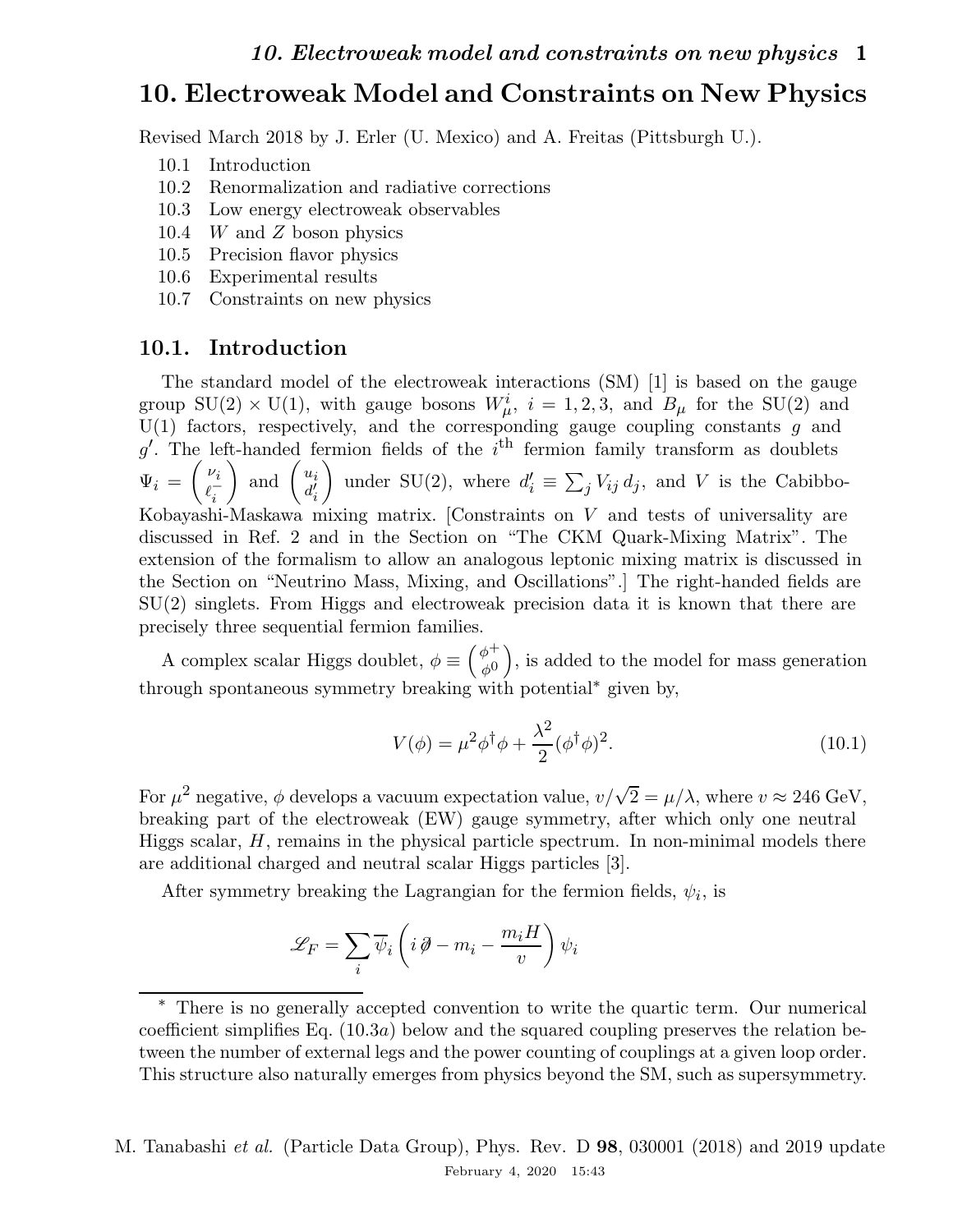$$
-\frac{g}{2\sqrt{2}}\sum_{i}\overline{\Psi}_{i}\gamma^{\mu}(1-\gamma^{5})(T^{+}W_{\mu}^{+}+T^{-}W_{\mu}^{-})\Psi_{i}
$$

$$
-e\sum_{i}Q_{i}\overline{\psi}_{i}\gamma^{\mu}\psi_{i}A_{\mu}
$$

$$
-\frac{g}{2\cos\theta_{W}}\sum_{i}\overline{\psi}_{i}\gamma^{\mu}(g_{V}^{i}-g_{A}^{i}\gamma^{5})\psi_{i}Z_{\mu}.
$$
(10.2)

Here  $\theta_W \equiv \tan^{-1}(g'/g)$  is the weak angle;  $e = g \sin \theta_W$  is the positron electric charge; and  $A \equiv B \cos \theta_W + W^3 \sin \theta_W$  is the photon field  $(\gamma)$ .  $W^{\pm} \equiv (W^1 \mp iW^2)/\sqrt{2}$  and  $Z \equiv -B \sin \theta_W + W^3 \cos \theta_W$  are the charged and neutral weak boson fields, respectively. The Yukawa coupling of H to  $\psi_i$  in the first term in  $\mathscr{L}_F$ , which is flavor diagonal in the minimal model, is  $gm_i/2M_W$ . The boson masses in the EW sector are given (at tree level, i.e., to lowest order in perturbation theory) by,

$$
M_H = \lambda v,\tag{10.3a}
$$

$$
M_W = \frac{1}{2} g v = \frac{ev}{2 \sin \theta_W},\tag{10.3b}
$$

$$
M_Z = \frac{1}{2}\sqrt{g^2 + g'^2}v = \frac{ev}{2\sin\theta_W\cos\theta_W} = \frac{M_W}{\cos\theta_W},\tag{10.3c}
$$

$$
M_{\gamma} = 0.\tag{10.3d}
$$

The second term in  $\mathscr{L}_F$  represents the charged-current weak interaction [4–7], where  $T^+$  and  $T^-$  are the weak isospin raising and lowering operators. For example, the coupling of a W to an electron and a neutrino is

$$
-\frac{e}{2\sqrt{2}\sin\theta_W} \left[ W^-_\mu \overline{e} \gamma^\mu (1-\gamma^5) \nu + W^+_\mu \overline{\nu} \gamma^\mu (1-\gamma^5) e \right]. \tag{10.4}
$$

For momenta small compared to  $M_W$ , this term gives rise to the effective four-fermion interaction with the Fermi constant given by  $G_F/\sqrt{2} = 1/2v^2 = g^2/8M_W^2$ . CP violation is incorporated into the EW model by a single observable phase in  $V_{ij}$ .

The third term in  $\mathscr{L}_F$  describes electromagnetic interactions (QED) [8,9], and the last is the weak neutral-current interaction [5–7]. The vector and axial-vector couplings are

$$
g_V^i \equiv t_{3L}(i) - 2Q_i \sin^2 \theta_W, \qquad (10.5a)
$$

$$
g_A^i \equiv t_{3L}(i),\tag{10.5b}
$$

where  $t_{3L}(i)$  is the weak isospin of fermion  $i$  (+1/2 for  $u_i$  and  $v_i$ ; -1/2 for  $d_i$  and  $e_i$ ) and  $Q_i$  is the charge of  $\psi_i$  in units of e.

The first term in Eq. (10.2) also gives rise to fermion masses, and in the presence of right-handed neutrinos to Dirac neutrino masses. The possibility of Majorana masses is discussed in the Section on "Neutrino Mass, Mixing, and Oscillations".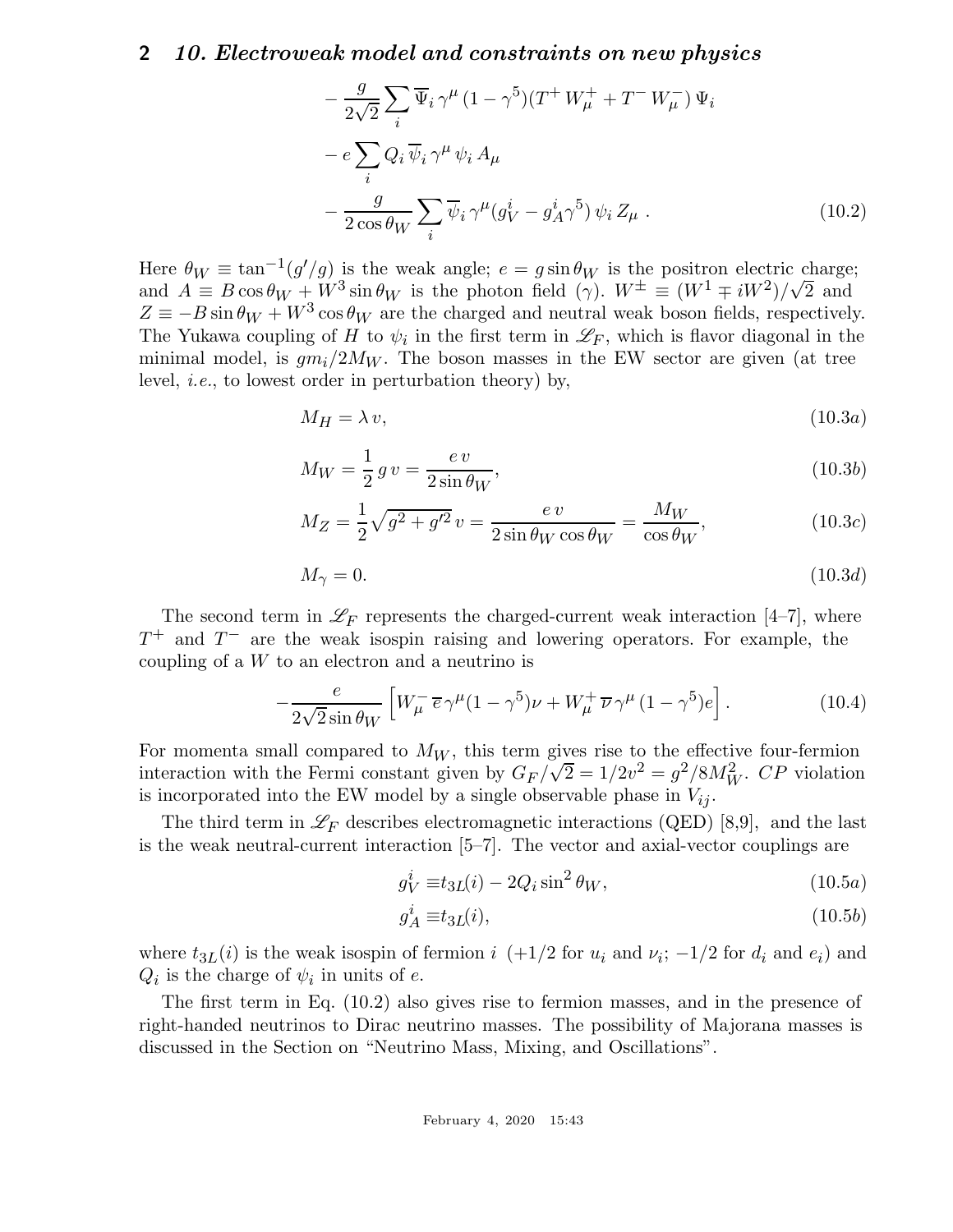### 10.2. Renormalization and radiative corrections

In addition to the Higgs boson mass,  $M_H$ , the fermion masses and mixings, and the strong coupling constant,  $\alpha_s$ , the SM has three parameters. The set with the smallest experimental errors contains the  $Z$  mass<sup>\*\*</sup>, the Fermi constant, and the fine structure constant, which will be discussed in turn (if not stated otherwise, the numerical values quoted in Sec. 10.2–10.5 correspond to the main fit result in Table 10.6):

The Z boson mass,  $M_Z = 91.1876 \pm 0.0021$  GeV, has been determined from the Z lineshape scan at LEP 1 [10]. This value of  $M_Z$  corresponds to a definition based on a Breit-Wigner shape with an energy-dependent width (see the Section on "The Z Boson" in the Gauge and Higgs Boson Particle Listings of this Review).

The Fermi constant,  $G_F = 1.1663787(6) \times 10^{-5} \text{ GeV}^{-2}$ , is derived from the muon lifetime formula∗∗∗ ,

$$
\frac{\hbar}{\tau_{\mu}} = \frac{G_F^2 m_{\mu}^5}{192\pi^3} F(\rho) \left[ 1 + H_1(\rho) \frac{\hat{\alpha}(m_{\mu})}{\pi} + H_2(\rho) \frac{\hat{\alpha}^2(m_{\mu})}{\pi^2} \right],
$$
(10.6)

where  $\rho = m_e^2/m_\mu^2$ , and where

$$
F(\rho) = 1 - 8\rho + 8\rho^3 - \rho^4 - 12\rho^2 \ln \rho = 0.99981295,
$$
 (10.7*a*)

$$
H_1(\rho) = \frac{25}{8} - \frac{\pi^2}{2} - \left(9 + 4\pi^2 + 12\ln\rho\right)\rho
$$
  
+  $16\pi^2\rho^{3/2} + \mathcal{O}(\rho^2) = -1.80793,$  (10.7*b*)

$$
H_2(\rho) = \frac{156815}{5184} - \frac{518}{81}\pi^2 - \frac{895}{36}\zeta(3) + \frac{67}{720}\pi^4 + \frac{53}{6}\pi^2\ln 2
$$
  
– (0.042 ± 0.002)<sub>had</sub> –  $\frac{5}{4}\pi^2\sqrt{\rho} + \mathcal{O}(\rho) = 6.64,$  (10.7c)

$$
\hat{\alpha}(m_{\mu})^{-1} = \alpha^{-1} + \frac{1}{3\pi} \ln \rho + \mathcal{O}(\alpha) = 135.901 \tag{10.7d}
$$

 $H_1$  and  $H_2$  capture the QED corrections within the Fermi model. The results for  $\rho = 0$ have been obtained in Refs. 12 and 13, respectively, where the term in parentheses is from the hadronic vacuum polarization [13]. The mass corrections to  $H_1$  have been known for some time [14], while those to  $H_2$  are more recent [15]. Notice the term

∗∗ We emphasize that in the fits described in Sec. 10.6 and Sec. 10.7 the values of the SM parameters are affected by all observables that depend on them. This is of no practical consequence for  $\alpha$  and  $G_F$ , however, since they are very precisely known.

<sup>∗∗∗</sup> In the spirit of the Fermi theory, we incorporated the small propagator correction,  $3/5 m_\mu^2/M_W^2$ , into  $\Delta r$  (see below). This is also the convention adopted by the MuLan collaboration [11]. While this breaks with historical consistency, the numerical difference was negligible in the past.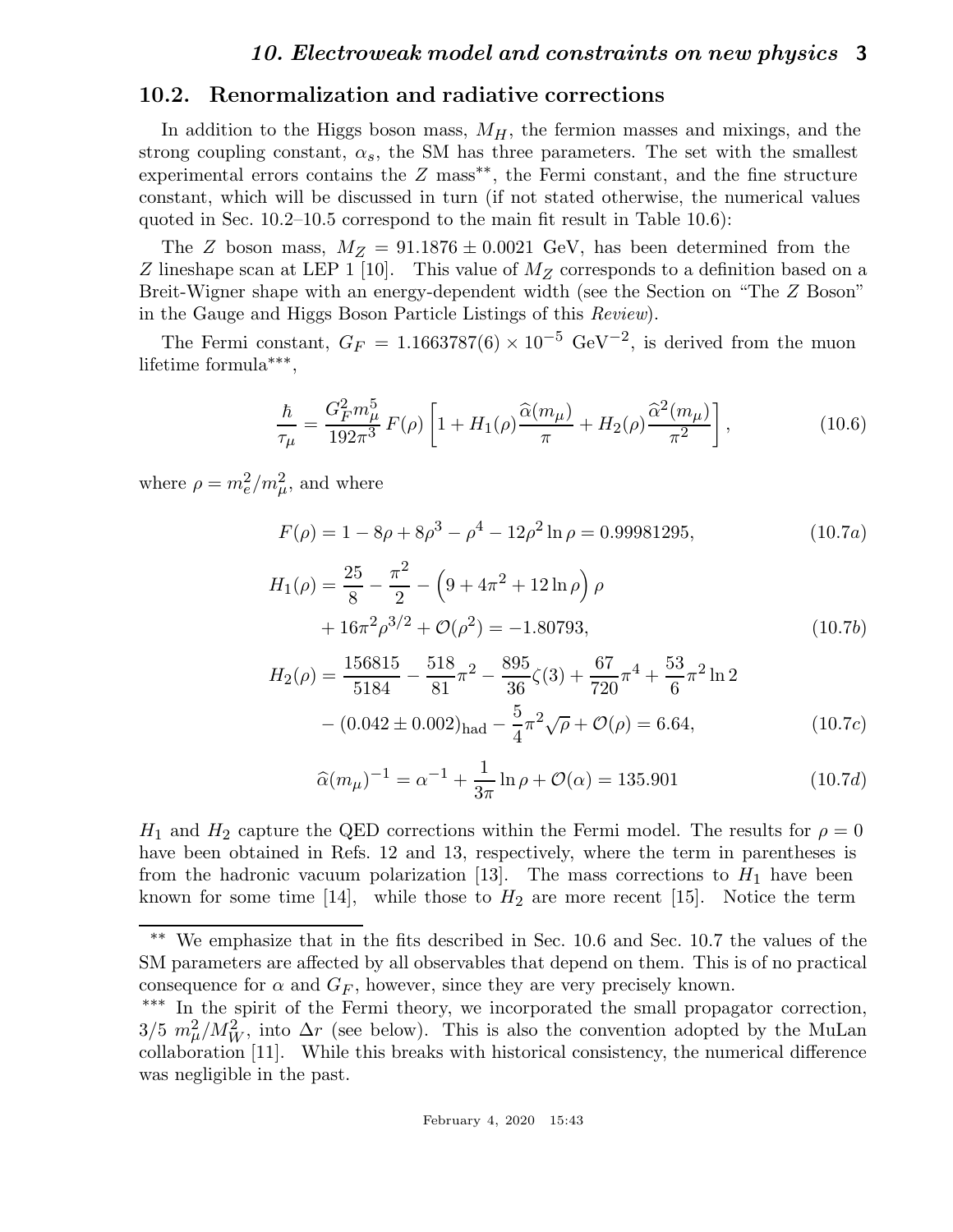linear in  $m_e$  whose appearance was unforeseen and can be traced to the use of the muon pole mass in the prefactor [15]. The remaining uncertainty in  $G_F$  is experimental and has been reduced by an order of magnitude by the MuLan collaboration [11] at the PSI. The experimental determination of the fine structure constant,  $\alpha = 1/137.035999139(31)$ , is currently dominated by the  $e^{\pm}$  anomalous magnetic moment [16]. In most EW renormalization schemes, it is convenient to define a running  $\alpha$  dependent on the energy scale of the process, with  $\alpha^{-1} \sim 137$  appropriate at very low energy, *i.e.* close to the Thomson limit. (The running has also been observed [17] directly.) For scales above a few hundred MeV this introduces an uncertainty due to the low energy hadronic contribution to vacuum polarization. In the modified minimal subtraction  $(\overline{\text{MS}})$  scheme [18] (used for this Review), and with  $\alpha_s(M_Z) = 0.1187 \pm 0.0016$  we have  $\hat{\alpha}^{(4)}(m_{\tau})^{-1} = 133.476 \pm 0.007$ and  $\hat{\alpha}^{(5)}(M_Z)^{-1} = 127.955 \pm 0.010$ . (In this Section we denote quantities defined in the modified minimal subtraction  $(\overline{\text{MS}})$  scheme by a caret; the exception is the strong coupling constant,  $\alpha_s$ , which will always correspond to the  $\overline{MS}$  definition and where the caret will be dropped.) The latter corresponds to a quark sector contribution (without the top) to the conventional (on-shell) QED coupling,  $\alpha(M_Z) = \frac{\alpha}{1-\Delta\alpha}$  $1 - \Delta \alpha(M_Z)$ ,

of  $\Delta \alpha_{\text{had}}^{(5)}(M_Z) = 0.02764 \pm 0.00007$ . These values are updated from Ref. 19 with  $\Delta\alpha_{\rm had}^{(5)}(M_Z)$  moved downwards and its uncertainty reduced (partly due to a more precise charm quark mass). Its correlation with the  $\mu^{\pm}$  anomalous magnetic moment (see Sec. 10.5), as well as the non-linear  $\alpha_s$  dependence of  $\hat{\alpha}(M_Z)$  and the resulting correlation with the input variable  $\alpha_s$ , are fully taken into account in the fits. This is done by using as actual input (fit constraint) instead of  $\Delta \alpha_{\text{had}}^{(5)}(M_Z)$  the low energy contribution by the three light quarks,  $\Delta \alpha_{\text{had}}^{(3)}(2.0 \text{ GeV}) = (58.71 \pm 0.50) \times 10^{-4}$  [20], and by calculating the perturbative and heavy quark contributions to  $\hat{\alpha}(M_Z)$  in each call of the fits according to Ref. 19. Part of the uncertainty  $(\pm 0.37 \times 10^{-4})$  is from  $e^+e^$ annihilation data below 1.8 GeV and  $\tau$  decay data (including uncertainties from isospin breaking effects [21]), but uncalculated higher order perturbative  $(\pm 0.21 \times 10^{-4})$  and non-perturbative  $(\pm 0.26 \times 10^{-4})$  [20] QCD corrections and the  $\overline{\text{MS}}$  quark mass values (see below) also contribute. Various evaluations of  $\Delta \alpha_{\rm had}^{(5)}$  are summarized in Table 10.1, where the relation<sup>†</sup> between the  $\overline{MS}$  and on-shell definitions (obtained using Ref. 24) is given by

$$
\Delta \hat{\alpha}(M_Z) - \Delta \alpha(M_Z) = \frac{\alpha}{\pi} \left[ \frac{100}{27} - \frac{1}{6} - \frac{7}{4} \ln \frac{M_Z^2}{M_W^2} + \frac{\alpha_s(M_Z)}{\pi} \left( \frac{605}{108} - \frac{44}{9} \zeta(3) \right) + \frac{\alpha_s^2}{\pi^2} \left( \frac{976481}{23328} - \frac{253}{36} \zeta(2) - \frac{781}{18} \zeta(3) + \frac{275}{27} \zeta(5) \right) \right] = 0.007127(2) , \quad (10.8)
$$

<sup>&</sup>lt;sup>†</sup> In practice,  $\alpha(M_Z)$  is directly evaluated in the  $\overline{\text{MS}}$  scheme using the FORTRAN package GAPP [22], including the QED contributions of both leptons and quarks. The leptonic three-loop contribution in the on-shell scheme has been obtained in Ref. 23.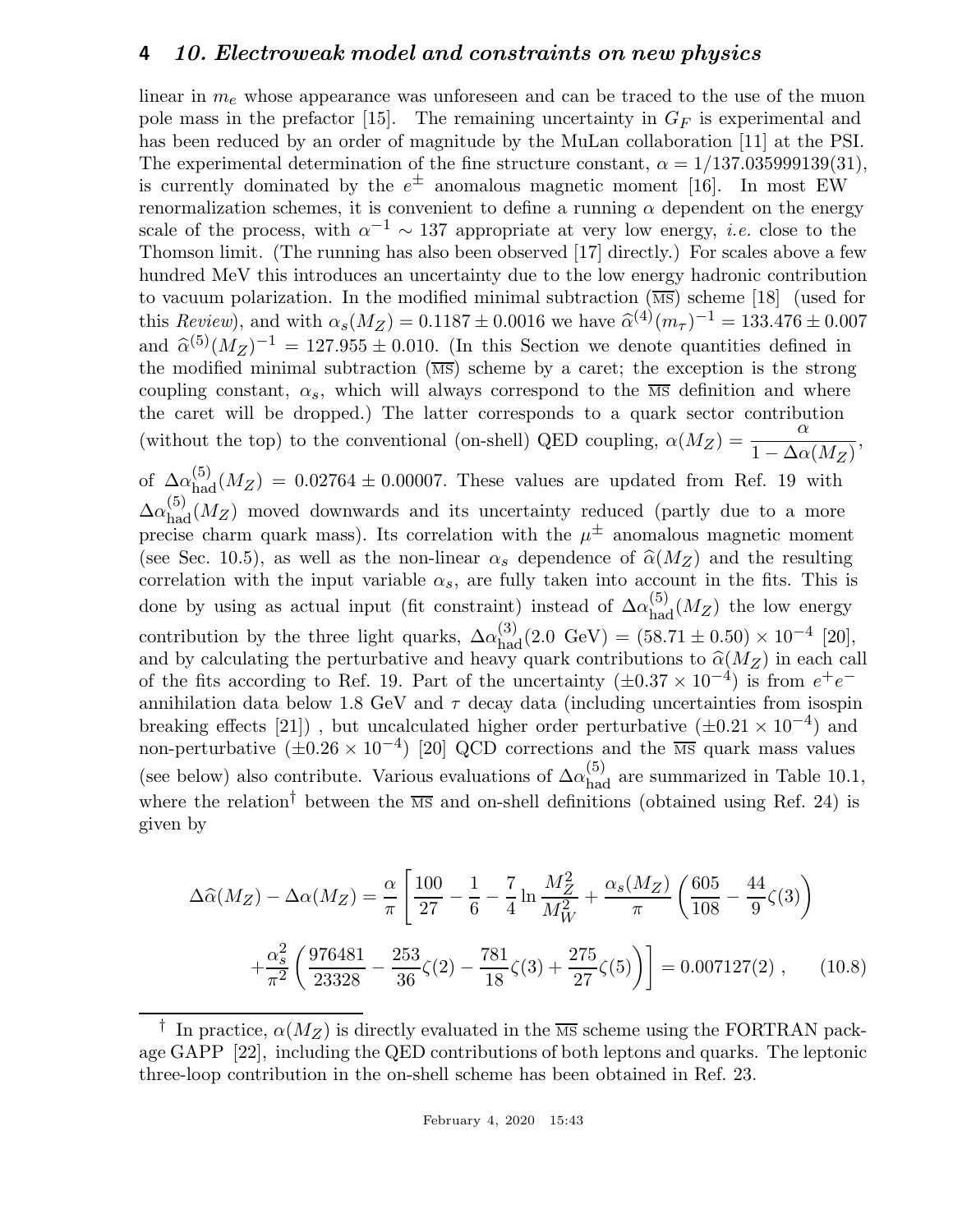**Table 10.1:** Evaluations of the on-shell  $\Delta\alpha_{\text{had}}^{(5)}(M_Z)$  by different groups (for a more complete list of evaluations see the 2012 edition of this Review). For better comparison we adjusted central values and errors to correspond to a common and fixed value of  $\alpha_s(M_Z) = 0.120$ . References quoting results without the top quark decoupled are converted to the five flavor definition. Ref. [29] uses  $\Lambda_{\text{QCD}} = 380 \pm 60$  MeV; for the conversion we assumed  $\alpha_s(M_Z) = 0.118 \pm 0.003$ .

| Reference                  | Result                | Comment                                                                            |
|----------------------------|-----------------------|------------------------------------------------------------------------------------|
| Geshkenbein, Morgunov [25] | $0.02780 \pm 0.00006$ | $\mathcal{O}(\alpha_s)$ resonance model                                            |
| Swartz [26]                | $0.02754 \pm 0.00046$ | use of fitting function                                                            |
| Krasnikov, Rodenberg [27]  | $0.02737 \pm 0.00039$ | PQCD for $\sqrt{s} > 2.3$ GeV                                                      |
| Kühn $&$ Steinhauser [28]  | $0.02778 \pm 0.00016$ | full $\mathcal{O}(\alpha_s^2)$ for $\sqrt{s} > 1.8$ GeV                            |
| $E$ rler [19]              | $0.02779 \pm 0.00020$ | conv. from $\overline{\text{MS}}$ scheme                                           |
| Groote <i>et al.</i> [29]  | $0.02787 \pm 0.00032$ | use of QCD sum rules                                                               |
| Martin <i>et al.</i> [30]  | $0.02741 \pm 0.00019$ | incl. new BES data                                                                 |
| de Troconiz, Yndurain [31] | $0.02754 \pm 0.00010$ | PQCD for $s > 2 \text{ GeV}^2$                                                     |
| Burkhardt, Pietrzyk [32]   | $0.02750 \pm 0.00033$ | PQCD for $\sqrt{s} > 12$ GeV                                                       |
| Hagiwara et al. [33]       | $0.02764 \pm 0.00014$ | PQCD: $\sqrt{s} = 2.6 - 3.7, > 11.1$ GeV                                           |
| Davier <i>et al.</i> [20]  | $0.02761 \pm 0.00008$ | PQCD: $\sqrt{s} = 1.8 - 3.7, > 5$ GeV                                              |
| Jegerlehner [34]           | $0.02755 \pm 0.00011$ | incl. $\gamma$ - $\rho$ mixing corrected $\tau$ data,<br>Euclidean split technique |
| Keshavarzi et al. [35]     | $0.02762 \pm 0.00011$ | PQCD for $\sqrt{s} > 11.2 \text{ GeV}$                                             |

and where the first entry of the lowest order term is from fermions and the other two are from  $W^{\pm}$  loops, which are usually excluded from the on-shell definition. Fermion mass effects and corrections of  $\mathcal{O}(\alpha \alpha_s^3)$  and  $\mathcal{O}(\alpha^2)$  contributing to Eq. (10.8) are small, partly cancel each other and are not included here. The most recent results on  $\Delta\alpha_{\rm had}^{(5)}(M_Z)$  [20,34,35] typically assume the validity of perturbative QCD (PQCD) at scales of  $\sim$  2 GeV or above and are in good agreement with each other. In regions where PQCD is not trusted, one can use  $e^+e^- \to$  hadrons cross-section data and  $\tau$ decay spectral functions [36], where the latter derive from OPAL [37], CLEO [38], ALEPH [39], and Belle [40]. Recently, new data for various  $e^+e^- \rightarrow$  hadrons channels was obtained from Babar, BES3, the SND and CMD3 experiments at VEPP-2M, and the KEDR experiment at VEPP-4M (for a list of references see *e.g.* Ref. 20). While VEPP-2M and VEPP-4M scanned a range of center-of-mass energies in the ranges  $\sim$  1–2 GeV and  $\sim$  3–4 GeV, respectively, the BaBar collaboration studied multi-hadron events radiatively returned from the  $\Upsilon(4S)$ , reconstructing the radiated photon and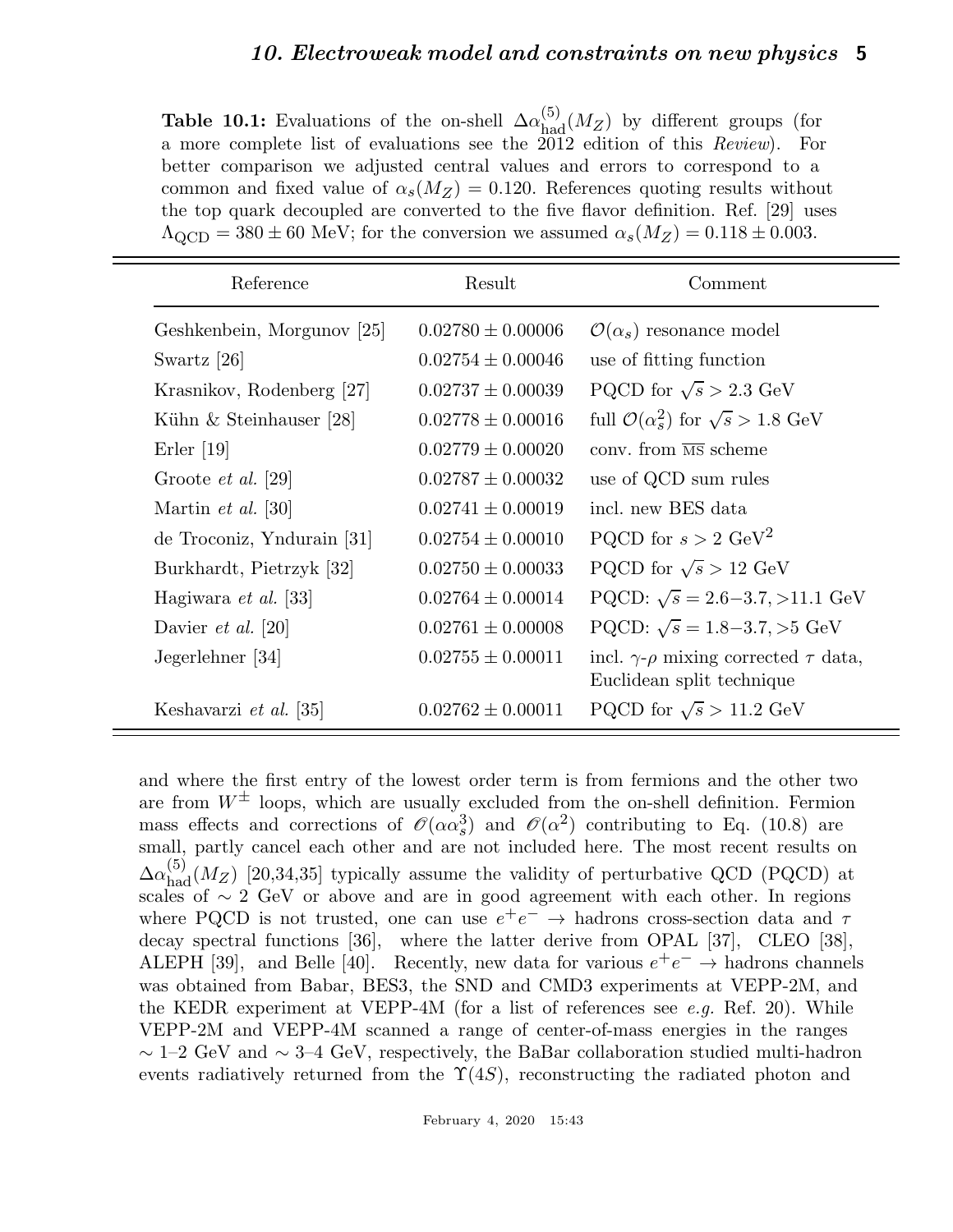normalizing to  $\mu^{\pm} \gamma$  final states. The precision of these results generally exceed those from  $\tau$  decay spectral functions. There are significant discrepancies between older and newer measurements of  $e^+e^- \to K^+K^-$  at SND and CMD, which could be due to difficulties in determining the detection efficiency of low-momentum kaons. The radiative return data from BaBar is expected to be more reliable for this channel owing to an additional boost of the final-state hadrons.

Further free parameters entering into Eq. (10.2) are the quark and lepton masses, where  $m_i$  is the mass of the i<sup>th</sup> fermion  $\psi_i$ . For the light quarks, as described in the note on "Quark Masses" in the Quark Listings,  $\hat{m}_u = 2.2^{+0.6}_{-0.4}$  MeV,  $\hat{m}_d = 4.7^{+0.5}_{-0.4}$  MeV, and  $\hat{m}_s = 96^{+8}_{-4}$  MeV. These are running  $\overline{MS}$  masses evaluated at the scale  $\mu = 2$  GeV. For the charm quark we use the constraint  $\hat{m}_c(\hat{m}_c) = 1274 \pm 8 + 2616[\alpha_s(M_Z)-0.1182]$  MeV [41], which is based on QCD sum rules [42,43] and recalculate  $\hat{m}_c$  in each call of our fits to account for its  $\alpha_s$  dependence. For the bottom quark we use  $\widehat{m}_b(\widehat{m}_b) = 4.180 \pm 0.021$  GeV. To improve the precisions in  $\hat{m}_c(\hat{m}_c)$  and  $\hat{m}_b(\hat{m}_b)$  in the future it would help to remeasure the threshold regions of the heavy quarks, as well as the electronic decay widths of the narrow  $c\bar{c}$  and  $b\bar{b}$  resonances.

The top quark "pole" mass (the quotation marks are a reminder that the experiments do not strictly measure the pole mass and that quarks do not form asymptotic states), has been kinematically reconstructed by the Tevatron Collaborations, CDF and DØ, in leptonic, hadronic, and mixed channels with the result  $m_t = 174.30 \pm 0.35$  stat.  $\pm$ 0.54 syst. GeV [44]. Likewise, ATLAS (including some  $t\bar{t}$  cross section information) and CMS (including results based on alternative techniques) at the LHC obtained  $m_t = 172.51 \pm 0.27$  stat.  $\pm 0.42$  syst. GeV [45] and  $m_t = 172.43 \pm 0.13$  stat.  $\pm 0.46$  syst. GeV [46], respectively. In addition, CMS obtained a first result with  $\sqrt{s} = 13$  TeV data (Run 2) in the lepton + jets channel,  $m_t = 172.25 \pm 0.08$  mostly stat.  $\pm 0.62$  syst. GeV [47]. Assuming a systematic error component of 0.21 GeV (the QCD, PDF and Monte Carlo type errors at ALTAS) is common to all four determinations, we arrive at the average

$$
m_t = 172.74 \pm 0.33 \, \text{exp.} \pm 0.32 \, \text{theory} \, \text{GeV}, \tag{10.9}
$$

where the last error (taken as the uncertainty [48] in the relation [49] between the  $\overline{\text{MS}}$ and pole top mass definitions) is meant to account for theoretical uncertainties associated with the precise top mass definition applied in Monte Carlo generators on the one hand, and electroweak radiative correction libraries on the other. It is conceivable that more dedicated treatments [50] of the top mass definition in the future could result in somewhat larger shifts but smaller errors in  $m_t$ . The average in Eq. (10.9) differs slightly from the value,  $m_t = 173.0 \pm 0.4$  GeV, which appears in the top quark Listings in this Review and which is based exclusively on published results. While there seems to be generally good agreement between all these measurements, we observe a 2.8  $\sigma$  discrepancy (or more in case of correlated systematics) between the two most precise determinations,  $174.98 \pm 0.76$  GeV [51] (by the DØ Collaboration) and  $172.25 \pm 0.63$  GeV [47] (by the CMS Collaboration), both from the lepton  $+$  jets channels. For more details, see the Section on "The Top Quark" and the Quarks Listings in this Review.

The observables  $\sin^2 \theta_W$  and  $M_W$  can be calculated from  $M_Z$ ,  $\hat{\alpha}(M_Z)$ , and  $G_F$ , when values for  $m_t$  and  $M_H$  are given, or conversely,  $M_H$  can be constrained by  $\sin^2 \theta_W$  and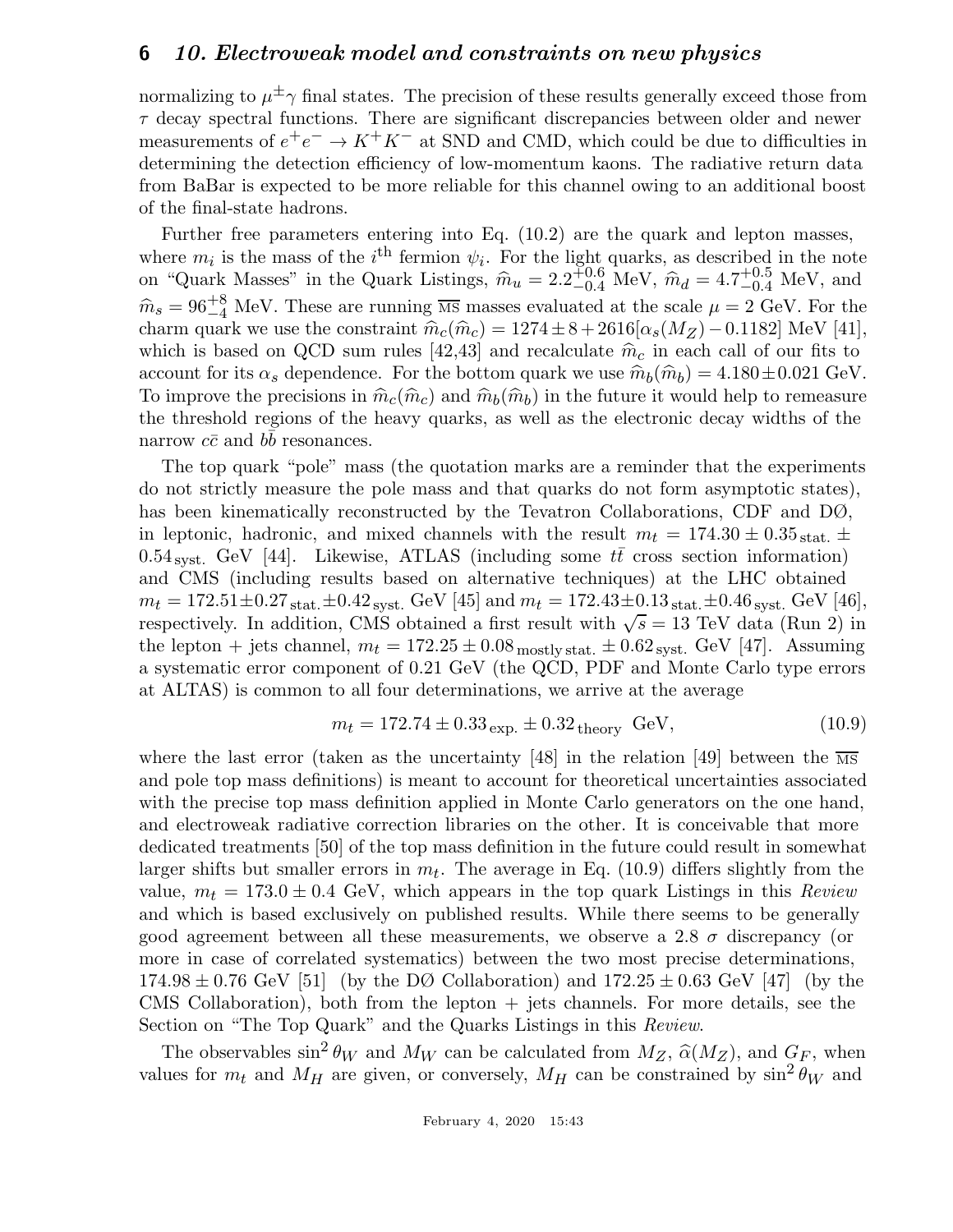$M_W$ . The value of  $\sin^2 \theta_W$  is extracted from neutral-current processes (see Sec. 10.3) and Z pole observables (see Sec. 10.4) and depends on the renormalization prescription. There are a number of popular schemes [52–57] leading to values which differ by small factors depending on  $m_t$  and  $M_H$ . The notation for these schemes is shown in Table 10.2.

Table 10.2: Notations used to indicate the various schemes discussed in the text. Each definition of  $\sin^2 \theta_W$  leads to values that differ by small factors depending on  $m_t$  and  $M_H$ . Numerical values and the uncertainties induced by the imperfectly known SM parameters are also given for illustration.

| Scheme                 | Notation                    | Value   | Parametric uncertainty |
|------------------------|-----------------------------|---------|------------------------|
| On-shell               | $s_W^2$                     | 0.22343 | $\pm 0.00007$          |
| MS                     | $\widehat{s}_Z^2$           | 0.23122 | $\pm 0.00003$          |
| $\overline{MS}$ ND     | $\widehat{s}^2_{\text{ND}}$ | 0.23142 | $\pm 0.00003$          |
| $\overline{\text{MS}}$ | $\widehat{s}_{0}^{2}$       | 0.23857 | $\pm 0.00005$          |
| Effective angle        | $\overline{s}_{\ell}^2$     | 0.23154 | $\pm 0.00003$          |

(i) The on-shell scheme [52] promotes the tree-level formula  $\sin^2 \theta_W = 1 - M_W^2 / M_Z^2$  to a definition of the renormalized  $\sin^2 \theta_W$  to all orders in perturbation theory, *i.e.*,  $\sin^2 \theta_W \to s_W^2 \equiv 1 - M_W^2 / M_Z^2$ :

$$
M_W = \frac{A_0}{s_W (1 - \Delta r)^{1/2}}, \qquad M_Z = \frac{M_W}{c_W}, \qquad (10.10)
$$

where  $c_W \equiv \cos \theta_W$ ,  $A_0 = (\pi \alpha / \sqrt{2} G_F)^{1/2} = 37.28039(1)$  GeV, and  $\Delta r$  includes the radiative corrections relating  $\alpha$ ,  $\alpha(M_Z)$ ,  $G_F$ ,  $M_W$ , and  $M_Z$ . One finds  $\Delta r \sim \Delta r_0 - \rho_t / \tan^2 \theta_W$ , where  $\Delta r_0 = 1 - \alpha / \hat{\alpha}(M_Z) = 0.06627(8)$  is due to the running of  $\alpha$ , and  $\rho_t = 3G_F m_t^2/8\sqrt{2\pi^2} = 0.00935 (m_t/172.74 \text{ GeV})^2$  represents the dominant (quadratic)  $m_t$  dependence. There are additional contributions to  $\Delta r$  from bosonic loops, including those which depend logarithmically on  $M_H$  and higher-order corrections<sup>\$\$</sup>. One has  $\Delta r = 0.03672 \pm 0.00017 \pm 0.00008$ , where the first uncertainty is from  $m_t$  and the second is from  $\alpha(M_Z)$ . Thus the value of  $s_W^2$  extracted from  $M_Z$ includes an uncertainty ( $\mp$ 0.00005) from the currently allowed range of  $m_t$ . This scheme is simple conceptually. However, the relatively large ( $\sim 3\%$ ) correction from  $\rho_t$  causes large spurious contributions in higher orders.

 $s_W^2$  depends not only on the gauge couplings but also on the spontaneous-symmetry breaking, and it is awkward in the presence of any extension of the SM which perturbs

<sup>\$\$</sup> All explicit numbers quoted here and below include the two- and three-loop corrections described near the end of Sec. 10.2.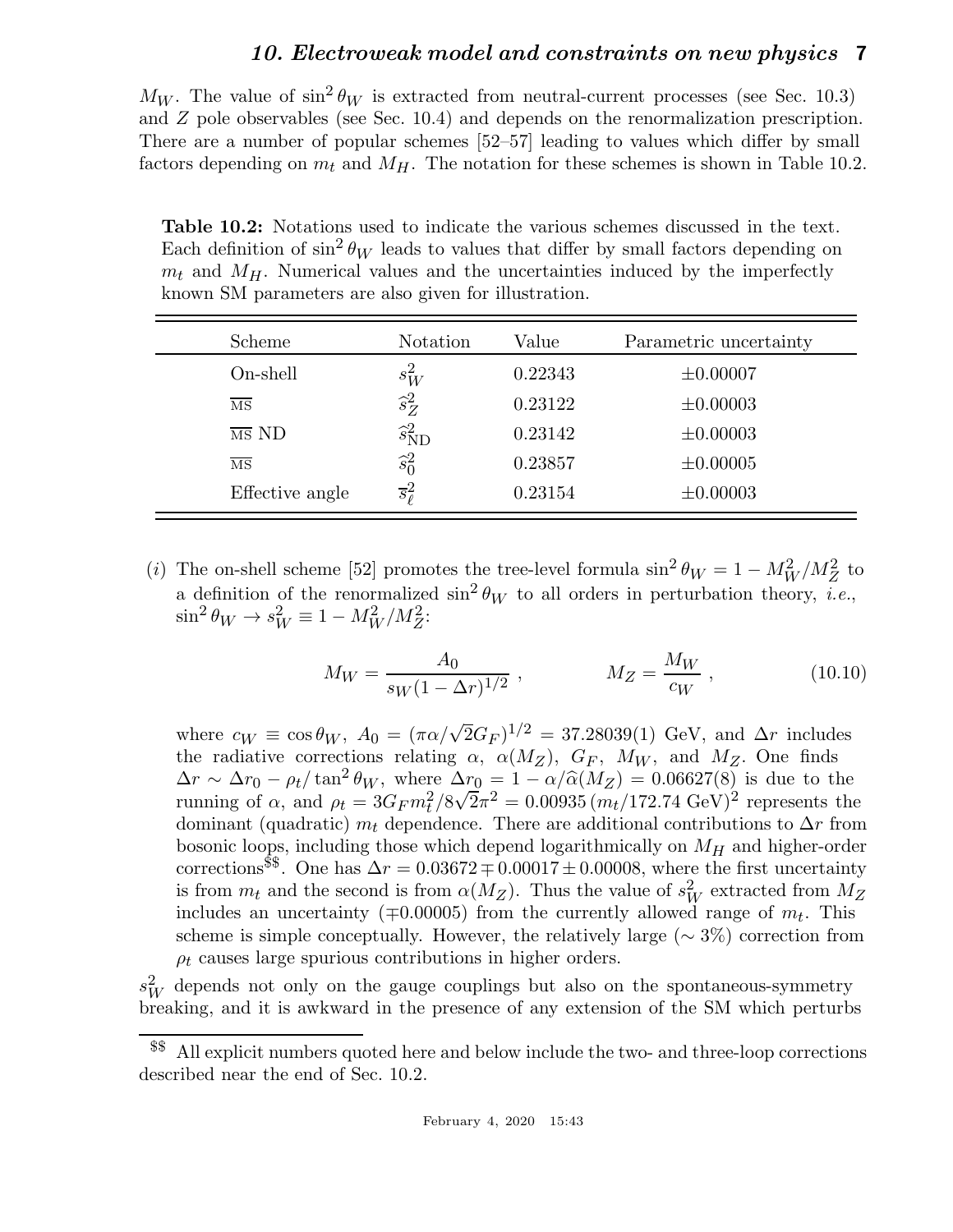the value of  $M_Z$  (or  $M_W$ ). Other definitions are motivated by the tree-level coupling constant definition  $\theta_W = \tan^{-1}(g'/g)$ :

(ii) In particular, the modified minimal subtraction  $(\overline{\text{MS}})$  scheme introduces the quantity  $\sin^2 \widehat{\theta}_W(\mu) \equiv \widehat{g}^{\prime 2}(\mu) / [\widehat{g}^2(\mu) + \widehat{g}^{\prime 2}(\mu)]$ , where the couplings  $\widehat{g}$  and  $\widehat{g}^{\prime}$  are defined by modified minimal subtraction and the scale  $\mu$  is conveniently chosen to be  $M_Z$  for many EW processes. The value of  $\hat{s}_Z^2 = \sin^2 \hat{\theta}_W (M_Z)$  extracted from  $M_Z$  is less sensitive than  $s_W^2$  to  $m_t$  (by a factor of  $\tan^2 \theta_W$ ), and is less sensitive to most types of new physics. It is also very useful for comparing with the predictions of grand unification. There are actually several variant definitions of  $\sin^2 \widehat{\theta}_W(M_Z)$ , differing according to whether or how finite  $\alpha \ln(m_t/M_Z)$  terms are decoupled (subtracted from the couplings). One cannot entirely decouple the  $\alpha \ln(m_t/M_Z)$  terms from all EW quantities because  $m_t \gg m_b$  breaks SU(2) symmetry. The scheme that will be adopted here decouples the  $\alpha \ln(m_t/M_Z)$  terms from the  $\gamma$ -Z mixing [18,53], essentially eliminating any  $ln(m_t/M_Z)$  dependence in the formulae for asymmetries at the Z pole when written in terms of  $\hat{s}^2$  $Z<sub>Z</sub>$ . (A similar definition is used for  $\hat{\alpha}$ .) The on-shell and  $\overline{MS}$  definitions are related by

$$
\hat{s}_Z^2 = c(m_t, M_H) s_W^2 = (1.0348 \pm 0.0002) s_W^2 \,. \tag{10.11}
$$

The quadratic  $m_t$  dependence is given by  $c \sim 1 + \rho_t / \tan^2 \theta_W$ . The expressions for  $M_W$  and  $M_Z$  in the  $\overline{\text{MS}}$  scheme are

$$
M_W = \frac{A_0}{\hat{s}_Z (1 - \Delta \hat{r}_W)^{1/2}}, \qquad M_Z = \frac{M_W}{\hat{\rho}^{1/2} \hat{c}_Z}, \qquad (10.12)
$$

and one predicts  $\Delta \hat{r}_W = 0.06916 \pm 0.00008$ .  $\Delta \hat{r}_W$  has no quadratic  $m_t$  dependence, because shifts in  $M_W$  are absorbed into the observed  $G_F$ , so that the error in  $\Delta \hat{r}_W$ is almost entirely due to  $\Delta r_0 = 1 - \alpha/\hat{\alpha}(M_Z)$ . The quadratic  $m_t$  dependence has been shifted into  $\hat{\rho} \sim 1 + \rho_t$ , where including bosonic loops,  $\hat{\rho} = 1.01013 \pm 0.00005$ .

(*iii*) A variant  $\overline{\text{MS}}$  quantity  $\hat{s}_{ND}^2$  (used in the 1992 edition of this *Review*) does not decouple the  $\alpha \ln(m_t/M_Z)$  terms [54]. It is related to  $\hat{s}_Z^2$  $Z$  by

$$
\hat{s}_Z^2 = \hat{s}_{\text{ND}}^2 / \left(1 + \frac{\hat{\alpha}}{\pi}d\right),\tag{10.13a}
$$

$$
d = \frac{1}{3} \left( \frac{1}{\hat{s}^2} - \frac{8}{3} \right) \left[ \left( 1 + \frac{\alpha_s}{\pi} \right) \ln \frac{m_t}{M_Z} - \frac{15 \alpha_s}{8\pi} \right],\tag{10.13b}
$$

Thus,  $\hat{s}_Z^2 - \hat{s}_{ND}^2 = -0.0002$ .

- (iv) Some of the low-energy experiments discussed in the next section are sensitive to the weak mixing angle at almost vanishing momentum transfer (for a review, see Ref. 55). Thus, Table 10.2 also includes  $\hat{s}_0^2 \equiv \sin^2 \hat{\theta}_W(0)$ .
- (v) Yet another definition, the effective angle [56,57]  $\bar{s}_f^2 = \sin \theta_{\text{eff}}^f$  for the Z vector coupling to fermion  $f$ , is based on  $Z$  pole observables and described in Sec. 10.4.

Experiments are at such level of precision that complete one-loop, dominant two-loop, and partial three and four-loop radiative corrections must be applied. For neutral-current and Z pole processes, these corrections are conveniently divided into two classes: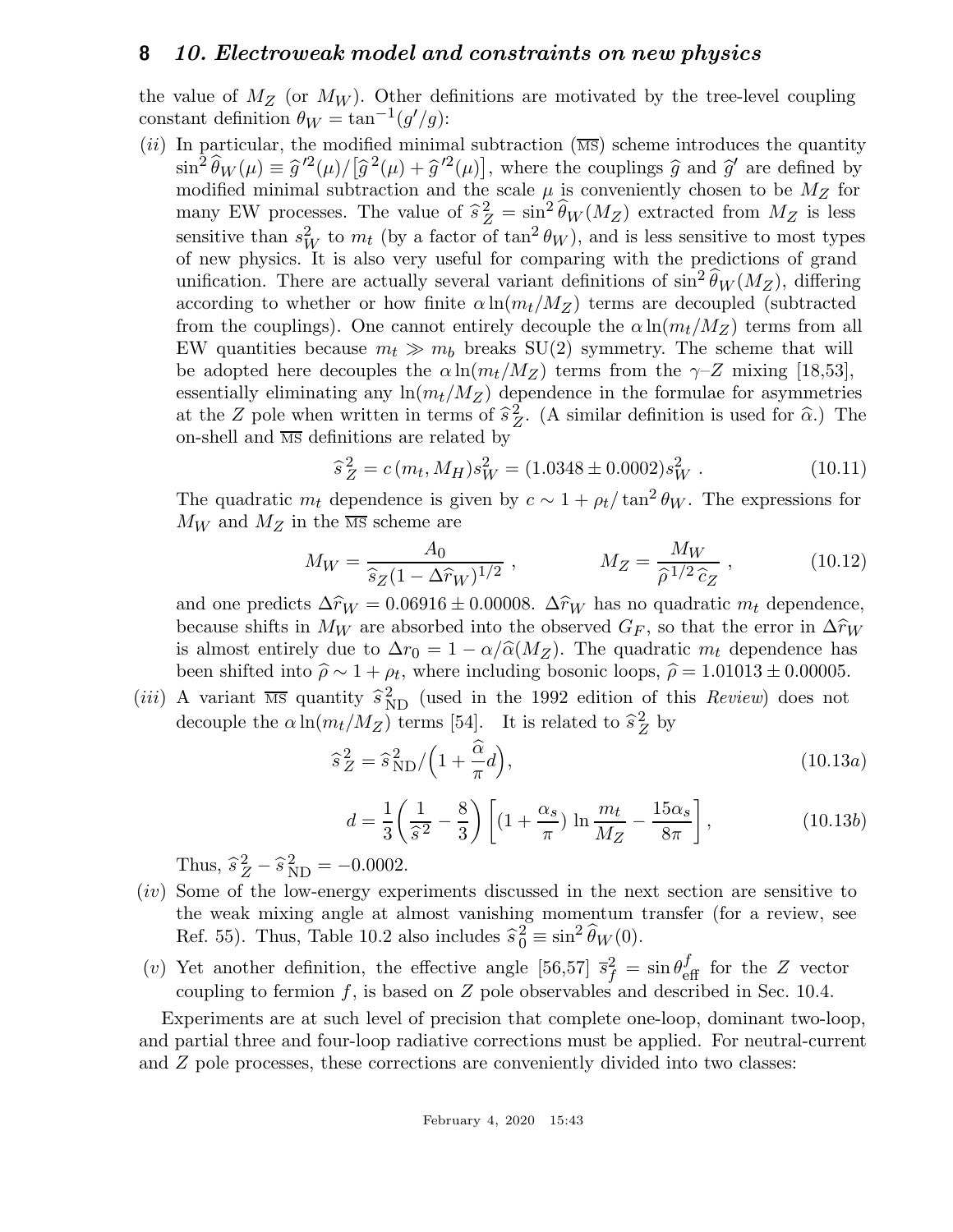- 1. QED diagrams involving the emission of real photons or the exchange of virtual photons in loops, but not including vacuum polarization diagrams. These graphs often yield finite and gauge-invariant contributions to observable processes. However, they are dependent on energies, experimental cuts, etc., and must be calculated individually for each experiment.
- 2. EW corrections, including  $\gamma\gamma$ ,  $\gamma Z$ ,  $ZZ$ , and WW vacuum polarization diagrams, as well as vertex corrections, box graphs, *etc.*, involving virtual  $W$  and  $Z$  bosons. The one-loop corrections are included for all processes, and many two-loop corrections are also important. In particular, two-loop corrections involving the top quark modify  $\rho_t$ in  $\hat{\rho}$ ,  $\Delta r$ , and elsewhere by

$$
\rho_t \to \rho_t [1 + R(M_H, m_t) \rho_t / 3]. \tag{10.14}
$$

 $R(M_H, m_t)$  can be described as an expansion in  $M_Z^2/m_t^2$ , for which the leading  $m_t^4/M_Z^4$  [58] and next-to-leading  $m_t^2/M_Z^2$  [59] terms are known. The complete two-loop calculation of  $\Delta r$  (without further approximation) has been performed in Refs. 60 and 61 for fermionic and purely bosonic diagrams, respectively. Similarly, the EW two-loop calculation for the relation between  $\bar{s}_{\ell}^2$  $\ell^2$  and  $s_W^2$  is complete [62,63]. More recently, Ref. 64 obtained the  $\overline{\text{MS}}$  quantities  $\Delta \hat{r}_W$  and  $\hat{\rho}$  to two-loop accuracy, confirming the prediction of  $M_W$  in the on-shell scheme from Refs. 61 and 65 within about 4 MeV.

Mixed QCD-EW contributions to gauge boson self-energies of order  $\alpha \alpha_s m_t^2$  [66],  $\alpha \alpha_s^2 m_t^2$  [67], and  $\alpha \alpha_s^3 m_t^2$  [68] increase the predicted value of  $m_t$  by 6%. This is, however, almost entirely an artifact of using the pole mass definition for  $m_t$ . The equivalent corrections when using the  $\overline{MS}$  definition  $\hat{m}_t(\hat{m}_t)$  increase  $m_t$  by less than 0.5%. The subleading  $\alpha \alpha_s$  corrections [69] are also included. Further three-loop corrections of order  $\alpha \alpha_s^2$  [70,71],  $\alpha^3 m_t^6$ , and  $\alpha^2 \alpha_s m_t^4$  [72], are rather small. The same is true for  $\alpha^3 M_H^4$  [73] corrections unless  $M_H$  approaches 1 TeV.

The theoretical uncertainty from unknown higher-order corrections is estimated to amount to 4 MeV for the prediction of  $M_W$  [65] and  $4.5 \times 10^{-5}$  for  $\overline{s}_{\ell}^2$  $\frac{2}{\ell}$  [74].

Throughout this Review we utilize EW radiative corrections from the program GAPP [22], which works entirely in the  $\overline{MS}$  scheme, and which is independent of the package ZFITTER [57].

### 10.3. Low energy electroweak observables

In the following we discuss EW precision observables obtained at low momentum transfers [6], *i.e.*  $Q^2 \ll M_Z^2$ . It is convenient to write the four-fermion interactions relevant to  $\nu$ -hadron,  $\nu$ -e, as well as parity violating e-hadron and e-e neutral-current processes in a form that is valid in an arbitrary gauge theory (assuming massless left-handed neutrinos). One has

$$
-\mathcal{L}^{\nu e} = \frac{G_F}{\sqrt{2}} \overline{\nu}\gamma_\mu (1 - \gamma^5) \nu \, \overline{e} \, \gamma^\mu (g_{LV}^{\nu e} - g_{LA}^{\nu e} \gamma^5) e,\tag{10.15}
$$

 $\star$  We use here slightly different definitions (and to avoid confusion also a different nota-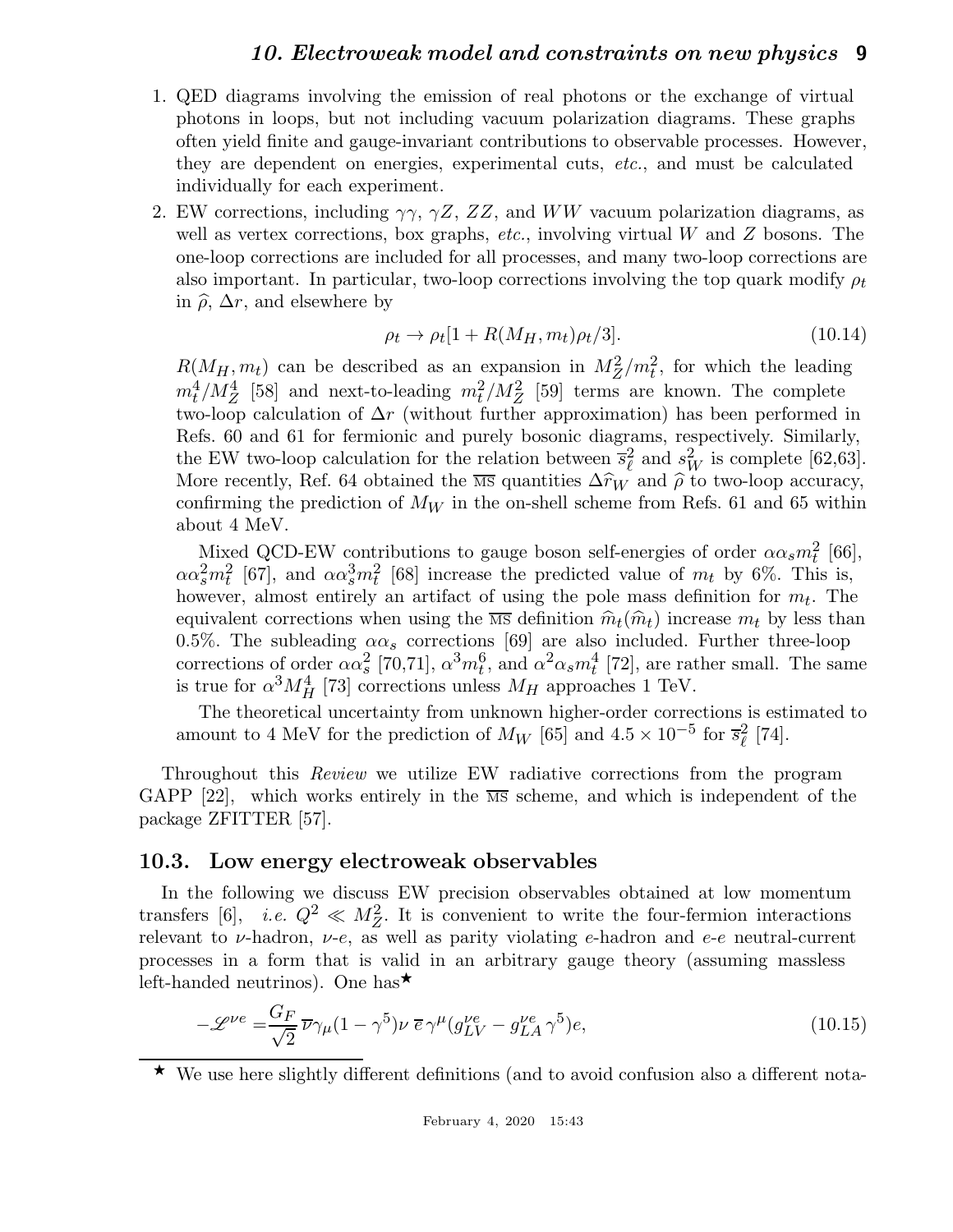$$
-\mathcal{L}^{\nu h} = \frac{G_F}{\sqrt{2}} \overline{\nu} \gamma_\mu (1 - \gamma^5) \nu \sum_q [g_{LL}^{\nu q} \overline{q} \gamma^\mu (1 - \gamma^5) q + g_{LR}^{\nu q} \overline{q} \gamma^\mu (1 + \gamma^5) q], \qquad (10.16)
$$

$$
-\mathcal{L}^{ee} = -\frac{G_F}{\sqrt{2}} g_{AV}^{ee} \,\overline{e} \,\gamma_\mu \gamma^5 e \,\overline{e} \,\gamma^\mu e,\tag{10.17}
$$

$$
-\mathcal{L}^{eh} = -\frac{G_F}{\sqrt{2}} \sum_{q} \left[ g_{AV}^{eq} \overline{e} \gamma_{\mu} \gamma^5 e \, \overline{q} \gamma^{\mu} q + g_{VA}^{eq} \overline{e} \gamma_{\mu} e \, \overline{q} \, \gamma^{\mu} \gamma^5 q \right], \tag{10.18}
$$

where one must include the charged-current contribution for  $\nu_e$ -e and  $\overline{\nu}_e$ -e and the parity-conserving QED contribution for electron scattering.

The SM tree level expressions for the four-Fermi couplings are given in Table 10.3. Note that they differ from the respective products of the gauge couplings in Eq. (10.5) in the radiative corrections and in the presence of possible physics beyond the SM.

**10.3.1.** Neutrino scattering: For a general review on  $\nu$ -scattering we refer to Ref. 76 (nonstandard neutrino scattering interactions are surveyed in Ref. 77).

The cross-section in the laboratory system for  $\nu_{\mu}e \to \nu_{\mu}e$  or  $\overline{\nu}_{\mu}e \to \overline{\nu}_{\mu}e$  elastic scattering  $[78]$  is (in this subsection we drop the redundant index L in the effective neutrino couplings)

$$
\frac{d\sigma_{\nu,\bar{\nu}}}{dy} = \frac{G_F^2 m_e E_\nu}{2\pi} \left[ (g_V^{\nu e} \pm g_A^{\nu e})^2 + (g_V^{\nu e} \mp g_A^{\nu e})^2 (1-y)^2 - (g_V^{\nu e2} - g_A^{\nu e2}) \frac{y m_e}{E_\nu} \right], \quad (10.19)
$$

where the upper (lower) sign refers to  $\nu_\mu(\overline{\nu}_\mu)$ , and  $y \equiv T_e/E_\nu$  (which runs from 0 to  $(1 + m_e/2E_\nu)^{-1}$ ) is the ratio of the kinetic energy of the recoil electron to the incident  $\nu$ or  $\overline{\nu}$  energy. For  $E_{\nu} \gg m_e$  this yields a total cross-section

$$
\sigma = \frac{G_F^2 m_e E_\nu}{2\pi} \left[ (g_V^{\nu e} \pm g_A^{\nu e})^2 + \frac{1}{3} (g_V^{\nu e} \mp g_A^{\nu e})^2 \right]. \tag{10.20}
$$

The most accurate measurements [78–81] of  $\sin^2 \theta_W$  from *v*-lepton scattering (see Sec. 10.6) are from the ratio  $R \equiv \sigma_{\nu_\mu e}/\sigma_{\bar{\nu}_\mu e}$ , in which many of the systematic uncertainties cancel. Radiative corrections (other than  $m_t$  effects) are small compared to the precision of present experiments and have negligible effect on the extracted  $\sin^2 \theta_W$ . The most precise experiment (CHARM II) [79] determined not only  $\sin^2 \theta_W$  but  $g_{V,A}^{\nu e}$  as well, which are shown in Fig. 10.1. The cross-sections for  $\nu_e$ -e and  $\overline{\nu}_e$ -e may be obtained from Eq. (10.19) by replacing  $g_{V,A}^{\nu e}$  by  $g_{V,A}^{\nu e} + 1$ , where the 1 is due to the charged-current contribution.

tion) for the coefficients of these four-Fermi operators than we did in previous editions of this Review. The new couplings [75] are defined in the static limit,  $Q^2 \to 0$ , with specific radiative corrections included, while others (more experiment specific ones) are assumed to be removed by the experimentalist. They are convenient in that their determinations from very different types of processes can be straightforwardly combined.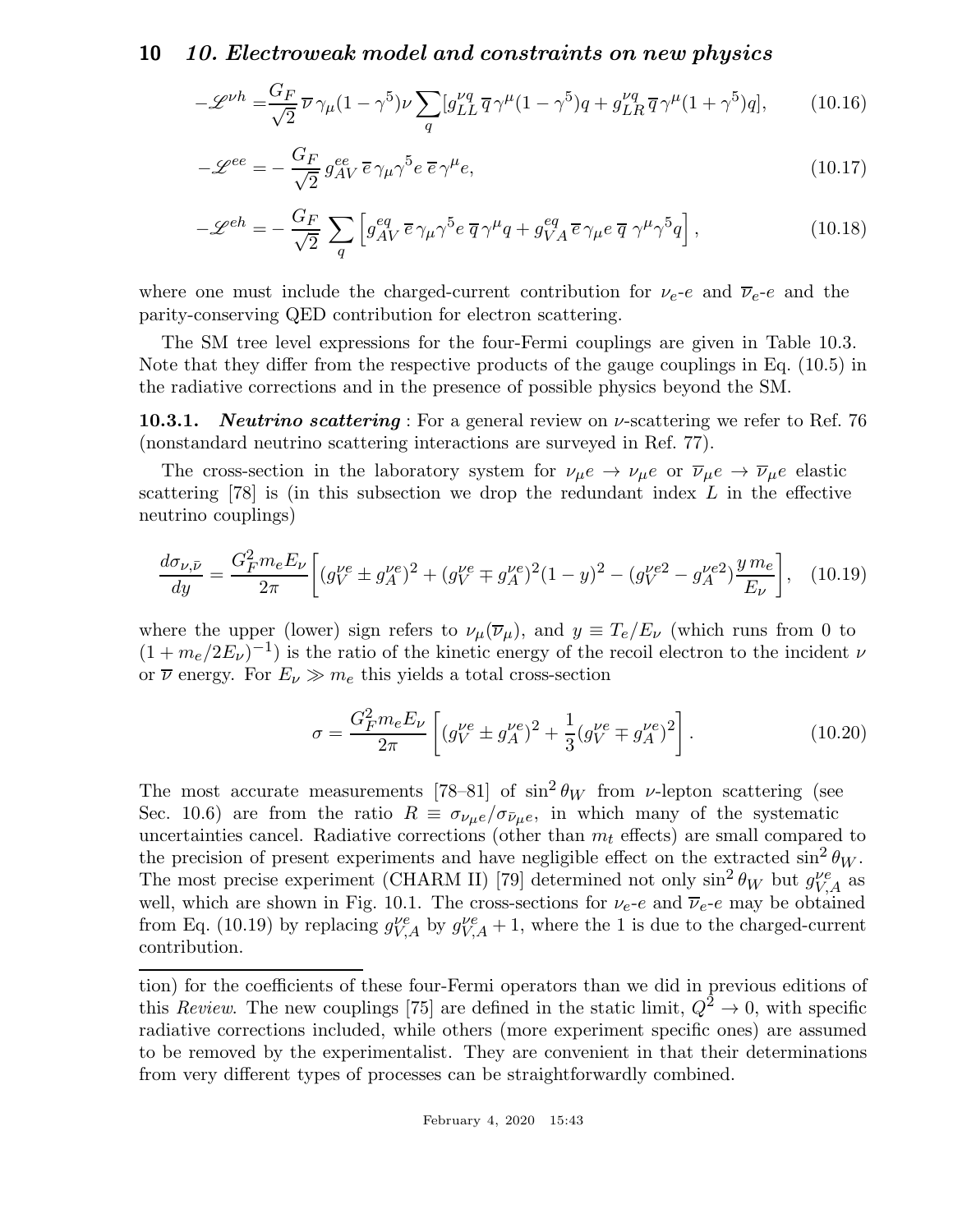Table 10.3: SM tree level expressions for the neutral-current parameters for  $\nu$ -hadron,  $\nu$ -e, and  $e^-$ -scattering processes. To obtain the SM values in the last column, the tree level expressions have to be multiplied by the low-energy neutral-current  $\rho$  parameter,  $\rho_{\text{NC}} = 1.00058$ , and further vertex and box corrections need to be added as detailed in Ref. 75. The dominant  $m_t$  dependence is again given by  $\rho_{\text{NC}} \sim 1 + \rho_t$ .

| Quantity                 | SM tree level                           | SM value  |
|--------------------------|-----------------------------------------|-----------|
| $g_{LV}^{\nu_\mu e}$     | $-\frac{1}{2}+2\,\hat{s}_0^2$           | $-0.0398$ |
| $g_{LA}^{\nu_{\mu}e}$    | $-\frac{1}{2}$                          | $-0.5063$ |
| $g_{LL}^{\nu_\mu u}$     | $rac{1}{2} - \frac{2}{3} \hat{s}_0^2$   | 0.3458    |
| $g_{LL}^{\nu_{\mu}d}$    | $-\frac{1}{2}+\frac{1}{3}\,\hat{s}_0^2$ | $-0.4288$ |
| $g_{LR}^{\nu_{\mu}u}$    | $-\frac{2}{3}\hat{s}_0^2$               | $-0.1552$ |
| $\nu_{\mu}d$<br>$g_{LR}$ | $rac{1}{3} \hat{s}_0^2$                 | 0.0777    |
| $g_{AV}^{ee}$            | $\frac{1}{2} - 2 \hat{s}_0^2$           | 0.0226    |
| $g_{AV}^{eu}$            | $-\frac{1}{2}+\frac{4}{3}\hat{s}_0^2$   | $-0.1888$ |
| $g_{AV}^{ed}$            | $rac{1}{2} - \frac{2}{3} \hat{s}_0^2$   | 0.3419    |
| $g_{VA}^{eu}$            | $-\frac{1}{2}+2\,\hat{s}_0^2$           | $-0.0352$ |
| $g_{VA}^{ed}$            | $rac{1}{2}$ – 2 $\hat{s}_0^2$           | 0.0249    |

A precise determination of the on-shell  $s_W^2$ , which depends only very weakly on  $m_t$  and  $M_H$ , is obtained from deep inelastic scattering (DIS) of neutrinos from (approximately) isoscalar targets [82]. The ratio  $R_{\nu} \equiv \sigma_{\nu N}^{NC}/\sigma_{\nu N}^{CC}$  of neutral-to-charged-current crosssections has been measured to 1% accuracy by CDHS [83] and CHARM [84] at CERN. CCFR [85] at Fermilab has obtained an even more precise result, so it is important to obtain theoretical expressions for  $R_{\nu}$  and  $R_{\bar{\nu}} \equiv \sigma_{\bar{\nu}N}^{NC}$  $\frac{NC}{\bar{\nu}N}/\sigma_{\bar{\nu}N}^{CC}$  to comparable accuracy. Fortunately, many of the uncertainties from the strong interactions and neutrino spectra cancel in the ratio. A large theoretical uncertainty is associated with the c-threshold, which mainly affects  $\sigma^{CC}$ . Using the slow rescaling prescription [86] the central value of  $\sin^2 \theta_W$  from CCFR varies as  $0.0111(m_c/\text{GeV} - 1.31)$ , where  $m_c$  is the effective mass which is numerically close to the  $\overline{\text{MS}}$  mass  $\hat{m}_c(\hat{m}_c)$ , but their exact relation is unknown at higher orders. For  $m_c = 1.31 \pm 0.24$  GeV (determined from  $\nu$ -induced dimuon production [87]) this contributes  $\pm 0.003$  to the total uncertainty  $\Delta \sin^2 \theta_W \sim \pm 0.004$ .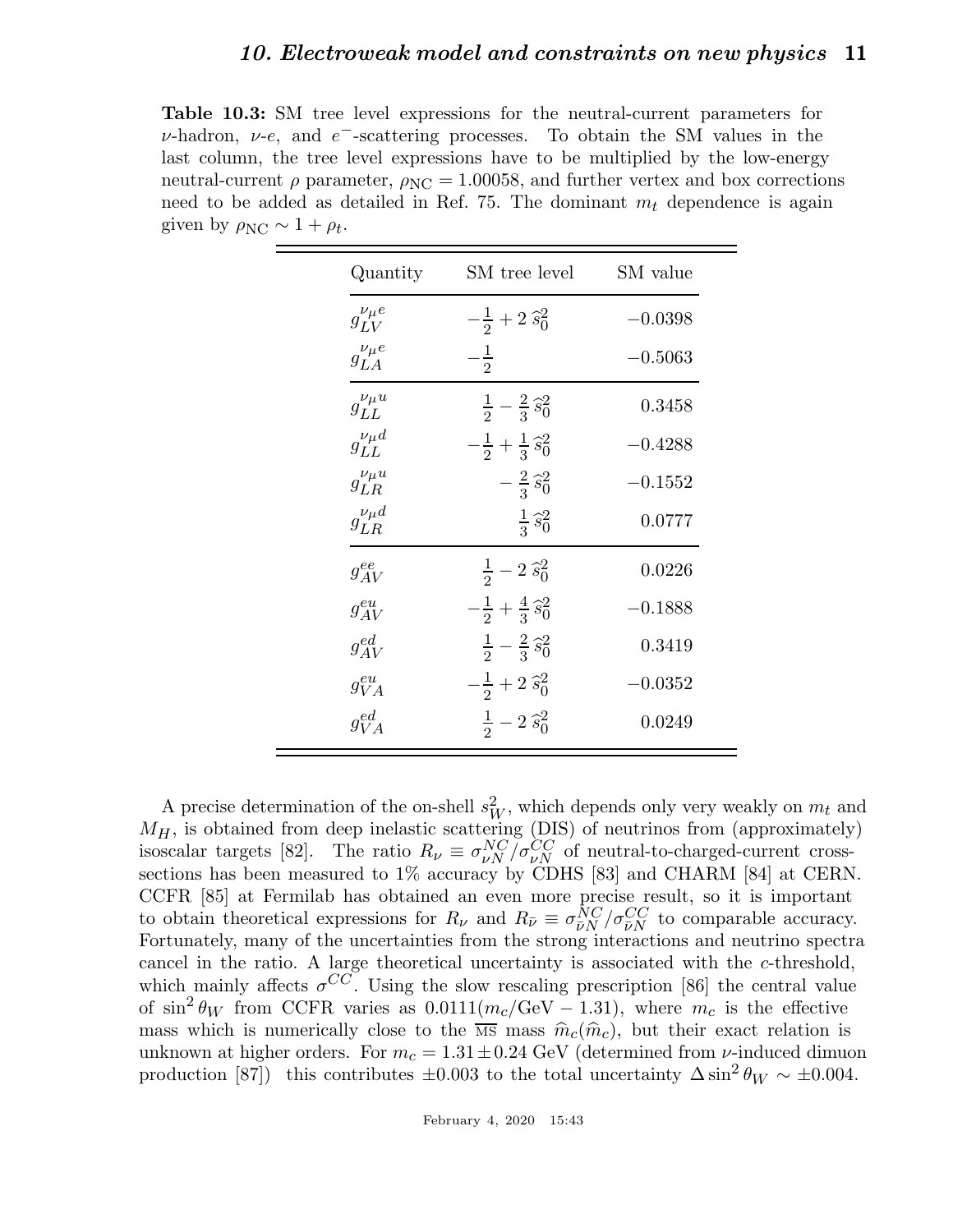

**Figure 10.1:** Allowed contours in  $g_A^{\nu e}$  $\mu_{A_\alpha}^{\nu}$  vs.  $g_V^{\nu e}$  from neutrino-electron scattering and the SM prediction as a function of  $\hat{s}^2$ <sup>2</sup>/<sub>2</sub>. (The SM best fit value  $\hat{s}_Z^2 = 0.23122$  is also indicated.) The  $\nu_e e$  [80] and  $\bar{\nu}_e e$  [81] constraints are at 1  $\sigma$ , while each of the four equivalent  $\nu_\mu(\bar{\nu}_\mu)e$  [78–79] solutions  $(g_{V,A} \to -g_{V,A}$  and  $g_{V,A} \to g_{A,V}$  are at the 90% C.L. The global best fit region (shaded) almost exactly coincides with the corresponding  $\nu_{\mu}(\bar{\nu}_{\mu})e$  region. The solution near  $g_A = 0, g_V = -0.5$  is eliminated by  $e^+e^- \rightarrow \ell^+\ell^-$  data under the weak additional assumption that the neutral current is dominated by the exchange of a single Z boson.

(The experimental uncertainty is also  $\pm 0.003$ .) This uncertainty largely cancels, however, in the Paschos-Wolfenstein ratio [88],

$$
R^{-} = \frac{\sigma_{\nu N}^{NC} - \sigma_{\bar{\nu} N}^{NC}}{\sigma_{\nu N}^{CC} - \sigma_{\bar{\nu} N}^{CC}}.
$$
\n(10.21)

It was measured by Fermilab's NuTeV collaboration [89] for the first time, and required a high-intensity and high-energy anti-neutrino beam.

A simple zero<sup>th</sup>-order approximation is

$$
R_{\nu} = g_L^2 + g_R^2 r \;, \qquad R_{\bar{\nu}} = g_L^2 + \frac{g_R^2}{r} \;, \qquad R^- = g_L^2 - g_R^2 \;, \tag{10.22}
$$

where

$$
g_L^2 \equiv (g_{LL}^{\nu_\mu u})^2 + (g_{LL}^{\nu_\mu d})^2 \approx \frac{1}{2} - \sin^2 \theta_W + \frac{5}{9} \sin^4 \theta_W,\tag{10.23a}
$$

$$
g_R^2 \equiv (g_{LR}^{\nu_\mu u})^2 + (g_{LR}^{\nu_\mu d})^2 \approx \frac{5}{9} \sin^4 \theta_W, \qquad (10.23b)
$$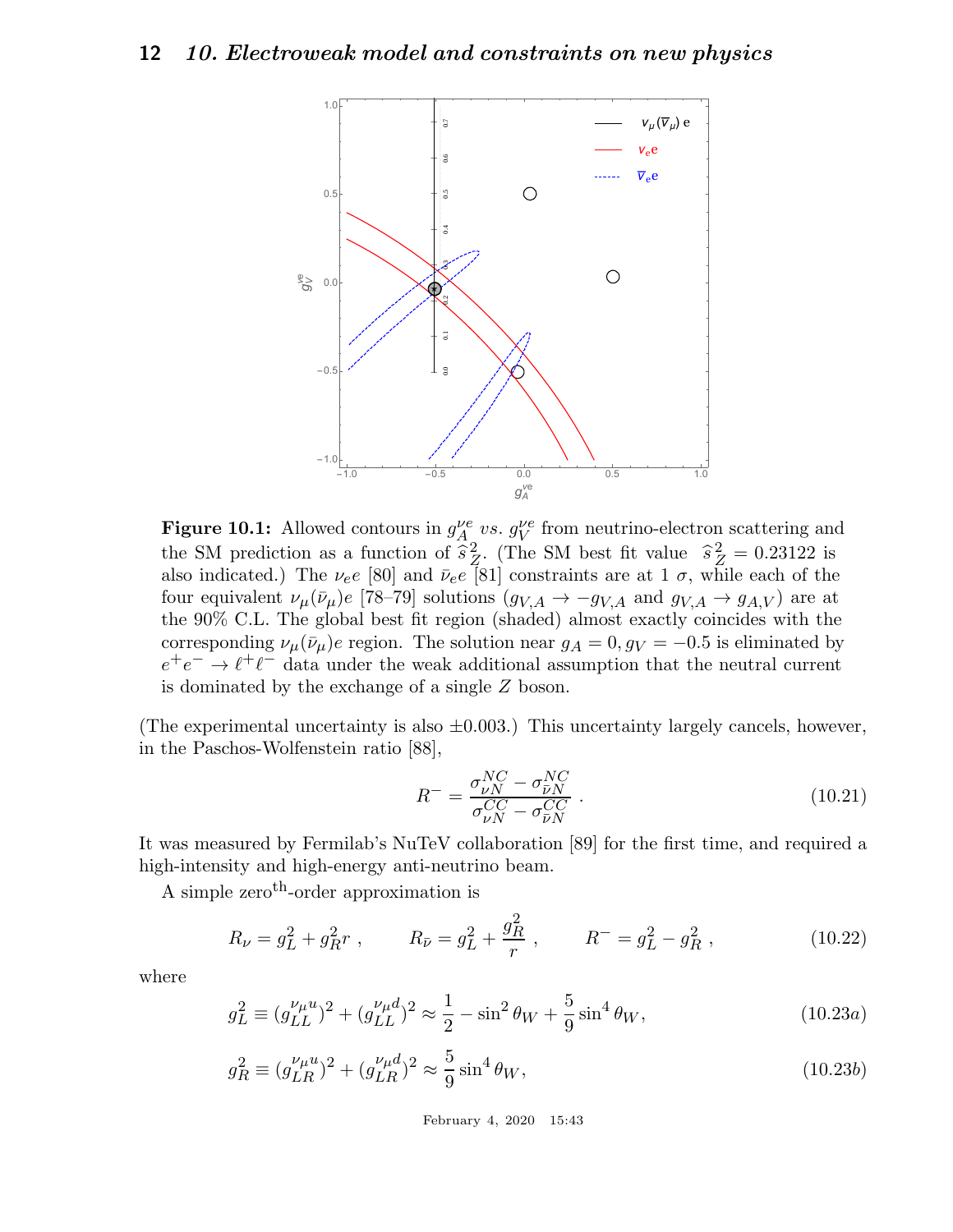and  $r \equiv \sigma_{\bar{\nu}N}^{CC}$  $\frac{CC}{\bar{\nu}N}/\sigma_{\nu N}^{CC}$  is the ratio of  $\bar{\nu}$  to  $\nu$  charged-current cross-sections, which can be measured directly. [In the simple parton model, ignoring hadron energy cuts,  $r \approx (\frac{1}{3})$  $\frac{1}{3} + \epsilon$ /(1 +  $\frac{1}{3}$  $\epsilon$ ), where  $\epsilon \sim 0.125$  is the ratio of the fraction of the nucleon's momentum carried by anti-quarks to that carried by quarks.] In practice, Eq. (10.22) must be corrected for quark mixing, quark sea effects, c-quark threshold effects, non-isoscalarity,  $W-Z$  propagator differences, the finite muon mass, QED and EW radiative corrections. Details of the neutrino spectra, experimental cuts, x and  $Q^2$ dependence of structure functions, and longitudinal structure functions enter only at the level of these corrections and therefore lead to very small uncertainties. CCFR quotes  $s_W^2 = 0.2236 \pm 0.0041$  for  $(m_t, M_H) = (175, 150)$  GeV with very little sensitivity to  $(m_t, M_H)$ .

The NuTeV collaboration found  $s_W^2 = 0.2277 \pm 0.0016$  (for the same reference values), which was 3.0  $\sigma$  higher than the SM prediction [89]. However, since then several groups have raised concerns about interpretation of the NuTeV result, which could affect the extracted  $g_{L,R}^2$  (and thus  $s_W^2$ ) including their uncertainties and correlation. These include the assumption of symmetric strange and antistrange sea quark distributions, the electron neutrino contamination from  $K_{e3}$  decays, isospin symmetry violation in the parton distribution functions and from QED splitting effects, nuclear shadowing effects, and a more complete treatment of EW and QCD radiative corrections. A more detailed discussion and a list of references can be found in the 2016 edition of this Review. The precise impact of these effects would need to be evaluated carefully by the collaboration, but in the absence of a such an effort we do not include the νDIS constraints in our default set of fits.

**10.3.2.** Parity violation : For a review on weak polarized electron scattering we refer to Ref. 90. The SLAC polarized electron-deuteron DIS (eDIS) experiment [91] measured the right-left asymmetry,

$$
A = \frac{\sigma_R - \sigma_L}{\sigma_R + \sigma_L} \,,\tag{10.24}
$$

where  $\sigma_{R,L}$  is the cross-section for the deep-inelastic scattering of a right- or left-handed electron:  $e_{R,L}N \rightarrow eX$ . In the quark parton model,

$$
\frac{A}{Q^2} = a_1 + a_2 \frac{1 - (1 - y)^2}{1 + (1 - y)^2},
$$
\n(10.25)

where  $Q^2 > 0$  is the momentum transfer and y is the fractional energy transfer from the electron to the hadrons. For the deuteron or other isoscalar targets, one has, neglecting the s-quark and anti-quarks,

$$
a_1 = \frac{3G_F}{5\sqrt{2}\pi\alpha} \left( g_{AV}^{eu} - \frac{1}{2} g_{AV}^{ed} \right) \approx \frac{3G_F}{5\sqrt{2}\pi\alpha} \left( -\frac{3}{4} + \frac{5}{3} \hat{s}_0^2 \right), \tag{10.26a}
$$

$$
a_2 = \frac{3G_F}{5\sqrt{2}\pi\alpha} \left( g_{VA}^{eu} - \frac{1}{2} g_{VA}^{ed} \right) \approx \frac{9G_F}{5\sqrt{2}\pi\alpha} \left( \hat{s}_0^2 - \frac{1}{4} \right). \tag{10.26b}
$$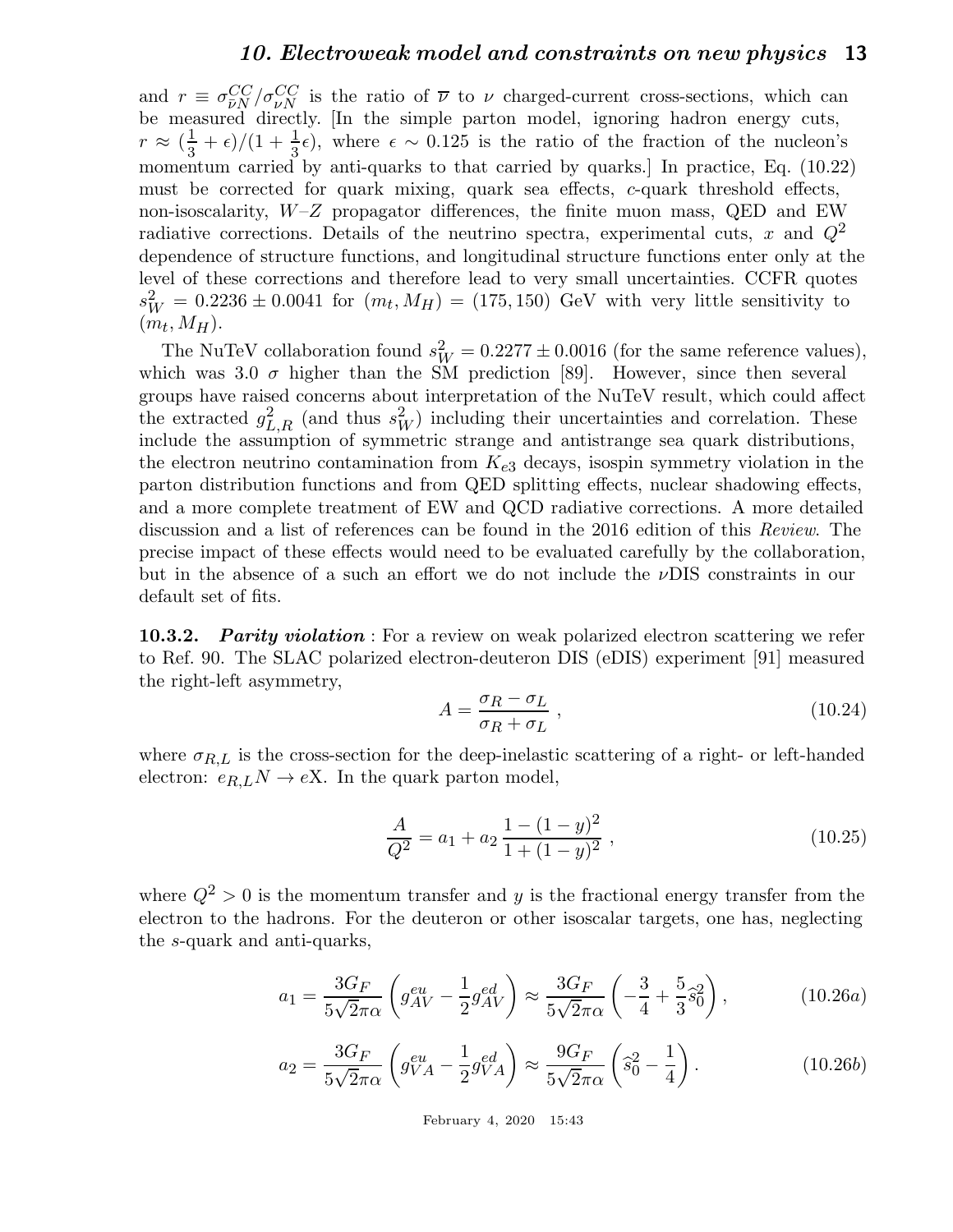The Jefferson Lab Hall A Collaboration [92] improved on the SLAC result by determining A at  $Q^2 = 1.085$  GeV and 1.901 GeV, and determined the weak mixing angle to 2% precision. In another polarized-electron scattering experiment on deuterons, but in the quasi-elastic kinematic regime, the SAMPLE experiment [93] at MIT-Bates extracted the combination  $g_{VA}^{eu} - g_{VA}^{ed}$  at  $Q^2$  values of 0.1 GeV<sup>2</sup> and 0.038 GeV<sup>2</sup>. What was actually determined were nucleon form factors from which the quoted results were obtained by the removal of a multi-quark radiative correction [94]. Other linear combinations of the effective couplings have been determined in polarized-lepton scattering at CERN in  $\mu$ -C DIS, at Mainz in e-Be (quasi-elastic), and at Bates in e-C (elastic). See the review articles in Refs. 95 and 96 for more details. Recent polarized electron scattering experiments, *i.e.*, SAMPLE, the PVA4 experiment at Mainz, and the HAPPEX and  $G\varnothing$  experiments at Jefferson Lab, have focussed on the strange quark content of the nucleon. These are reviewed in Refs. 97 and 98.

The parity violating asymmetry,  $A_{PV}$ , in fixed target polarized Møller scattering,  $e^-e^- \rightarrow e^-e^-$ , is defined as in Eq. (10.24) and reads [99],

$$
\frac{A_{PV}}{Q^2} = -2 g_{AV}^{ee} \frac{G_F}{\sqrt{2}\pi\alpha} \frac{1-y}{1+y^4+(1-y)^4} ,\qquad (10.27)
$$

where y is again the energy transfer. It has been measured at low  $Q^2 = 0.026 \text{ GeV}^2$  in the SLAC E158 experiment [100], with the result  $A_{PV} = (-1.31 \pm 0.14_{\text{stat.}} \pm 0.10_{\text{syst.}}) \times 10^{-7}$ . Expressed in terms of the weak mixing angle in the  $\overline{MS}$  scheme, this yields  $\hat{s}^2(Q^2) =$ 0.2403 $\pm$ 0.0013, and established the scale dependence of the weak mixing angle (see  $Q_W(e)$ ) in Fig. 10.2) at the level of 6.4  $\sigma$ . One can also extract the model-independent effective coupling,  $g_{AV}^{ee} = 0.0190 \pm 0.0027$  [75] (the implications are discussed in Ref. 103).

In a similar experiment and at about the same  $Q^2 = 0.025 \text{ GeV}^2$ , Qweak at Jefferson Lab [106] measured the weak charge of the proton (which is proportional to  $2g_{AV}^{eu} + g_{AV}^{ed}$ ) and  $\sin^2 \theta_W$  in polarized ep scattering with relative precisions of 6% and  $0.5\%$ , respectively. The preliminary result [107] based on the full data set corresponds to the constraint  $2g_{AV}^{eu} + g_{AV}^{ed} = 0.0356 \pm 0.0023$ , and to a measurement of the weak mixing angle,  $\hat{s}^2(Q^2) = 0.2382 \pm 0.0011$ .

There are precise experiments measuring atomic parity violation (APV) [108,109] in cesium  $[110,111]$  (at the 0.4% level  $[110]$ ), thallium  $[112]$ , lead  $[113]$ , and bismuth  $[114]$ . The EW physics is contained in the nuclear weak charges  $Q_{W}^{Z,N}$ , where Z and N are the numbers of protons and neutrons in the nucleus. In terms of the nucleon vector couplings,

$$
g_{AV}^{ep} \equiv 2g_{AV}^{eu} + g_{AV}^{ed} \approx -\frac{1}{2} + 2\hat{s}_0^2,\tag{10.28}
$$

$$
g_{AV}^{en} \equiv g_{AV}^{eu} + 2g_{AV}^{ed} \approx \frac{1}{2},
$$
\n(10.29)

one has,

$$
Q_W^{Z,N} \equiv -2\left[Z(g_{AV}^{ep} + 0.00005) + N(g_{AV}^{en} + 0.00006)\right]\left(1 - \frac{\alpha}{2\pi}\right),\tag{10.30}
$$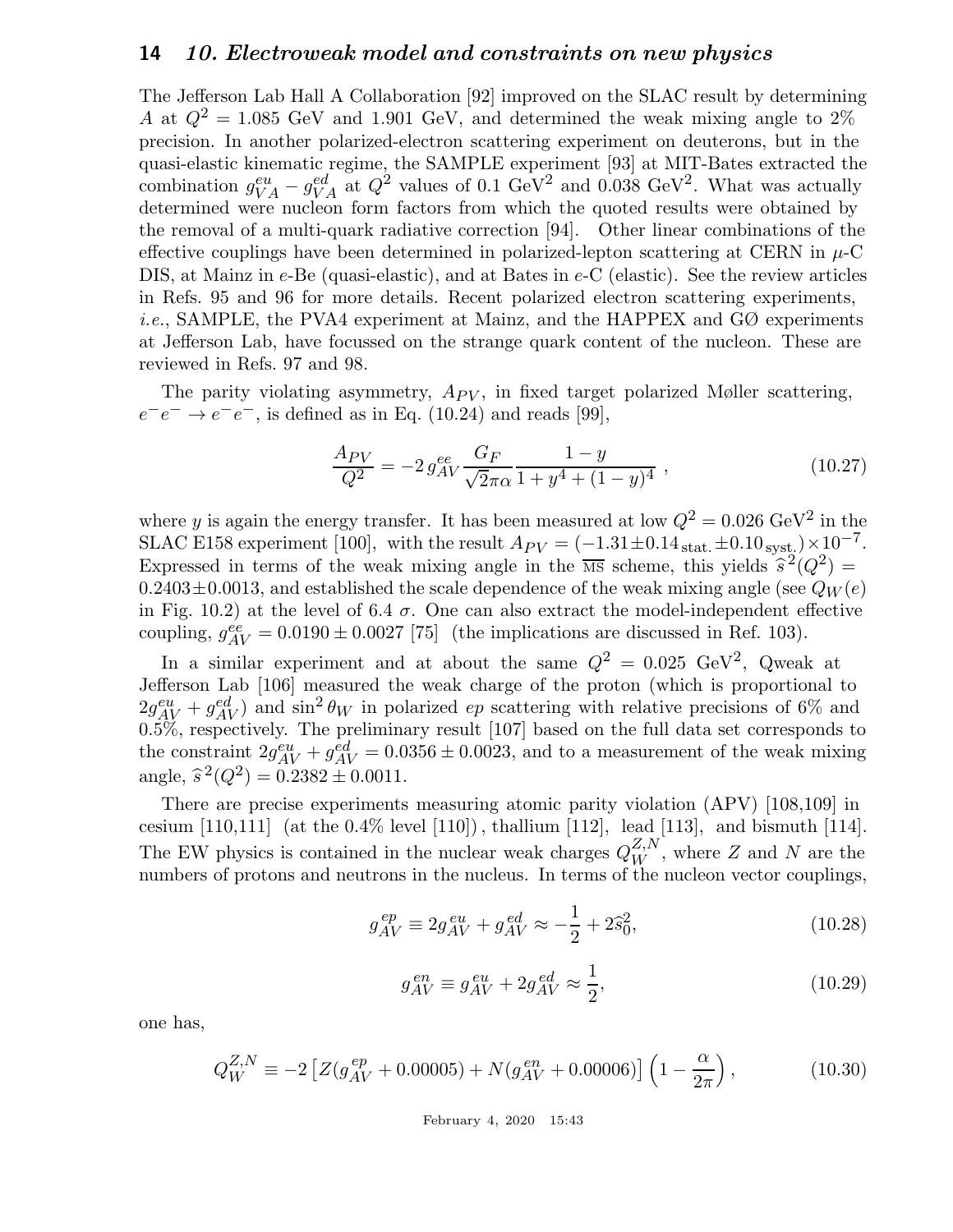

Figure 10.2: Scale dependence of the weak mixing angle defined in the  $\overline{\text{MS}}$  scheme [101,102] (for the scale dependence of the weak mixing angle defined in a mass-dependent renormalization scheme, see Ref. 103). The minimum of the curve corresponds to  $\mu = M_W$ , below which we switch to an effective theory with the  $W^{\pm}$  bosons integrated out, and where the β-function for the weak mixing angle changes sign. At the location of the  $W$  boson mass and each fermion mass there are also discontinuities arising from scheme dependent matching terms which are necessary to ensure that the various effective field theories within a given loop order describe the same physics. However, in the  $\overline{MS}$  scheme these are very small numerically and barely visible in the figure provided one decouples quarks at  $\mu = \hat{m}_q(\hat{m}_q)$ . The width of the curve exceeds the theory uncertainty from strong interaction effects which at low energies is at the level of  $\pm 2 \times 10^{-5}$  [102]. Following the estimate [104] of the typical momentum transfer for parity violation experiments in Cs, the location of the APV data point is given by  $\mu = 2.4$  MeV. For NuTeV we display the updated value from Ref. 105 and chose  $\mu = \sqrt{20}$  GeV which is about half-way between the averages of  $\sqrt{Q^2}$  for  $\nu$  and  $\overline{\nu}$  interactions at NuTeV. The Tevatron and LHC measurements are strongly dominated by invariant masses of the final state dilepton pair of  $\mathcal{O}(M_Z)$  and can thus be considered as additional Z pole data points. For clarity we displayed the Tevatron and LHC points horizontally to the left and to the right, respectively.

where the numerically small adjustments are discussed in Ref. 75 and include the result of the  $\gamma Z$ -box correction from Ref. 115. E.g.,  $Q_W(^{133}\text{Cs})$  is extracted by measuring experimentally the ratio of the parity violating amplitude,  $E_{PNC}$ , to the Stark vector transition polarizability,  $\beta$ , and by calculating theoretically  $E_{\rm PNC}$  in terms of  $Q_W$ . One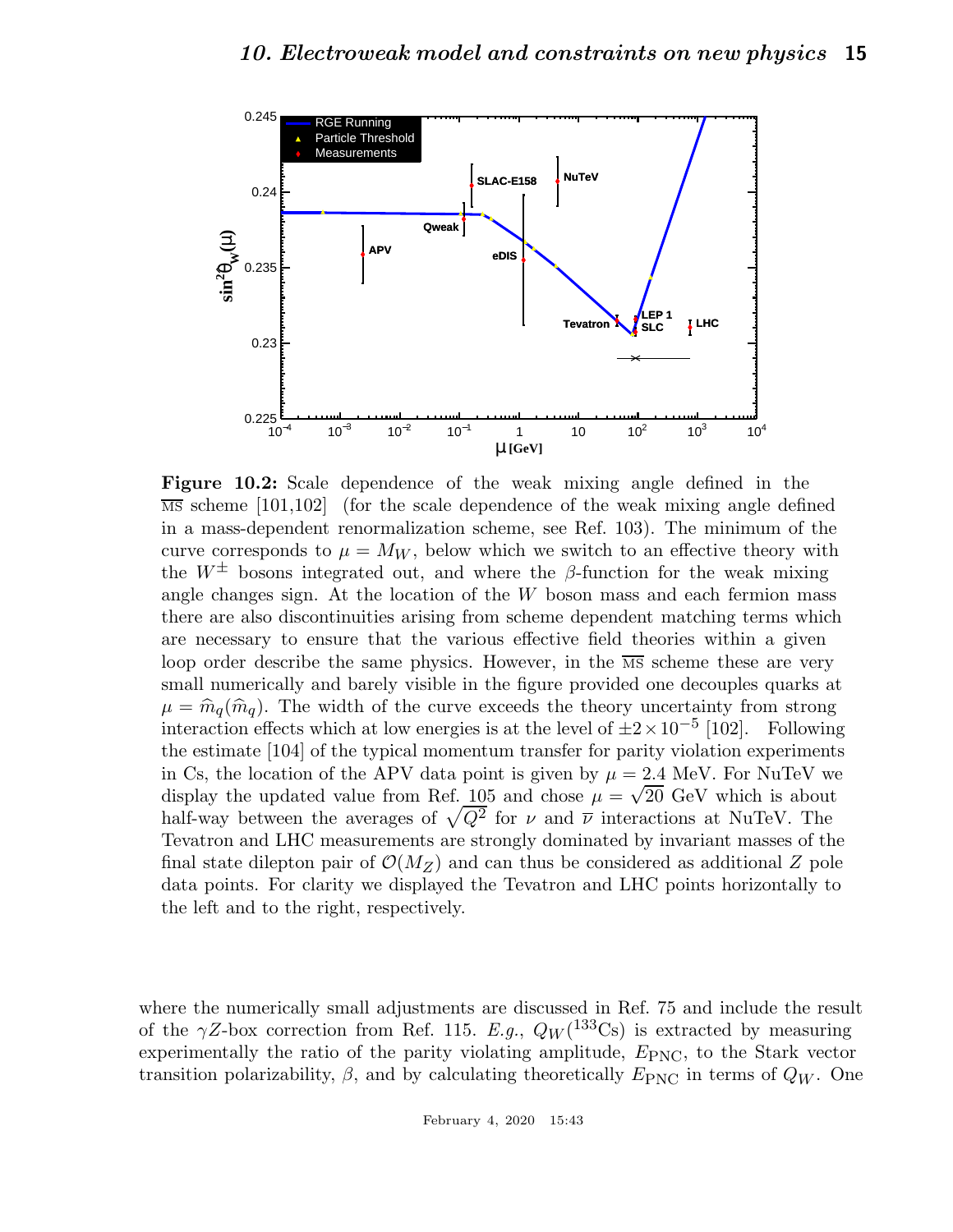can then write,

$$
Q_W=N\left(\frac{\mathrm{Im}\,E_{\mathrm{PNC}}}{\beta}\right)_{\mathrm{exp.}}\left(\frac{|e|\,a_B}{\mathrm{Im}\,E_{\mathrm{PNC}}}\frac{Q_W}{N}\right)_{\mathrm{th.}}\left(\frac{\beta}{a_B^3}\right)_{\mathrm{exp.}+\mathrm{th.}}\left(\frac{a_B^2}{|e|}\right),
$$

where  $a_B$  is the Bohr radius. The uncertainties associated with atomic wave functions are quite small for cesium [116]. The semi-empirical value of  $\beta$  used in early analyses added another source of theoretical uncertainty [117]. However, the ratio of the off-diagonal hyperfine amplitude to the polarizability was subsequently measured directly by the Boulder group [118]. Combined with the precisely known hyperfine amplitude [119] one finds  $\beta = (26.991 \pm 0.046) a_{P}^{3}$  $B^3$ , in excellent agreement with the earlier results, reducing the overall theory uncertainty (while slightly increasing the experimental error). Utilizing the state-of-the-art many-body calculation in Ref. 120 yields Im  $E_{\rm PNC} = (0.8906 \pm 0.0026) \times 10^{-11} |e| a_B Q_W/N$ , while the two measurements [110,111] combine to give Im  $E_{PNC}/\beta = -1.5924 \pm 0.0055$  mV/cm, and we would obtain  $Q_W(\frac{133}{78}\text{Cs}) = -73.20 \pm 0.35$ , or equivalently  $55g_{AV}^{ep} + 78g_{AV}^{en} = 36.64 \pm 0.18$  which is in excellent agreement with the SM prediction of 36.65. However, a very recent atomic structure calculation [121] found significant corrections to two non-dominating terms, changing the result to  $\text{Im} E_{PNC} = (0.8977 \pm 0.0040) \times 10^{-11} |e| a_B Q_W/N$ , and yielding the constraint,  $55g_{AV}^{ep} + 78g_{AV}^{en} = 36.35 \pm 0.21 \left[Q_W(\frac{133}{78}\text{Cs}) = -72.62 \pm 0.43\right], i.e. \text{ a } 1.5 \text{ }\sigma$ SM deviation. Thus, the various theoretical efforts in [120–122] together with an update of the SM calculation [123] reduced an earlier 2.3  $\sigma$  discrepancy from the SM (see the year 2000 edition of this Review), but there still appears to remain a small deviation. The theoretical uncertainties are 3% for thallium [124] but larger for the other atoms. The Boulder experiment in cesium also observed the parity-violating weak corrections to the nuclear electromagnetic vertex (the anapole moment [125]).

In the future it could be possible to further reduce the theoretical wave function uncertainties by taking the ratios of parity violation in different isotopes [108,126]. There would still be some residual uncertainties from differences in the neutron charge radii, however [127]. Experiments in hydrogen and deuterium are another possibility for reducing the atomic theory uncertainties [128], while measurements of single trapped radium ions are promising [129] because of the much larger parity violating effect.

#### 10.4. Physics of the massive electroweak bosons

If the CM energy  $\sqrt{s}$  is large compared to the fermion mass  $m_f$ , the unpolarized Born cross-section for  $e^+e^- \to f\bar{f}$  can be written as

$$
\frac{d\sigma}{d\cos\theta} = \frac{\pi\alpha^2(s)}{2s} \left[ F_1(1+\cos^2\theta) + 2F_2\cos\theta \right] + B,\tag{10.31a}
$$

where

$$
F_1 = Q_e^2 Q_f^2 - 2\chi Q_e Q_f \overline{g}_V^e \overline{g}_V^f \cos \delta_R + \chi^2 (\overline{g}_V^{e2} + \overline{g}_A^{e2}) (\overline{g}_V^{f2} + \overline{g}_A^{f2})
$$
(10.31b)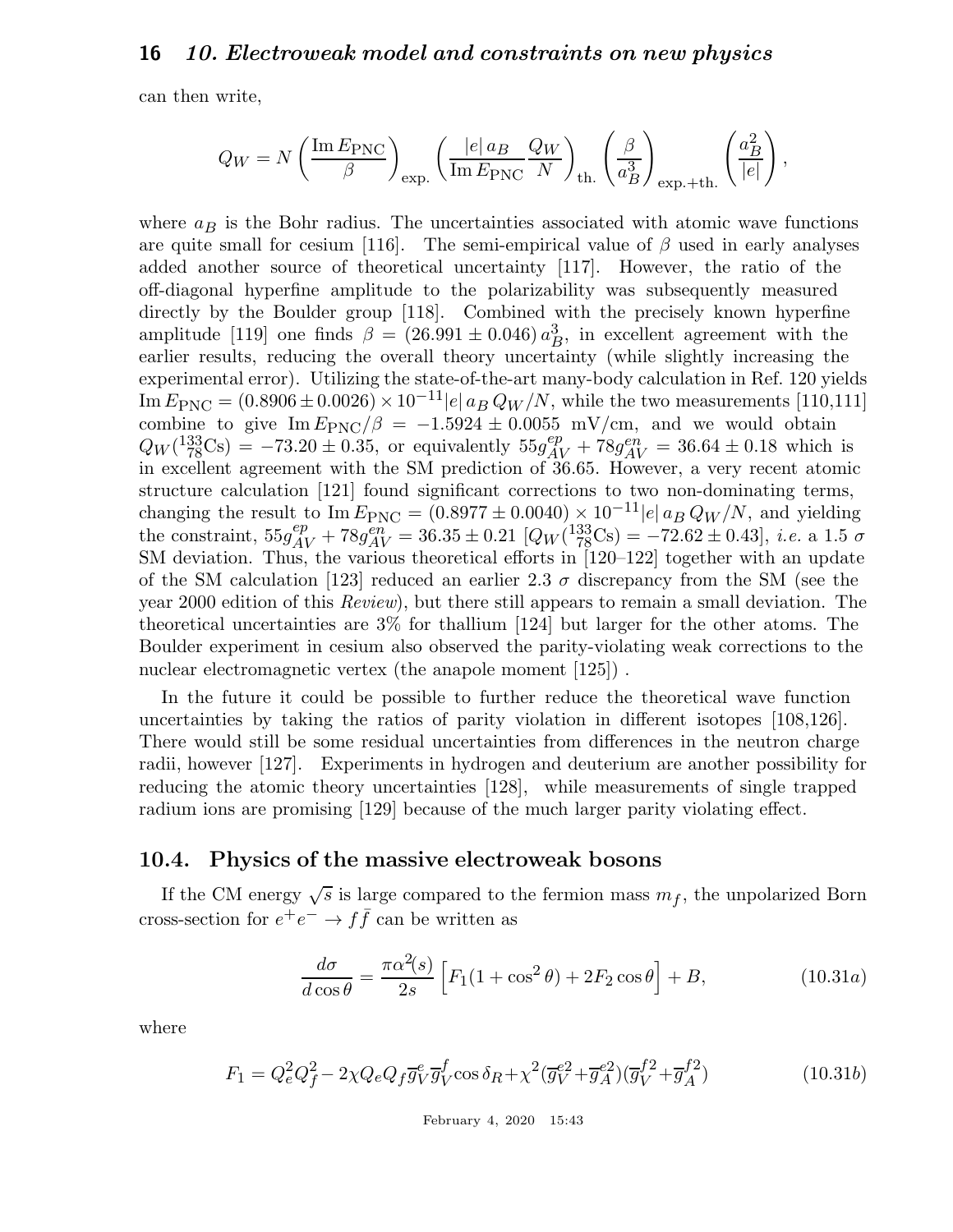$$
F_2 = -2\chi Q_e Q_f \overline{g}_A^e \overline{g}_A^f \cos \delta_R + 4\chi^2 \overline{g}_V^e \overline{g}_A^e \overline{g}_V^f \overline{g}_A^f \tag{10.31c}
$$

$$
\tan \delta_R = \frac{\overline{M}_Z \overline{\Gamma}_Z}{\overline{M}_Z^2 - s} , \qquad \chi = \frac{G_F}{2\sqrt{2}\pi\alpha(s)} \frac{s\overline{M}_Z^2}{\left[ (\overline{M}_Z^2 - s)^2 + \overline{M}_Z^2 \overline{\Gamma}_Z^2 \right]^{1/2}} , \qquad (10.32)
$$

B accounts for box graphs involving virtual Z and W bosons, and the  $\overline{g}_{V,A}^f$  are defined in Eq. (10.33) below.  $\overline{M}_Z$  and  $\overline{\Gamma}_Z$  correspond to mass and width definitions based on a Breit-Wigner shape with an energy-independent width (see the Section on "The Z Boson" in the Gauge and Higgs Boson Particle Listings of this Review). The differential cross-section receives important corrections from QED effects in the initial and final state, and interference between the two (see e.g. Ref. 130). For  $q\bar{q}$  production, there are additional final-state QCD corrections, which are relatively large. Note also that the equations above are written in the CM frame of the incident  $e^+e^-$  system, which may be boosted due to the initial-state QED radiation.

Some of the leading virtual EW corrections are captured by the running QED coupling  $\alpha(s)$  and the Fermi constant  $G_F$ . The remaining corrections to the  $Zf\bar{f}$  interaction are absorbed by replacing the tree-level couplings in Eq. (10.5) with the s-dependent *effective* couplings [131],

$$
\overline{g}_V^f = \sqrt{\rho_f} \left( t_{3L}^{(f)} - 2Q_f \kappa_f \sin^2 \theta_W \right), \qquad \overline{g}_A^f = \sqrt{\rho_f} \, t_{3L}^{(f)}.\n\tag{10.33}
$$

In these equations, the effective couplings are to be taken at the scale  $\sqrt{s}$ , but for notational simplicity we do not show this explicitly. At tree-level  $\rho_f = \kappa_f = 1$ , but inclusion of EW radiative corrections leads to non-zero  $\rho_f - 1$  and  $\kappa_f - 1$ , which depend on the fermion  $f$  and on the renormalization scheme. In the on-shell scheme, the quadratic  $m_t$  dependence is given by  $\rho_f \sim 1 + \rho_t$ ,  $\kappa_f \sim 1 + \rho_t/\tan^2 \theta_W$ , while in  $\overline{\text{MS}}$ ,  $\widehat{\rho}_f \sim \widehat{\kappa}_f \sim 1$ , for  $f \neq b$  ( $\widehat{\rho}_b \sim 1 - \frac{4}{3}$  $\frac{4}{3}\rho_t$ ,  $\hat{\kappa}_b \sim 1 + \frac{2}{3}\rho_t$ ). In the MS scheme the normalization is changed according to  $G_F M_Z^2/2\sqrt{2}\pi \rightarrow \hat{\alpha}/4\hat{s}_Z^2$  $\frac{2}{Z}\hat{c}^2$  $Z^2$  in Eq. (10.32).

For the high-precision Z-pole observables discussed below, additional bosonic and fermionic loops, vertex corrections, and higher order contributions, etc., must be included [62,63,132–134]. For example, in the  $\overline{\text{MS}}$  scheme one has  $\hat{\rho}_{\ell} = 0.9977$ ,  $\hat{\kappa}_{\ell} = 1.0014$ ,  $\hat{\rho}_b = 0.9868$ , and  $\hat{\kappa}_b = 1.0068$ .

To connect to measured quantities, it is convenient to define an effective angle  $\overline{s}_f^2 \equiv \sin^2 \overline{\theta}_{Wf} \equiv \hat{\kappa}_f \hat{s}_Z^2 = \kappa_f s_W^2$ , in terms of which  $\overline{g}_V^f$  $V$  and  $\overline{g}_{A}^{f}$  $A^f$  are given by  $\sqrt{\rho_f}$  times their tree-level formulae. One finds that the  $\hat{\kappa}_f$   $(f \neq b)$  are almost independent of  $(m_t, M_H)$ , and thus one can write

$$
\overline{s}_{\ell}^2 = \hat{s}_{Z}^2 + 0.00032, \tag{10.34}
$$

while the  $\kappa$ 's for the other schemes are  $m_t$  dependent.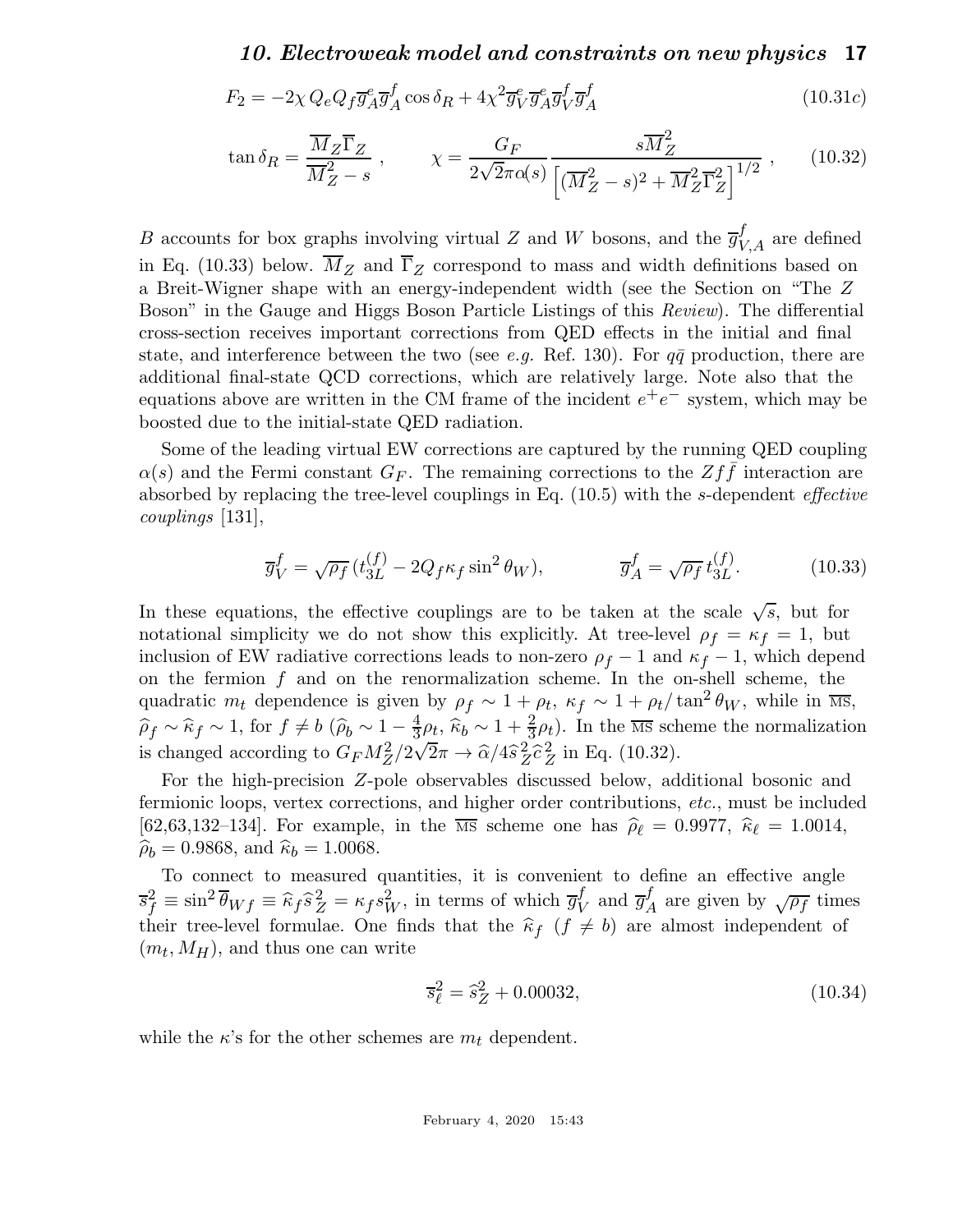# $10.4.1.$   $e^+e^-$  scattering below the Z pole :

Experiments at PEP, PETRA and TRISTAN have measured the unpolarized forwardbackward asymmetry,  $A_{FB}$ , and the total cross-section relative to pure QED, R, for  $e^+e^- \to \ell^+e^-$ ,  $\ell = \mu$  or  $\tau$  at CM energies  $\sqrt{s} < M_Z$ . They are defined as

$$
A_{FB} \equiv \frac{\sigma_F - \sigma_B}{\sigma_F + \sigma_B} \,, \qquad R = \frac{\sigma}{\mathcal{R}_{\text{ini}} 4\pi \alpha^2 / 3s} \,, \tag{10.35}
$$

where  $\sigma_F(\sigma_B)$  is the cross-section for  $\ell^-$  to travel forward (backward) with respect to the  $e^-$  direction. Neglecting box graph contribution, they are given by

$$
A_{FB} = \frac{3}{4} \frac{F_2}{F_1} \,, \qquad R = F_1 \,. \tag{10.36}
$$

For the available data, it is sufficient to approximate the EW corrections through the leading running  $\alpha(s)$  and quadratic  $m_t$  contributions [135,136] as described above. Reviews and formulae for  $e^+e^- \to$  hadrons may be found in Ref. 137.

#### 10.4.2. Z pole physics :

High-precision measurements of various Z pole  $(\sqrt{s} \approx M_Z)$  observables have been performed at LEP 1 and SLC [10,138–143], as summarized in Table 10.5. These include the Z mass and total width,  $\Gamma_Z$ , and partial widths  $\Gamma(ff)$  for  $Z \to ff$ , where  $f = e, \mu, \tau$ , light hadrons, b, or c. It is convenient to use the variables  $M_Z$ ,  $\Gamma_Z$ ,  $R_\ell \equiv \Gamma(\text{had})/\Gamma(\ell^+\ell^-)$   $(\ell = e, \mu, \tau)$ ,  $\sigma_{\text{had}} \equiv 12\pi\Gamma(e^+e^-)\Gamma(\text{had})/M_Z^2\Gamma_Z^2$ Z †† ,  $R_b \equiv \Gamma(b\overline{b})/\Gamma(\text{had})$ , and  $R_c \equiv \Gamma(c\overline{c})/\Gamma(\text{had})$ , most of which are weakly correlated experimentally. (Γ(had) is the partial width into hadrons.) The three values for  $R_\ell$  are consistent with lepton universality (although  $R_{\tau}$  is somewhat low compared to  $R_e$  and  $R_{\mu}$ , but we use the general analysis in which the three observables are treated as independent. Similar remarks apply to  $A_{FB}^{0,\ell}$  defined through Eq. (10.39) with  $P_e = 0$  $(A_{FB}^{0, \tau})$  is somewhat high).  $\mathcal{O}(\alpha^3)$  QED corrections introduce a large anti-correlation  $(-30\%)$  between  $\Gamma_Z$  and  $\sigma_{\text{had}}$ . The anti-correlation between  $R_b$  and  $R_c$  is  $-18\%$  [10]. The  $R_{\ell}$  are insensitive to  $m_t$  except for the  $Z \rightarrow bb$  vertex and final state corrections and the implicit dependence through  $\sin^2 \theta_W$ . Thus, they are especially useful for constraining  $\alpha_s$ . The invisible decay width [10],  $\Gamma(\text{inv}) = \Gamma_Z - 3\Gamma(\ell^+\ell^-) - \Gamma(\text{had}) = 499.0 \pm 1.5 \text{ MeV}$ , can be used to determine the number of neutrino flavors,  $N_{\nu} = \Gamma(i\text{nv})/\Gamma^{theory}(\nu\overline{\nu})$ , much lighter than  $M_Z/2$ . In practice, we determine  $N_\nu$  by allowing it as an additional fit parameter and obtain,

$$
N_{\nu} = 2.991 \pm 0.007 \tag{10.37}
$$

Additional constraints follow from measurements of various Z-pole asymmetries. These include the forward-backward asymmetry  $A_{FB}$  and the polarization or left-right asymmetry,

$$
A_{LR} \equiv \frac{\sigma_L - \sigma_R}{\sigma_L + \sigma_R} \,,\tag{10.38}
$$

<sup>&</sup>lt;sup>††</sup> Note that  $\sigma_{\text{had}}$  receives additional EW corrections that are not captured in the partial widths [134,144], but they only enter at two-loop order.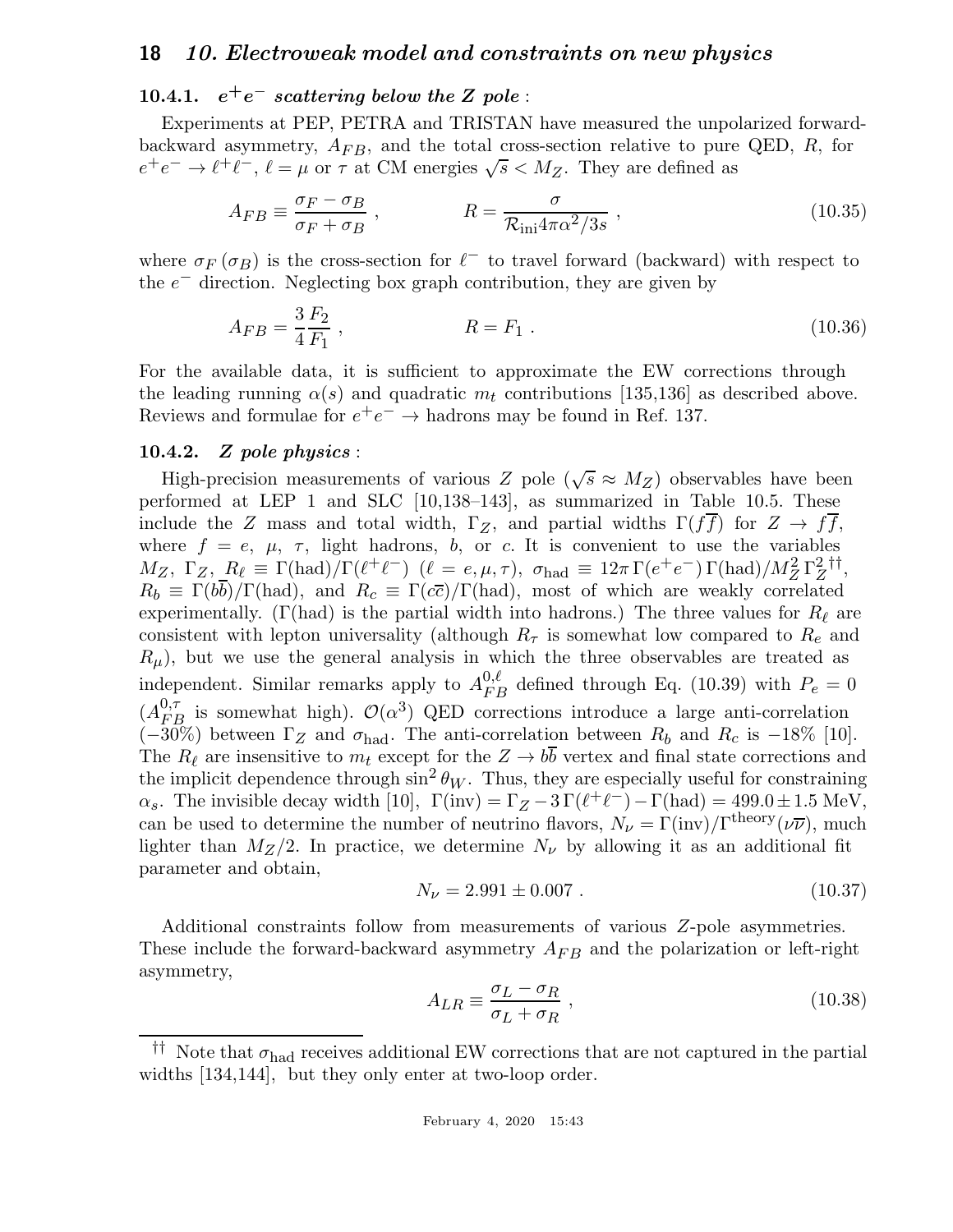where  $\sigma_L(\sigma_R)$  is the cross-section for a left-(right-)handed incident electron.  $A_{LR}$  was measured precisely by the SLD collaboration at the SLC [140], and has the advantages of being very sensitive to  $\sin^2 \theta_W$  and that systematic uncertainties largely cancel. After removing initial state QED corrections and contributions from photon exchange,  $\gamma$ -Z interference and EW boxes, see Eq. (10.31), one can use the effective tree-level expressions

$$
A_{LR} = A_e P_e , \qquad A_{FB} = \frac{3}{4} A_f \frac{A_e + P_e}{1 + P_e A_e} , \qquad (10.39)
$$

where

$$
A_f \equiv \frac{2\overline{g}_V^f \overline{g}_A^f}{\overline{g}_V^f + \overline{g}_A^{f2}} = \frac{1 - 4|Q_f|\overline{s}_f^2}{1 - 4|Q_f|\overline{s}_f^2 + 8(|Q_f|\overline{s}_f^2)^2} \,. \tag{10.40}
$$

 $P_e$  is the initial  $e^-$  polarization, so that the second equality in Eq. (10.41) is reproduced for  $P_e = 1$ , and the Z pole forward-backward asymmetries at LEP 1 ( $P_e = 0$ ) are given by  $A_{FB}^{(0,f)} = \frac{3}{4}A_eA_f$  where  $f = e, \mu, \tau, b, c, s$  [10], and q, and where  $A_{FB}^{(0,q)}$  refers to the hadronic charge asymmetry. Corrections for t-channel exchange and  $s/t$ -channel interference cause  $A_{FB}^{(0,e)}$  to be strongly anti-correlated with  $R_e$  (−37%). The correlation between  $A_{FB}^{(0,b)}$  and  $A_{FB}^{(0,c)}$  amounts to 15%.

In addition, SLD extracted the final-state couplings  $A_b$ ,  $A_c$  [10],  $A_s$  [141],  $A_{\tau}$ , and  $A_{\mu}$  [142], from left-right forward-backward asymmetries, using

$$
A_{LR}^{FB}(f) = \frac{\sigma_{LF}^f - \sigma_{LB}^f - \sigma_{RF}^f + \sigma_{RB}^f}{\sigma_{LF}^f + \sigma_{LB}^f + \sigma_{RF}^f + \sigma_{RB}^f} = \frac{3}{4} A_f ,
$$
 (10.41)

where, for example,  $\sigma_{LF}^{f}$  is the cross-section for a left-handed incident electron to produce a fermion f traveling in the forward hemisphere. Similarly,  $A_{\tau}$  and  $A_{e}$  were measured at LEP 1 [10] through the  $\tau$  polarization,  $\mathcal{P}_{\tau}$ , as a function of the scattering angle  $\theta$ , which can be written as

$$
\mathcal{P}_{\tau} = -\frac{A_{\tau}(1+\cos^2\theta) + 2A_e\cos\theta}{(1+\cos^2\theta) + 2A_{\tau}A_e\cos\theta}
$$
(10.42)

The average polarization,  $\langle \mathcal{P}_{\tau} \rangle$ , obtained by integrating over  $\cos \theta$  in the numerator and denominator of Eq. (10.42), yields  $\langle \mathcal{P}_{\tau} \rangle = -A_{\tau}$ , while  $A_e$  can be extracted from the angular distribution of  $\mathcal{P}_{\tau}$ .

The initial state coupling,  $A_e$ , was also determined through the left-right charge asymmetry [143] and in polarized Bhabba scattering [142] at SLC. Because  $\overline{g}_1^{\ell}$  $\frac{\ell}{V}$  is very small, not only  $A_{LR}^0 = A_e$ ,  $A_{FB}^{(0,\ell)}$ , and  $P_\tau$ , but also  $A_{FB}^{(0,b)}$ ,  $A_{FB}^{(0,c)}$ ,  $A_{FB}^{(0,s)}$ , and the hadronic asymmetries are mainly sensitive to  $\overline{s}_{\ell}^2$ ℓ .

As mentioned in Sec. 10.2, radiative corrections to  $\bar{s}_{\ell}^2$  $\ell$  have been computed with full two-loop and partial higher-order corrections. The same level of accuracy is available for  $\bar{s}_h^2$  $\frac{2}{b}$  [133], while for  $\bar{s}_{s,c}$  [74] the purely bosonic contributions of this order are still missing. Similarly, for the partial widths,  $\Gamma(f\bar{f})$ , and the hadronic peak cross-section,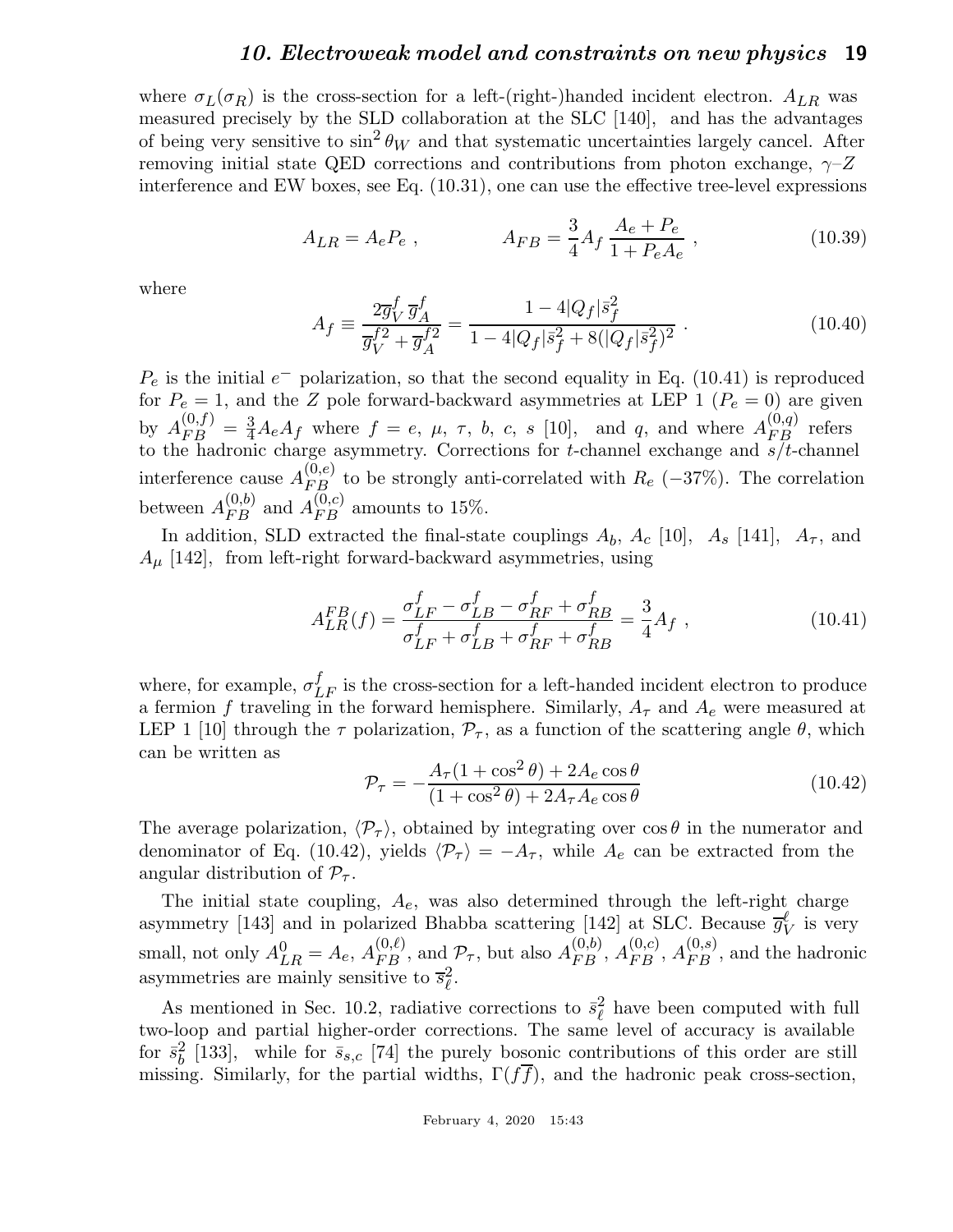$\sigma_{\text{had}}$ , the fermionic two-loop EW corrections are known [134]. Non-factorizable  $\mathcal{O}(\alpha \alpha_s)$ corrections to the  $Z \rightarrow q\bar{q}$  vertex are also available [132]. They add coherently, resulting in a sizable effect and shift  $\alpha_s(M_Z)$  when extracted from Z lineshape observables by  $\approx +0.0007$ . As an example of the precision of the Z-pole observables, the values of  $\bar{g}^f_A$ A and  $\bar{g}^f_{\rm{V}}$  $V_V$ ,  $f = e, \mu, \tau, \ell$ , extracted from the LEP and SLC lineshape and asymmetry data, are shown in Fig. 10.3, which should be compared with Fig. 10.1. (The two sets of parameters coincide in the SM at tree-level.)



**Figure 10.3:** 1  $\sigma$  (39.35% C.L.) contours for the Z-pole observables  $\bar{g}^f$  $A \text{ and } \bar{g}^f_V$  $_V^{\prime}$  $f = e, \mu, \tau$  obtained at LEP and SLC [10], compared to the SM expectation as a function of  $\hat{s}_Z^2$ <sup>2</sup>/<sub>2</sub>. (The SM best fit value  $\hat{s}_Z^2 = 0.23122$  is also indicated.) Also shown is the 90% CL allowed region in  $\bar{g}^{\ell}_{A,V}$  obtained assuming lepton universality.

As for hadron colliders, the forward-backward asymmetry,  $A_{FB}$ , for  $e^+e^-$  and  $\mu^+\mu^$ final states (with invariant masses restricted to or dominated by values around  $M_Z$ ) in  $p\bar{p}$  collisions has been measured by the CDF [145] and DØ [146] collaborations, and the values  $\bar{s}_{\ell}^2 = 0.23221 \pm 0.00046$  and  $\bar{s}_{\ell}^2 = 0.23095 \pm 0.00040$  were extracted, respectively. The combination of these measurements yields [147]

$$
\overline{s}_{\ell}^2 = 0.23148 \pm 0.00033 \text{ (Tevatron)}.
$$
 (10.43)

By varying the invariant mass and the scattering angle (and assuming the electron couplings), information on the effective Z couplings to light quarks,  $\overline{g}_{V,A}^{u,d}$ , could also be obtained [148,149], but with large uncertainties and mutual correlations and not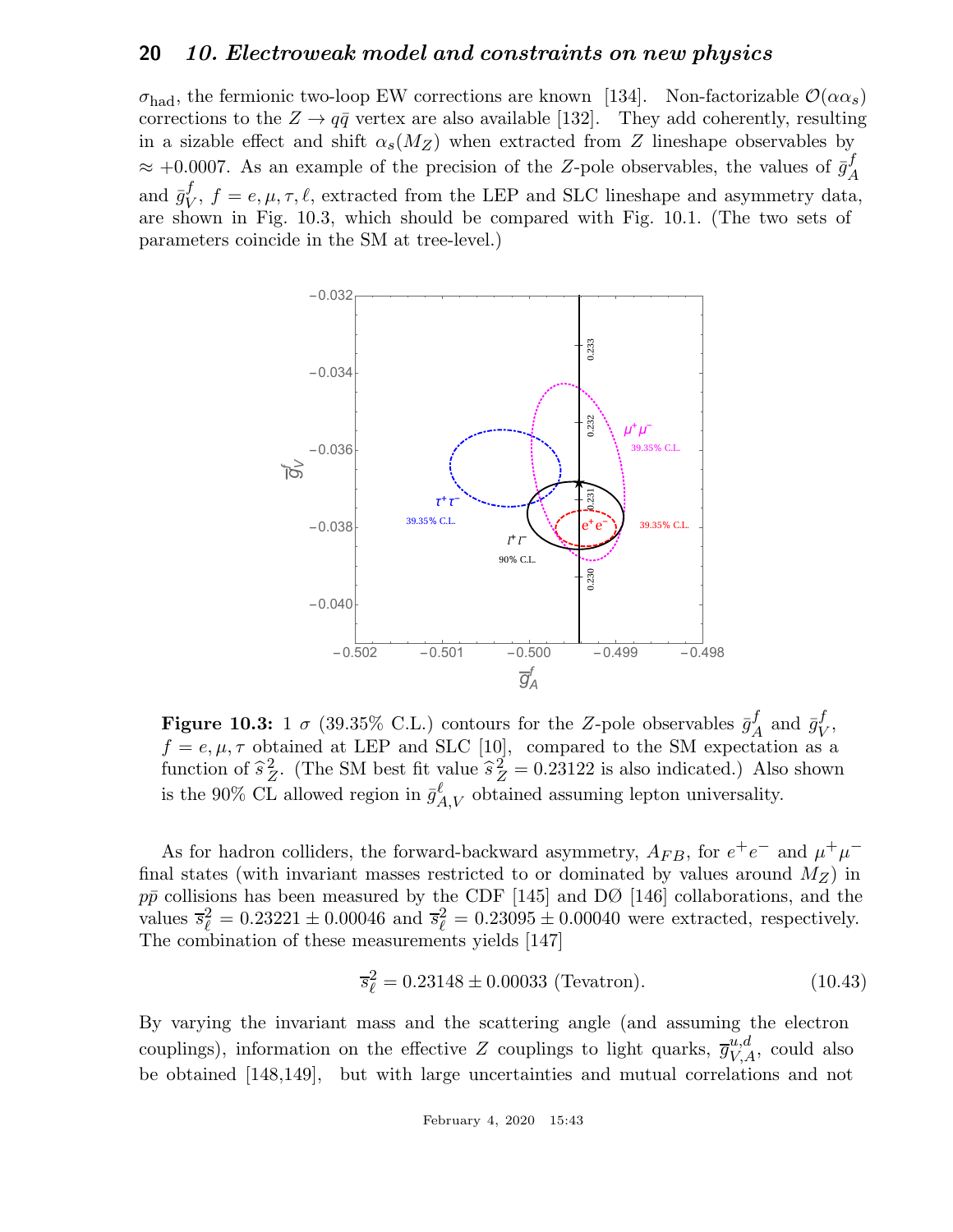independently of  $\bar{s}^2_\ell$  $\ell^2$  above. Similar analyses have also been reported by the H1 [150] and ZEUS [151] collaborations at HERA and by the LEP collaborations [10]. This kind of measurement is harder in the pp environment due to the difficulty to assign the initial quark and antiquark in the underlying Drell-Yan process to the protons. Nevertheless, measurements of  $A_{FB}$  have been reported by the ATLAS [152], CMS [153] and LHCb [154] collaborations (the latter only for the  $\mu^+\mu^-$  final state), which obtained  $\overline{s}_{\ell}^2 = 0.2308 \pm 0.0012$ ,  $\overline{s}_{\ell}^2 = 0.23101 \pm 0.00052$  and  $\overline{s}_{\ell}^2 = 0.23142 \pm 0.00106$ , respectively. Assuming that the smallest theoretical uncertainty  $(\pm 0.00034 \text{ from CMS } [153])$  is fully correlated among all three experiments, these measurements combine to

$$
\overline{s}_{\ell}^2 = 0.23104 \pm 0.00049 \text{ (LHC)},\tag{10.44}
$$

in perfect agreement with DØ, but lower than the value found by CDF.

#### 10.4.3. LEP 2 :

LEP 2 [155,156] ran at several energies above the Z pole up to  $\sim 209$  GeV. Measurements were made of a number of observables, including the cross-sections for  $e^+e^- \rightarrow f\bar{f}$  for  $f = q, \mu, \tau$ ; the differential cross-sections for  $f = e, \mu, \tau$ ;  $R_q$  for  $q = b, c$ ;  $A_{FB}(f)$  for  $f = \mu, \tau, b, c; W$  branching ratios; and  $\gamma\gamma$ , WW, WW $\gamma$ , ZZ, single W, and single Z cross-sections. They are in good agreement with the SM predictions, with the exceptions of  $R_b$  (2.1  $\sigma$  low),  $A_{FB}(b)$  (1.6  $\sigma$  low), and the  $W \to \tau \nu_{\tau}$  branching fraction  $(2.6 \sigma \text{ high}).$ 

The Z boson properties are extracted assuming the SM expressions for the  $\gamma$ -Z interference terms. These have also been tested experimentally by performing more general fits [155,157] to the LEP 1 and LEP 2 data. Assuming family universality this approach introduces three additional parameters relative to the standard fit  $[10]$ , describing the  $\gamma$ -Z interference contribution to the total hadronic and leptonic cross-sections,  $j_{\text{had}}^{\text{tot}}$  and  $j_{\ell}^{\text{tot}}$ <sup>tot</sup>, and to the leptonic forward-backward asymmetry,  $j_{\ell}^{\text{fb}}$  $_{\ell}^{\text{1b}}$ . E.g.,

$$
j_{\text{had}}^{\text{tot}} \sim g_V^{\ell} g_V^{\text{had}} = 0.277 \pm 0.065,\tag{10.45}
$$

which is in agreement with the SM expectation [10] of  $0.21 \pm 0.01$ . These are valuable tests of the SM; but it should be cautioned that new physics is not expected to be described by this set of parameters, since (i) they do not account for extra interactions beyond the standard weak neutral current, and (ii) the photonic amplitude remains fixed to its SM value.

Strong constraints on anomalous triple and quartic gauge couplings have been obtained at LEP 2 and the Tevatron as described in the Gauge & Higgs Bosons Particle Listings.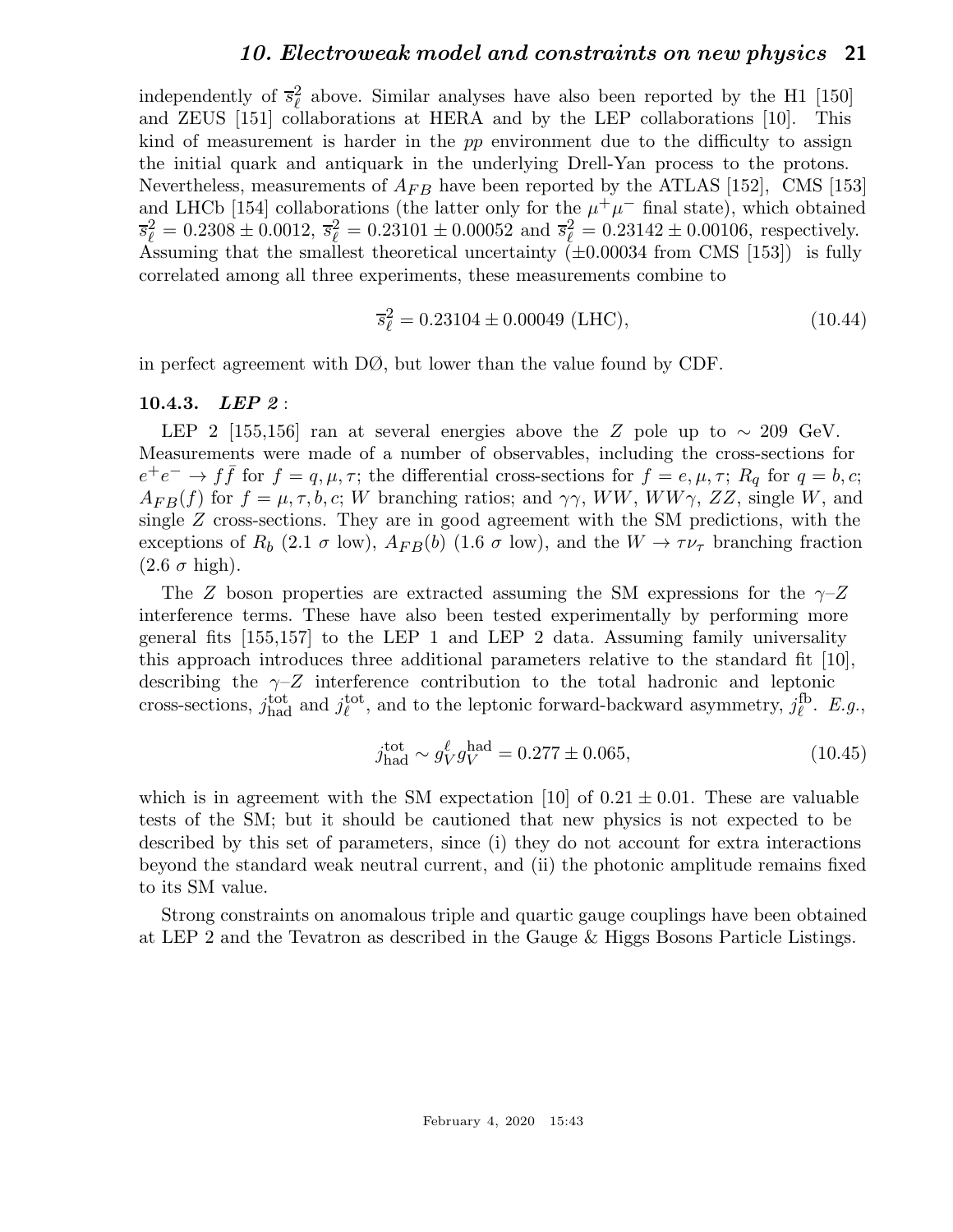#### 10.4.4. W and Z decays:

The partial decay widths for gauge bosons to decay into massless fermions  $f_1 f_2$  (the numerical values include the small EW radiative corrections and final state mass effects) are given by

$$
\Gamma(W^+ \to e^+ \nu_e) = \frac{G_F M_W^3}{6\sqrt{2}\pi} \approx 226.32 \pm 0.04 \text{ MeV} , \qquad (10.46a)
$$

$$
\Gamma(W^+ \to u_i \overline{d}_j) = \frac{\mathcal{R}_V^q G_F M_W^3}{6\sqrt{2}\pi} |V_{ij}|^2 \approx 705.4 \pm 0.3 \text{ MeV } |V_{ij}|^2,
$$
\n(10.46b)

$$
\Gamma(Z \to f\bar{f}) = \frac{G_F M_Z^3}{6\sqrt{2}\pi} \left[ \mathcal{R}_V^f \bar{g}_V^{f2} + \mathcal{R}_A^f \bar{g}_A^{f2} \right] \approx \begin{cases} 167.15 \pm 0.01 \text{ MeV } (\nu \overline{\nu}), \\ 83.96 \pm 0.01 \text{ MeV } (e^+e^-), \\ 299.91 \pm 0.18 \text{ MeV } (u\overline{u}), \\ 382.78 \pm 0.13 \text{ MeV } (d\overline{d}), \\ 375.76 \mp 0.16 \text{ MeV } (b\overline{b}). \end{cases} (10.46c)
$$

Final-state QED and QCD corrections to the vector and axial-vector form factors are given by

$$
\mathcal{R}_{V,A}^{f} = N_C \left[ 1 + \frac{3}{4} (Q_f^2 \frac{\alpha(s)}{\pi} + \frac{N_C^2 - 1}{2N_C} \frac{\alpha_s(s)}{\pi}) + \cdots \right],
$$
\n(10.47)

where  $N_C = 3$  (1) is the color factor for quarks (leptons) and the dots indicate finite fermion mass effects proportional to  $m_f^2/s$  which are different for  $\mathcal{R}_{V}^f$  $\frac{f}{V}$  and  $\mathcal{R}_{\neq}^{f}$  $A^J$ , as well as higher-order QCD corrections, which are known to  $\mathcal{O}(\alpha_s^4)$  [158–160]. These include singlet contributions starting from two-loop order which are large, strongly top quark mass dependent, family universal, and flavor non-universal [161]. Also the  $\mathcal{O}(\alpha^2)$  self-energy corrections from Ref. 162 are taken into account.

For the W decay into quarks, Eq.  $(10.46b)$ , only the universal massless part (non-singlet and  $m_q = 0$ ) of the final-state QCD radiator function in  $\mathcal{R}_V$  from Eq. (10.47) is used, and the QED corrections are modified. Expressing the widths in terms of  $G_F M_{W,Z}^3$ incorporates the largest radiative corrections from the running QED coupling [52,163]. EW corrections to the Z widths are then taken into account through the effective couplings  $\overline{g}^{i2}_{V,A}$ . Hence, in the on-shell scheme the Z widths are proportional to  $\rho_i \sim 1 + \rho_t$ . There is additional (negative) quadratic  $m_t$  dependence in the  $Z \rightarrow b\overline{b}$  vertex corrections [164] which causes  $\Gamma(b\overline{b})$  to decrease with  $m_t$ . The dominant effect is to multiply  $\Gamma(b\overline{b})$  by the vertex correction  $1 + \delta \rho_{b\bar{b}}$ , where  $\delta \rho_{b\bar{b}} \sim 10^{-2}(-\frac{1}{2})$  $\frac{1}{2}m_t^2/M_Z^2 + \frac{1}{5}$  $\frac{1}{5}$ ). In practice, the corrections are included in  $\hat{\rho}_b$  and  $\hat{\kappa}_b$ , as discussed in Sec. 10.4.

For three fermion families the total widths are predicted to be

$$
\Gamma_Z \approx 2.4942 \pm 0.0008 \text{ GeV} , \qquad \Gamma_W \approx 2.0895 \pm 0.0006 \text{ GeV} . \tag{10.48}
$$

The uncertainties in these predictions are almost entirely induced from the fit error in  $\alpha_s(M_Z) = 0.1187 \pm 0.0016$ . These predictions are to be compared with the experimental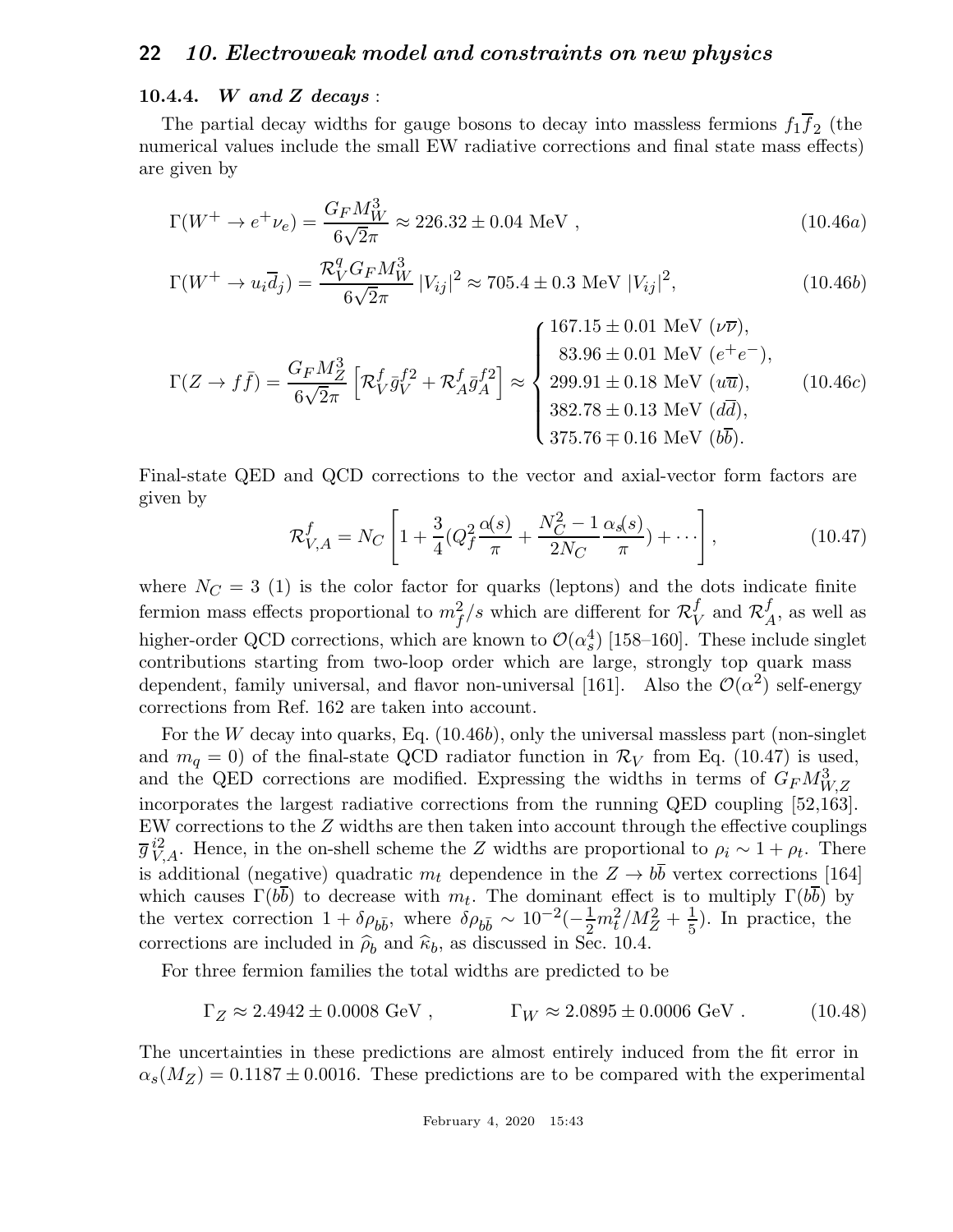results,  $\Gamma_Z = 2.4952 \pm 0.0023$  GeV [10] and  $\Gamma_W = 2.085 \pm 0.042$  GeV (see the Gauge & Higgs Boson Particle Listings for more details).

### 10.5. Precision flavor physics

In addition to cross-sections, asymmetries, parity violation,  $W$  and  $Z$  decays, there is a large number of experiments and observables testing the flavor structure of the SM. These are addressed elsewhere in this Review, and are generally not included in this Section. However, we identify three precision observables with sensitivity to similar types of new physics as the other processes discussed here. The branching fraction of the flavor changing transition  $b \to s\gamma$  is of comparatively low precision, but since it is a loop-level process (in the SM) its sensitivity to new physics (and SM parameters, such as heavy quark masses) is enhanced. A discussion can be found in the 2010 edition of this Review. The  $\tau$ -lepton lifetime and leptonic branching ratios are primarily sensitive to  $\alpha_s$  and not affected significantly by many types of new physics. However, having an independent and reliable low energy measurement of  $\alpha_s$  in a global analysis allows the comparison with the Z lineshape determination of  $\alpha_s$  which shifts easily in the presence of new physics contributions. By far the most precise observable discussed here is the anomalous magnetic moment of the muon (the electron magnetic moment is measured to even greater precision and can be used to determine  $\alpha$ , but its new physics sensitivity is suppressed by an additional factor of  $m_e^2/m_\mu^2$ , unless there is a new light degree of freedom such as a dark Z [165] boson). Its combined experimental and theoretical uncertainty is comparable to typical new physics contributions.

The extraction of  $\alpha_s$  from the  $\tau$  lifetime [166] is standing out from other determinations because of a variety of independent reasons: (i) the  $\tau$ -scale is low, so that upon extrapolation to the Z scale (where it can be compared to the theoretically clean Z lineshape determinations) the  $\alpha_s$  error shrinks by about an order of magnitude; (ii) yet, this scale is high enough that perturbation theory and the operator product expansion (OPE) can be applied; (iii) these observables are fully inclusive and thus free of fragmentation and hadronization effects that would have to be modeled or measured; (iv) duality violation (DV) effects are most problematic near the branch cut but there they are suppressed by a double zero at  $s = m_{\tau}^2$ ; (v) there are data [37,167] to constrain non-perturbative effects both within and breaking the OPE; (vi) a complete four-loop order QCD calculation is available [160]; (vii) large effects associated with the QCD β-function can be re-summed [168] in what has become known as contour improved perturbation theory (CIPT). However, while there is no doubt that CIPT shows faster convergence in the lower (calculable) orders, doubts have been cast on the method by the observation that at least in a specific model [169], which includes the exactly known coefficients and theoretical constraints on the large-order behavior, ordinary fixed order perturbation theory (FOPT) may nevertheless give a better approximation to the full result. We therefore use the expressions [43,159,160,170],

$$
\tau_{\tau} = \hbar \frac{1 - B_{\tau}^{s}}{\Gamma_{\tau}^{e} + \Gamma_{\tau}^{\mu} + \Gamma_{\tau}^{ud}} = 290.75 \pm 0.36 \text{ fs},\tag{10.49}
$$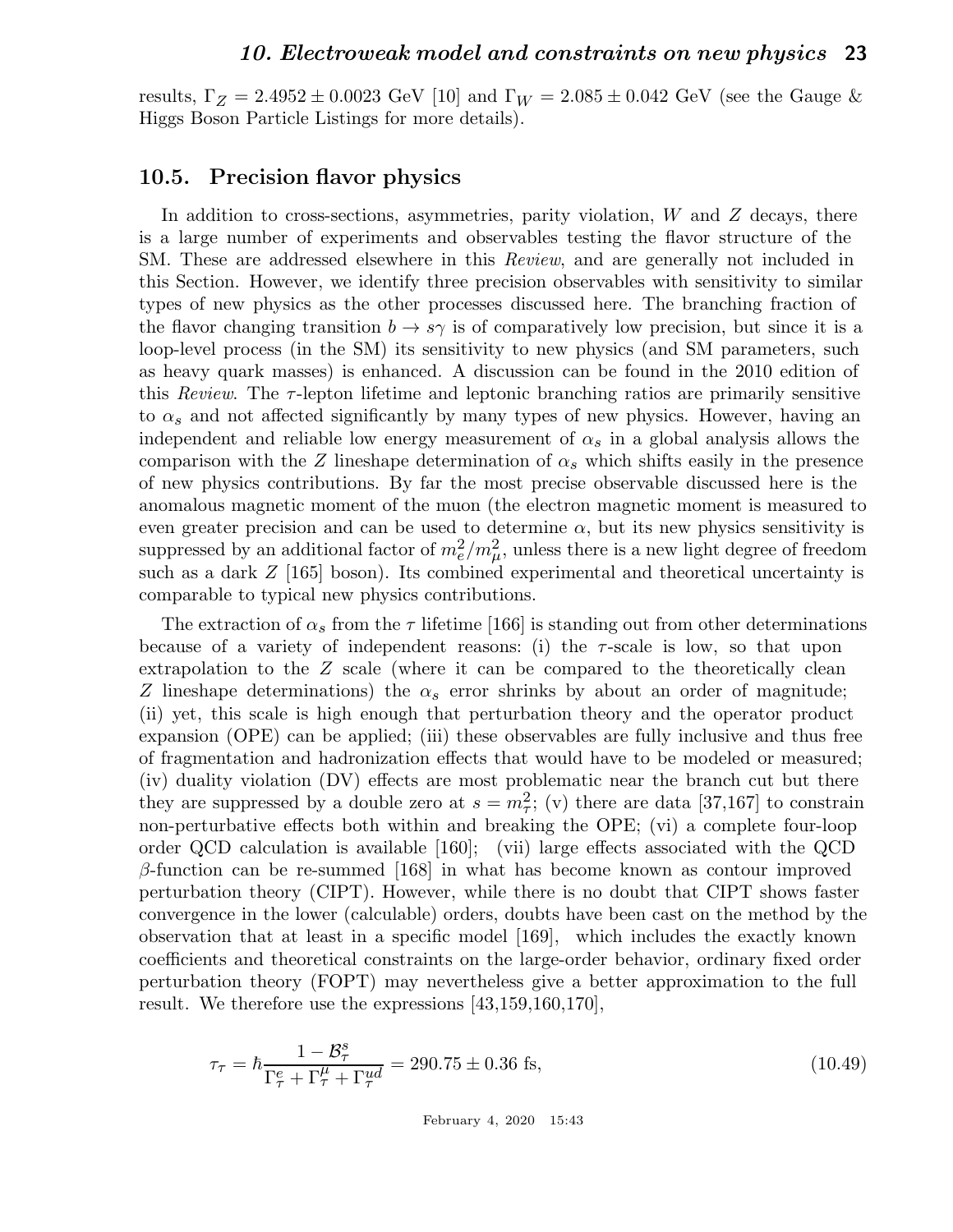$$
\Gamma_{\tau}^{ud} = \frac{G_F^2 m_{\tau}^5 |V_{ud}|^2}{64\pi^3} S(m_{\tau}, M_Z) \left(1 + \frac{3}{5} \frac{m_{\tau}^2 - m_{\mu}^2}{M_W^2}\right) \times \left[1 + \frac{\alpha_s(m_{\tau})}{\pi} + 5.202 \frac{\alpha_s^2}{\pi^2} + 26.37 \frac{\alpha_s^3}{\pi^3} + 127.1 \frac{\alpha_s^4}{\pi^4} + \frac{\hat{\alpha}}{\pi} (\frac{85}{24} - \frac{\pi^2}{2}) + \delta_{\text{NP}}\right], \quad (10.50)
$$

and  $\Gamma_{\tau}^{e}$  and  $\Gamma_{\tau}^{\mu}$  can be taken from Eq. (10.6) with obvious replacements. The relative fraction of decays with  $\Delta S = -1$ ,  $\mathcal{B}_{\tau}^s = 0.0292 \pm 0.0004$ , is based on experimental data since the value for the strange quark mass,  $\hat{m}_s(m_\tau)$ , is not well known and the QCD expansion proportional to  $\hat{m}_s^2$  converges poorly and cannot be trusted.  $S(m_{\tau}, M_Z) = 1.01907 \pm 0.0003$  is a logarithmically enhanced EW correction factor with higher orders re-summed [171].  $\delta_{NP}$  collects non-perturbative and quark-mass suppressed contributions, including the dimension four, six and eight terms in the OPE, as well as DV effects. One group finds the slightly conflicting values  $\delta_{\rm NP} = -0.004 \pm 0.012$  [172] and  $\delta_{\rm NP} = 0.020 \pm 0.009$  [173], based on OPAL [37] and ALEPH [167]  $\tau$  spectral functions, respectively. These can be combined to yield the average  $\delta_{\rm NP} = 0.0114 \pm 0.0072$ . Another analysis [167] obtains  $\delta_{\rm NP} = -0.0064 \pm 0.0013$ , based largely on the same data sets (see also Ref. 174). We take the arithmetic mean of both groups with an uncertainty that includes both central values,  $\delta_{\rm NP} = 0.003 \pm 0.009$ . The dominant uncertainty arises from the truncation of the FOPT series and is conservatively taken as the  $\alpha_s^4$  term (this is re-calculated in each call of the fits, leading to an  $\alpha_s$ -dependent and thus asymmetric error) until a better understanding of the numerical differences between FOPT and CIPT has been gained. Our perturbative error covers almost the entire range from using CIPT to assuming that the nearly geometric series in Eq. (10.50) continues to higher orders. The experimental uncertainty in Eq.  $(10.49)$  is from the combination of the two leptonic branching ratios with the direct  $\tau_{\tau}$ . Included are also various smaller uncertainties ( $\pm 0.15$  fs) from other sources. In total we obtain a ~ 1.6% determination of  $\alpha_s^{(5)}(M_Z) = 0.1184_{-0.0018}^{+0.0020}$ , which corresponds to  $\alpha_s^{(4)}(m_\tau) = 0.323_{-0.014}^{+0.018}$ , and updates the result of Refs. 43 and 175. For more details, see Refs. 172 and 173 where the  $\tau$ spectral functions themselves and an estimate of the unknown  $\alpha_s^5$  term are used as additional inputs.

The world average of the muon anomalous magnetic moment<sup> $\ddagger$ </sup>,

$$
a_{\mu}^{\exp} = \frac{g_{\mu} - 2}{2} = (1165920.91 \pm 0.63) \times 10^{-9},\tag{10.51}
$$

<sup>&</sup>lt;sup>‡</sup> In what follows, we summarize the most important aspects of  $g_{\mu} - 2$ , and give some details on the evaluation in our fits. For more details see the dedicated contribution on "The Muon Anomalous Magnetic Moment" in this Review. There are some numerical differences, which are well understood and arise because internal consistency of the fits requires the calculation of all observables from analytical expressions and common inputs and fit parameters, so that an independent evaluation is necessary for this Section. Note, that in the spirit of a global analysis based on all available information we have chosen here to consider  $\tau$  decay data, corrected for isospin breaking effects [21], as well.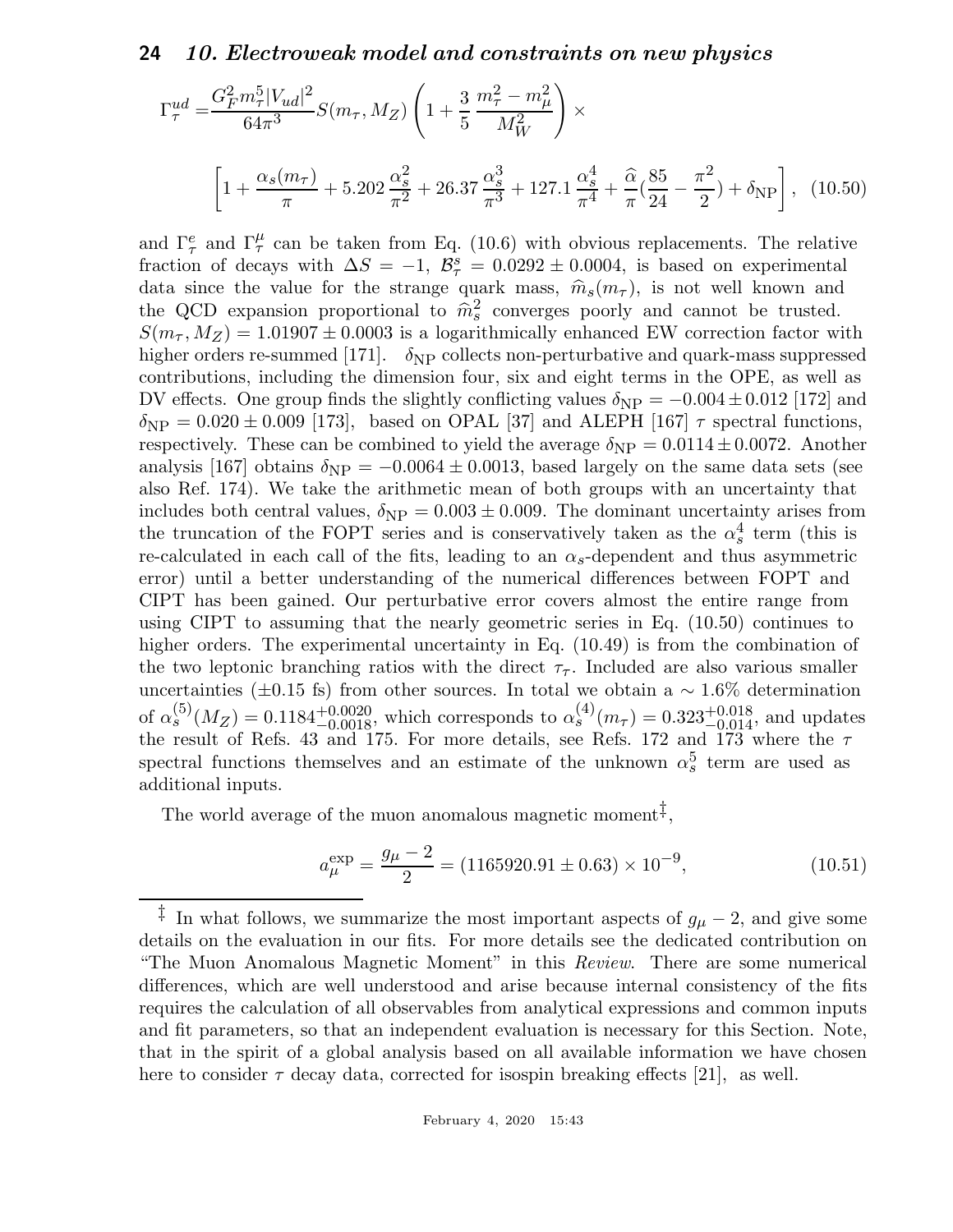is dominated by the final result of the E821 collaboration at BNL [176]. The QED contribution has been calculated to five loops [177] (fully analytic to three loops [178,179] and semi-analytic to four loops [180]) . The estimated SM EW contribution [181–183],  $a_{\mu}^{\text{EW}} = (1.54 \pm 0.01) \times 10^{-9}$ , which includes two-loop [182] and leading three-loop [183] corrections, is at the level of twice the current uncertainty.

The limiting factor in the interpretation of the result are the uncertainties from hadronic contributions. The most recent evaluations obtained  $a_{\mu}^{\text{had},\text{LO}} = (69.31 \pm 0.34) \times 10^{-9}$  [20],  $a_{\mu}^{\text{had,LO}} = (68.81 \pm 0.41) \times 10^{-9}$  [184], and  $a_{\mu}^{\text{had,LO}} = (69.33 \pm 0.25) \times 10^{-9}$  [35] for the leading-order hadronic effects. These are mainly based on data from  $e^+e^- \rightarrow$  hadrons, including new data from BaBar and VEPP-2M (see *e.g.* Ref. 20 for a list of references). Our analysis combines the  $e^+e^-$  and  $\tau$ -decay data analysis of Ref. 20 for contributions up to  $\sqrt{s} = 2$  GeV,  $a_{\mu}^{\text{had,LO}}(2 \text{ GeV}) = (64.40 \pm 0.30) \times 10^{-9}$ , with analytical PQCD expressions [179] beyond 2 GeV. There are promising first results for the determination of  $a_{\mu}^{\text{had,LO}}$  from lattice QCD calculations [185], although more work will be needed to reliably control systematic uncertainties to a level comparable with  $e^+e^-$  data.

An additional uncertainty is induced by the hadronic three-loop light-by-light scattering contribution. Several recent independent model calculations yield compatible results:  $a_{\mu}^{\text{LBLS}}(\alpha^3) = (+1.36 \pm 0.25) \times 10^{-9} [186]$ ,  $a_{\mu}^{\text{LBLS}}(\alpha^3) = +1.37^{+0.15}_{-0.27} \times 10^{-9} [187]$ ,  $a_{\mu}^{\text{LBLS}}(\alpha^3) = (+1.05 \pm 0.26) \times 10^{-9}$  [188], and  $a_{\mu}^{\text{LBLS}}(\alpha^3) = (+1.03 \pm 0.29) \times 10^{-9}$  [184]. The sign of this effect is opposite [189] to the one quoted in the 2002 edition of this Review, and its magnitude is larger than previous evaluations [189,190]. There is also an upper bound  $a_{\mu}^{\text{LBLS}}(\alpha^3) < 1.59 \times 10^{-9}$  [187] but this requires an *ad hoc* assumption, too. Partial results (diagrams with several disconnected quark loops still need to be considered) from lattice simulations are promising, with a moderate (about 25%) statistical uncertainty [191]. Various sources of systematic uncertainties are currently being investigated. For the fits, we take the result from Ref. 184, shifted by  $2 \times 10^{-11}$ to account for the more accurate charm quark treatment of Ref. 187, and with increased error to cover all recent evaluations, resulting in  $a_{\mu}^{\text{LBLS}}(\alpha^3) = (+1.05 \pm 0.33) \times 10^{-9}$ .

Other hadronic effects at three-loop order [192] and four-loop order [193] contribute  $a_{\mu}^{\text{had, NLO}} = (-1.01 \pm 0.01) \times 10^{-9}$  (scaled from and anti-correlated with  $a_{\mu}^{\text{had, LO}}$ ) and  $a_{\mu}^{\text{had,NNLO}} = (0.124 \pm 0.001) \times 10^{-9}$ , respectively. Correlations with the two-loop hadronic contribution and with  $\Delta \alpha(M_Z)$  (see Sec. 10.2) were considered in Ref. 179. The contributions with a hadronic LBLS subgraph have been estimated in Ref. 194, with the result  $a_{\mu}^{\text{LBLS}}(\alpha^4) = (0.03 \pm 0.02) \times 10^{-9}$ .

Altogether, the SM prediction is

$$
a_{\mu}^{\text{theory}} = (1165918.36 \pm 0.44) \times 10^{-9} , \qquad (10.52)
$$

where the error is from the hadronic uncertainties excluding parametric ones such as from  $\alpha_s$  and the heavy quark masses. We evaluate the correlation of the total (experimental plus theoretical) uncertainty in  $a_{\mu}$  with  $\Delta \alpha(M_Z)$  to amount to 22%. The overall 3.3  $\sigma$  discrepancy between the experimental and theoretical  $a_{\mu}$  values could be due to fluctuations (the E821 result is statistics dominated) or underestimates of the theoretical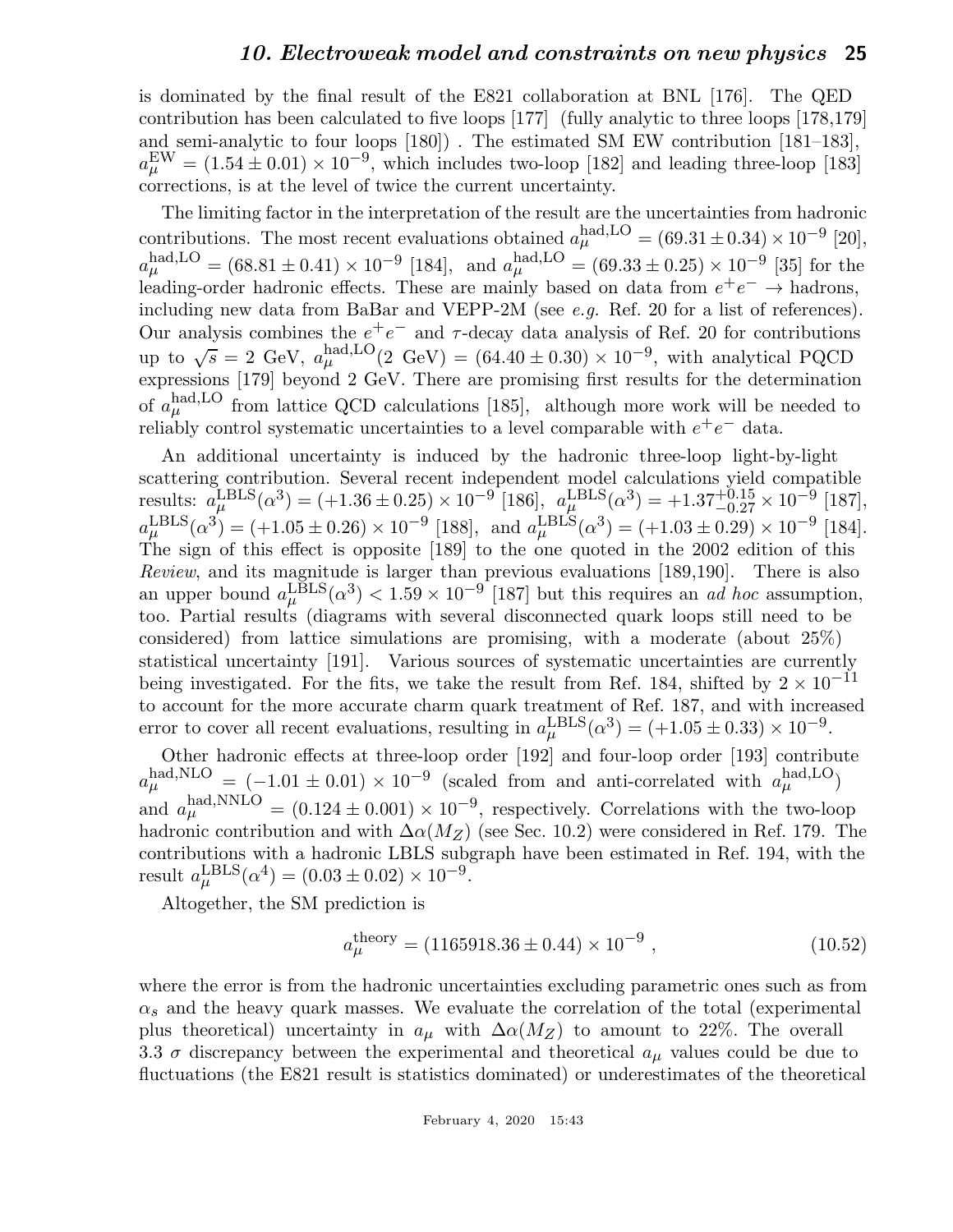uncertainties. On the other hand, the deviation could also arise from physics beyond the SM, such as supersymmetric models with large  $\tan \beta$  and moderately light superparticle masses  $|195|$ , or a dark Z boson  $|165|$ .

#### 10.6. Global fit results

In this section we present the results of global fits to the experimental data discussed in Sec. 10.3–Sec. 10.5. For earlier analyses see Refs. [10,96,196]

Table 10.4: Principal non-Z pole observables, compared with the SM best fit predictions. The first  $M_W$  and  $\Gamma_W$  values are from the Tevatron [197,199] and the second ones from LEP 2 [155]. The third  $M_W$  is from ATLAS [198]. The value of  $m_t$  differs from the one in the Particle Listings since it includes recent preliminary results. The world averages for  $g_{V,A}^{\nu e}$  are dominated by the CHARM II [79] results,  $g_V^{\nu e} = -0.035 \pm 0.017$  and  $g_A^{\nu e} = -0.503 \pm 0.017$ . The errors are the total (experimental plus theoretical) uncertainties. The  $\tau_{\tau}$  value is the  $\tau$  lifetime world average computed by combining the direct measurements with values derived from the leptonic branching ratios [43]; in this case, the theory uncertainty is included in the SM prediction. In all other SM predictions, the uncertainty is from  $M_Z$ ,  $M_H$ ,  $m_t$ ,  $m_b$ ,  $m_c$ ,  $\hat{\alpha}(M_Z)$ , and  $\alpha_s$ , and their correlations have been accounted for. The column denoted Pull gives the standard deviations.

| Quantity                                    | Value                               | Standard Model                      | Pull   |
|---------------------------------------------|-------------------------------------|-------------------------------------|--------|
| $m_t$ [GeV]                                 | $172.74 \pm 0.46$                   | $172.96 \pm 0.45$                   | $-0.5$ |
| $M_W$ [GeV]                                 | $80.387 \pm 0.016$                  | $80.358 \pm 0.004$                  | 1.8    |
|                                             | $80.376 \pm 0.033$                  |                                     | 0.6    |
|                                             | $80.370 \pm 0.019$                  |                                     | 0.6    |
| $\Gamma_W$ [GeV]                            | $2.046 \pm 0.049$                   | $2.089 \pm 0.001$                   | $-0.9$ |
|                                             | $2.195 \pm 0.083$                   |                                     | 1.3    |
| $M_H$ [GeV]                                 | $125.14 \pm 0.15$                   | $125.14 \pm 0.15$                   | 0.0    |
| $g_V^{\nu e}$                               | $-0.040 \pm 0.015$                  | $-0.0398 \pm 0.0001$                | 0.0    |
| $g_A^{\nu e}$                               | $-0.507 \pm 0.014$                  | $-0.5063$                           | 0.0    |
| $Q_W(e)$                                    | $-0.0403 \pm 0.0053$                | $-0.0476 \pm 0.0002$                | 1.4    |
| $Q_W(p)$                                    | $0.0719 \pm 0.0045$                 | $0.0711 \pm 0.0002$                 | 0.2    |
| $Q_W(\text{Cs})$                            | $-72.62 \pm 0.43$                   | $-73.23 \pm 0.01$                   | 1.4    |
| $Q_W(T)$                                    | $-116.4 \pm 3.6$                    | $-116.87 \pm 0.02$                  | 0.1    |
| $\widehat{s}_{Z}^{2}$ (eDIS)                | $0.2299 \pm 0.0043$                 | $0.23122 \pm 0.00003$               | $-0.3$ |
| $\tau_{\tau}$ [fs]                          | $290.75 \pm 0.36$                   | $290.39 \pm 2.17$                   | 0.1    |
| $\frac{1}{2}(g_{\mu}-2-\frac{\alpha}{\pi})$ | $(4511.18 \pm 0.77) \times 10^{-9}$ | $(4508.63 \pm 0.03) \times 10^{-9}$ | 3.3    |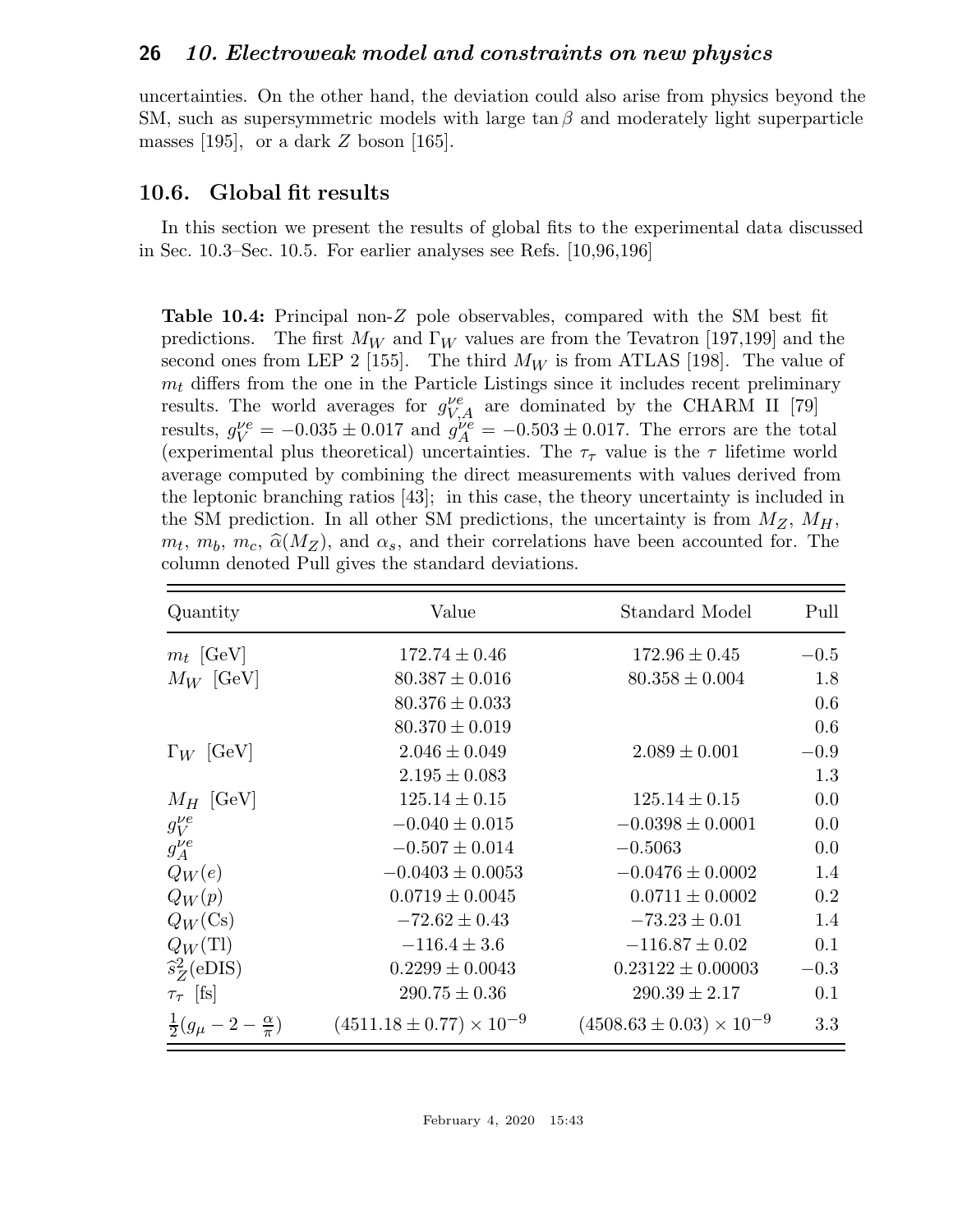The values for  $m_t$  [44–47],  $M_W$  [155,197,198],  $\Gamma_W$  [155,199],  $\nu$ -lepton scattering [78–81], the weak charges of the electron [100], the proton [106,107], cesium [110,111] and thallium [112], the weak mixing angle extracted from eDIS [92], the muon anomalous magnetic moment [176], and the  $\tau$  lifetime are listed in Table 10.4.  $M_H$  is our average of the LHC combination from Run 1 [200],  $M_H = 125.09 \pm 0.21$  stat.  $\pm 0.11$  syst. GeV, with  $M_H = 124.98 \pm 0.19$  stat.  $\pm 0.21$  syst. GeV from ATLAS [201] and  $M_H = 125.26 \pm 0.29_{\text{stat.}} \pm 0.08_{\text{svst.}}$  GeV from CMS [202] at Run 2, where we conservatively treated the smallest systematic error as common among the three determinations. Likewise, the principal Z pole observables can be found in Table 10.5, where the LEP 1 averages of the ALEPH, DELPHI, L3 and OPAL results include common systematic errors and correlations [10]. The heavy flavor results of LEP 1 and SLD are based on common inputs and correlated, as well [10]. Note that the values of  $\Gamma(\ell^+\ell^-)$ ,  $\Gamma(\text{had})$ , and  $\Gamma(\text{inv})$  are not independent of  $\Gamma_Z$ , the  $R_\ell$ , and  $\sigma_{\text{had}}$  and that the SM errors in those latter are largely dominated by the uncertainty in  $\alpha_s$ . Also shown in both tables are the SM predictions for the values of  $M_Z$ ,  $M_H$ ,  $\alpha_s(M_Z)$ ,  $\Delta \alpha_{\text{hac}}^{(3)}$ had and the heavy quark masses shown in Table 10.6. The predictions result from a global least-square  $(\chi^2)$  fit to all data using the minimization package MINUIT [203] and the EW library GAPP [22]. In most cases, we treat all input errors (the uncertainties of the values) as Gaussian. The reason is not that we assume that theoretical and systematic errors are intrinsically bell-shaped (which they are not) but because in most cases the input errors are either dominated by the statistical components or they are combinations of many different (including statistical) error sources, which should yield approximately Gaussian combined errors by the large number theorem. An exception is the theory dominated error on the  $\tau$  lifetime, which we recalculate in each  $\chi^2$ -function call since it depends itself on  $\alpha_s$ . Sizes and shapes of the output errors (the uncertainties of the predictions and the SM fit parameters) are fully determined by the fit, and  $1\sigma$  errors are defined to correspond to  $\Delta \chi^2 = \chi^2 - \chi^2_{\text{min}} = 1$ , and do not necessarily correspond to the 68.3% probability range or the 39.3% probability contour (for 2 parameters).

The agreement is generally very good. Despite the few discrepancies discussed in the following, the fit describes the data well, with a  $\chi^2/\text{d.o.f.} = 47.0/41$ . The probability of a larger  $\chi^2$  is 24%. Only the final result for  $g_\mu - 2$  from BNL is currently showing a larger (3.3  $\sigma$ ) conflict. In addition,  $A_{FB}^{(0,b)}$  from LEP 1 and  $A_{LR}^{0}$  (SLD) from hadronic final states deviate at the 2  $\sigma$  level.  $g_I^2$  $L<sup>2</sup>$  from NuTeV is nominally in conflict with the SM, as well, but the precise status is still unresolved (see Sec. 10.3). We also recall that the values of  $\bar{s}_{\ell}^2$ <sup>2</sup> at CDF and of  $m_t$  at DØ are somewhat higher than the determinations from other experiments at hadron colliders, but this is not reflected in the overall  $\chi^2$  of the fit because Tevatron combinations are used as inputs.

 $A_b$  can be extracted from  $A_{FB}^{(0,b)}$  when  $A_e = 0.1501 \pm 0.0016$  is taken from a fit to leptonic asymmetries (using lepton universality). The result,  $A_b = 0.881 \pm 0.017$ , is 3.1  $\sigma$  below the SM prediction<sup>§</sup> and also 1.6  $\sigma$  below  $A_b = 0.923 \pm 0.020$  obtained from

<sup>§</sup> Alternatively, one can use  $A_{\ell} = 0.1481 \pm 0.0027$ , which is from LEP 1 alone and in excellent agreement with the SM, and obtain  $A_b = 0.893 \pm 0.022$  which is 1.9  $\sigma$  low. This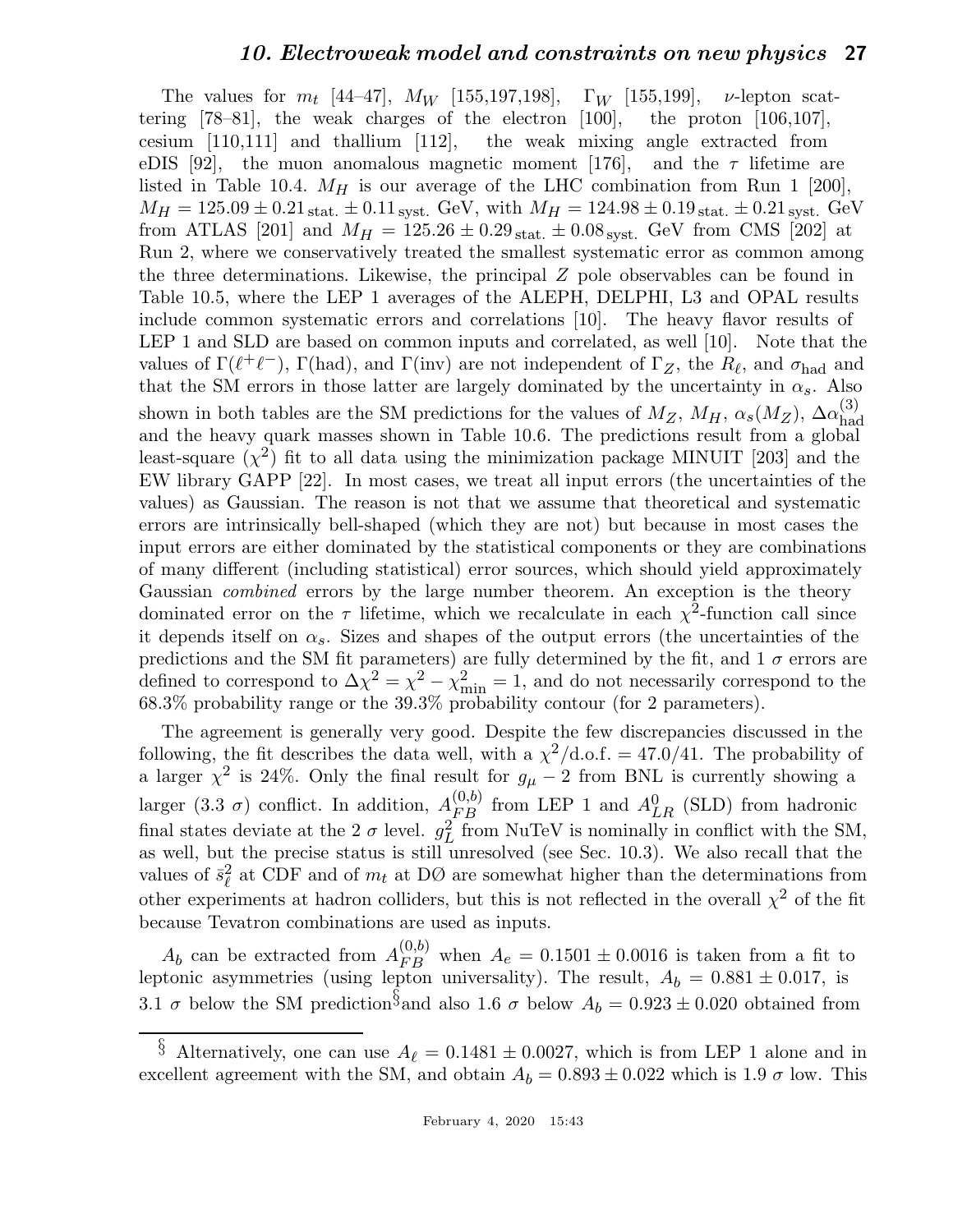Table 10.5: Principal Z pole observables and their SM predictions (*cf.* Table 10.4). The first  $\overline{s}_{\ell}^2$  $\ell$  is the effective weak mixing angle extracted from the hadronic charge asymmetry, the second is the combined value from the Tevatron [147], and the third from the LHC [152–154]. The values of  $A_e$  are (i) from  $A_{LR}$  for hadronic final states [140]; (ii) from  $A_{LR}$  for leptonic final states and from polarized Bhabba scattering [142]; and (iii) from the angular distribution of the  $\tau$  polarization at LEP 1. The  $A_\tau$  values are from SLD and the total  $\tau$  polarization, respectively.

| Quantity                     | Value                 | Standard Model        | Pull    |
|------------------------------|-----------------------|-----------------------|---------|
| $M_Z$ [GeV]                  | $91.1876 \pm 0.0021$  | $91.1884 \pm 0.0020$  | $-0.4$  |
| $\Gamma_Z$ [GeV]             | $2.4952 \pm 0.0023$   | $2.4942 \pm 0.0008$   | $0.4\,$ |
| $\Gamma(had)$ [GeV]          | $1.7444 \pm 0.0020$   | $1.7411 \pm 0.0008$   |         |
| $\Gamma(\text{inv})$ [MeV]   | $499.0 \pm 1.5$       | $501.44 \pm 0.04$     |         |
| $\Gamma(\ell^+\ell^-)$ [MeV] | $83.984 \pm 0.086$    | $83.959 \pm 0.008$    |         |
| $\sigma_{\rm had}[\rm nb]$   | $41.541 \pm 0.037$    | $41.481 \pm 0.008$    | 1.6     |
| $R_e$                        | $20.804 \pm 0.050$    | $20.737 \pm 0.010$    | 1.3     |
| $R_\mu$                      | $20.785 \pm 0.033$    | $20.737 \pm 0.010$    | 1.4     |
| $R_{\tau}$                   | $20.764 \pm 0.045$    | $20.782 \pm 0.010$    | $-0.4$  |
| $R_b$                        | $0.21629 \pm 0.00066$ | $0.21582 \pm 0.00002$ | 0.7     |
| $R_c$                        | $0.1721 \pm 0.0030$   | $0.17221 \pm 0.00003$ | 0.0     |
| $A_{FB}^{(0,e)}$             | $0.0145 \pm 0.0025$   | $0.01618 \pm 0.00006$ | $-0.7$  |
| $A_{FB}^{(0,\mu)}$           | $0.0169 \pm 0.0013$   |                       | 0.6     |
| $A_{FB}^{(0,\tau)}$          | $0.0188 \pm 0.0017$   |                       | 1.5     |
| $A_{FB}^{(0,b)}$             | $0.0992 \pm 0.0016$   | $0.1030 \pm 0.0002$   | $-2.3$  |
| $A_{FB}^{(0,c)}$             | $0.0707 \pm 0.0035$   | $0.0735 \pm 0.0001$   | $-0.8$  |
| $A_{FB}^{(0,s)}$             | $0.0976 \pm 0.0114$   | $0.1031 \pm 0.0002$   | $-0.5$  |
| $\bar{s}_{\ell}^2$           | $0.2324 \pm 0.0012$   | $0.23154 \pm 0.00003$ | 0.7     |
|                              | $0.23148 \pm 0.00033$ |                       | $-0.2$  |
|                              | $0.23104 \pm 0.00049$ |                       | $-1.0$  |
| $A_e$                        | $0.15138 \pm 0.00216$ | $0.1469 \pm 0.0003$   | $2.1\,$ |
|                              | $0.1544 \pm 0.0060$   |                       | 1.3     |
|                              | $0.1498 \pm 0.0049$   |                       | 0.6     |
| $A_\mu$                      | $0.142 \pm 0.015$     |                       | $-0.3$  |
| $A_\tau$                     | $0.136 \pm 0.015$     |                       | $-0.7$  |
|                              | $0.1439 \pm 0.0043$   |                       | $-0.7$  |
| $A_b$                        | $0.923 \pm 0.020$     | 0.9347                | $-0.6$  |
| $A_c$                        | $0.670 \pm 0.027$     | $0.6677 \pm 0.0001$   | 0.1     |
| $A_s$                        | $0.895 \pm 0.091$     | 0.9356                | $-0.4$  |

illustrates that some of the discrepancy related to the one in  $A_{LR}$ .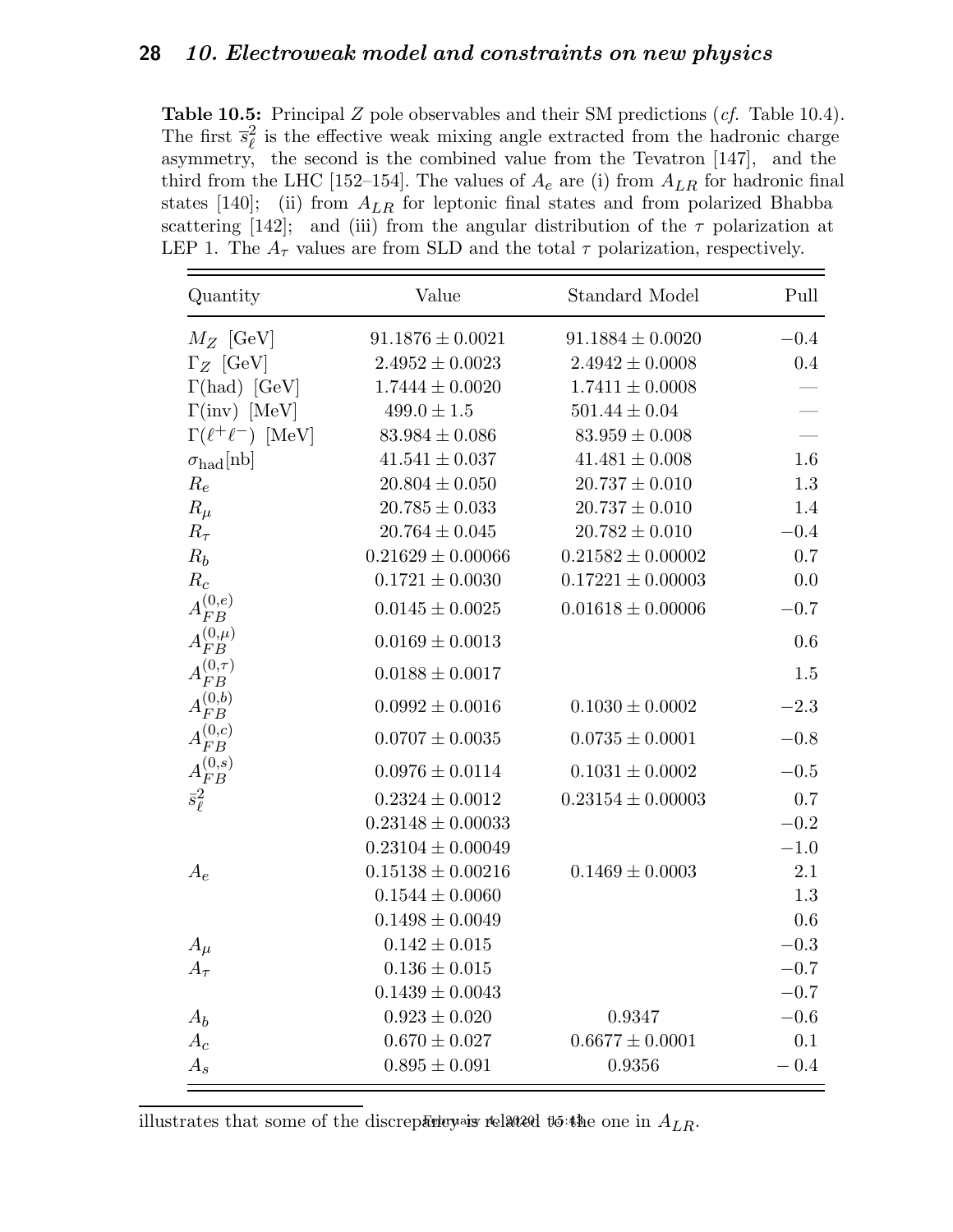| $M_Z$                                        | $91.1884 \pm 0.0020$  | $1.00 - 0.06$   | 0.00<br>0.00         | 0.02<br>0.03          | 0.00 |
|----------------------------------------------|-----------------------|-----------------|----------------------|-----------------------|------|
| $\widehat{m}_t(\widehat{m}_t)$               | $163.28 \pm 0.44$     | 1.00<br>$-0.06$ | $0.00 - 0.13 - 0.28$ | 0.03                  | 0.00 |
| $\widehat{m}_b(\widehat{m}_b)$               | $4.180 \pm 0.021$     | 0.00<br>0.00    | 1.00<br>0.00         | 0.00<br>0.00          | 0.00 |
| $\widehat{m}_c(\widehat{m}_c)$               | $1.275 \pm 0.009$     | $0.00 - 0.13$   | 0.00<br>1.00         | 0.45<br>0.00          | 0.00 |
| $\alpha_s(M_Z)$                              | $0.1187 + 0.0016$     | $0.02 - 0.28$   | 0.00<br>0.45         | $1.00 - 0.02$         | 0.00 |
| $\Delta \alpha_{\rm had}^{(3)}(2~{\rm GeV})$ | $0.00590 \pm 0.00005$ | 0.03<br>0.03    | 0.00                 | $0.00 - 0.02$<br>1.00 | 0.00 |
| $M_H$                                        | $125.14 \pm 0.15$     | 0.00<br>0.00    | 0.00<br>0.00         | 0.00<br>0.00          | 1.00 |

Table 10.6: Principal SM fit result including mutual correlations (all masses in GeV).

 $A_{LR}^{FB}(b)$  at SLD. Thus, it appears that at least some of the problem in  $A_b$  is due to a statistical fluctuation or other experimental effect in one of the asymmetries. Note, however, that the uncertainty in  $A_{FB}^{(0,b)}$  is strongly statistics dominated. The combined value,  $A_b = 0.899 \pm 0.013$  deviates by 2.8  $\sigma$ .

The left-right asymmetry,  $A_{LR}^0 = 0.15138 \pm 0.00216$  [140], based on all hadronic data from 1992–1998 differs 2.1  $\sigma$  from the SM expectation of 0.1469  $\pm$  0.0003. The combined value of  $A_{\ell} = 0.1513 \pm 0.0021$  from SLD (using lepton-family universality and including correlations) is also 2.1  $\sigma$  above the SM prediction; but there is experimental agreement between this SLD value and the LEP 1 value,  $A_{\ell} = 0.1481 \pm 0.0027$ , obtained from a fit to  $A_{FB}^{(0,\ell)}$ ,  $A_e(\mathcal{P}_\tau)$ , and  $A_\tau(\mathcal{P}_\tau)$ , again assuming universality.

The observables in Table 10.4 and Table 10.5, as well as some other less precise observables, are used in the global fits described below. In all fits, the errors include full statistical, systematic, and theoretical uncertainties. The correlations on the LEP 1 lineshape and  $\tau$  polarization, the LEP/SLD heavy flavor observables, the SLD lepton asymmetries, and the  $\nu$ -e scattering observables, are included. The theoretical correlations between  $\Delta \alpha_{\text{had}}^{(5)}$  and  $g_{\mu} - 2$ , and between the W boson mass extractions from ATLAS and the Tevatron, are also accounted for.

The electroweak data allow a simultaneous determination of  $M_Z$ ,  $M_H$ ,  $m_t$ , and the strong coupling  $\alpha_s(M_Z)$ .  $(\hat{m}_c, \hat{m}_b, \text{ and } \Delta \alpha_{\text{had}}^{(3)}$  are also allowed to float in the fits, subject to the three intervals in the fits of  $\alpha_s(M_Z)$ . to the theoretical constraints [19,43] described in Sec. 10.2. These are correlated with  $\alpha_s$ .)  $\alpha_s$  is determined mainly from  $R_\ell$ ,  $\Gamma_Z$ ,  $\sigma_{\text{had}}$ , and  $\tau_\tau$ . The global fit to all data, including the hadron collider average  $m_t = 172.74 \pm 0.46$  GeV, yields the result in Table 10.6 (the  $\overline{\text{MS}}$  top quark mass given there corresponds to  $m_t = 172.96 \pm 0.45 \text{ GeV}$ ). The weak mixing angle, see Table 10.2, is determined to

> $\widehat{s}_Z^2 = 0.23122 \pm 0.00003,$   $s_V^2$  $s_W^2 = 0.22343 \pm 0.00007,$

while the corresponding effective angle is  $\overline{s}_{\ell}^2 = 0.23154 \pm 0.00003$ .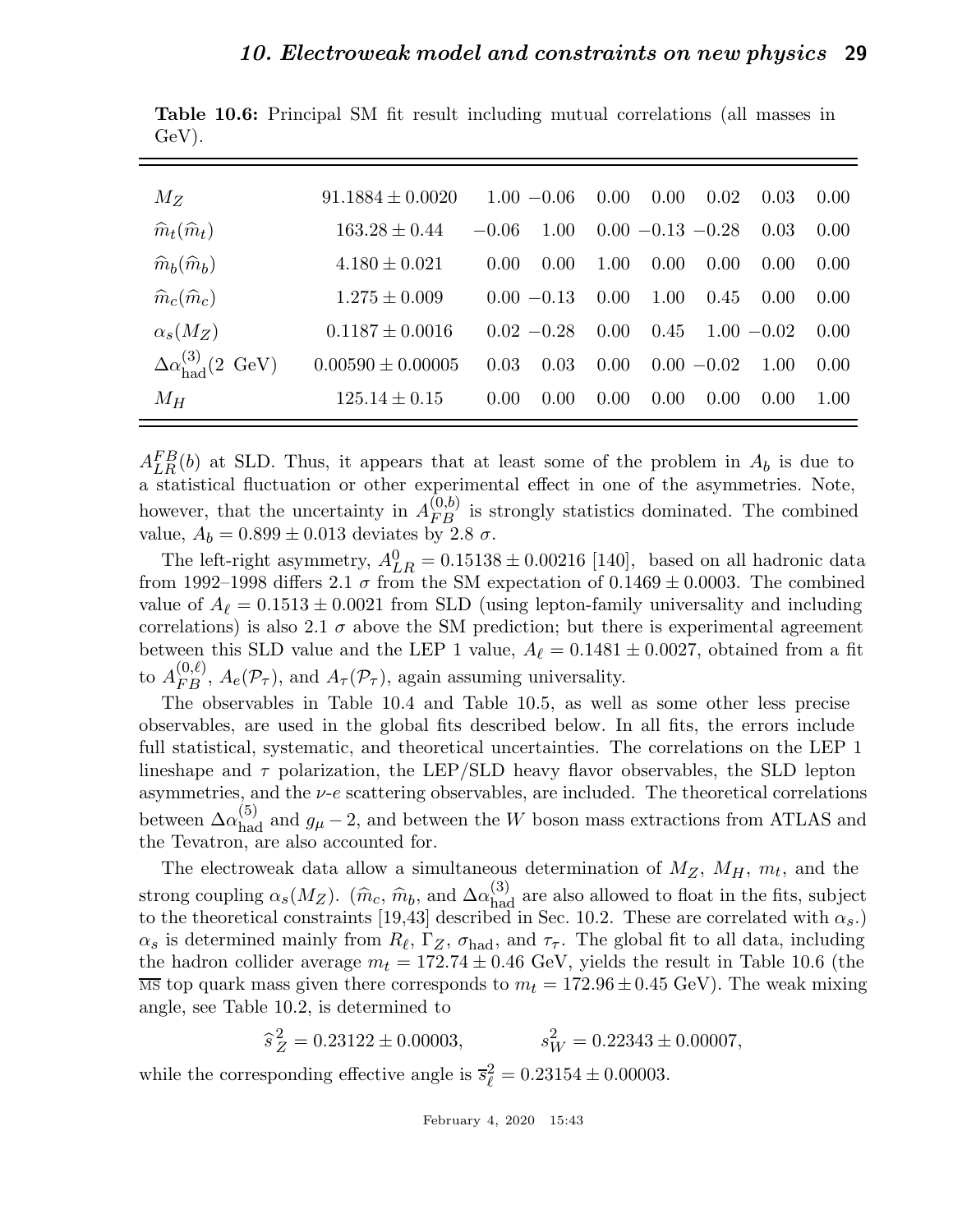

Figure 10.4: Fit result and one-standard-deviation (39.35% for the closed contours and 68% for the others) uncertainties in  $M_H$  as a function of  $m_t$  for various inputs, and the 90% CL region ( $\Delta \chi^2 = 4.605$ ) allowed by all data.  $\alpha_s(M_Z) = 0.1187$  is assumed except for the fits including the Z lineshape. The width of the horizontal dashed (yellow) band is not visible on the scale of the plot.

Removing the kinematic constraint on  $M_H$  from LHC gives the loop-level determination from the precision data,

$$
M_H = 90^{+17}_{-16} \text{ GeV} ,\qquad (10.53)
$$

which is 1.9  $\sigma$  below the value in Table 10.4. The latter is also slightly outside the 90% central confidence range,

$$
65 \text{ GeV} < M_H < 120 \text{ GeV} \tag{10.54}
$$

This is mostly a reflection of the Tevatron determination of  $M_W$ , which is 1.8  $\sigma$  higher than the SM best fit value in Table 10.4. This is illustrated in Fig. 10.4 where one sees that the precision data together with  $M_H$  from the LHC prefer that  $m_t$  is closer to the upper end of its 1 $\sigma$  allowed range. Conversely, one can remove the direct  $M_W$  and  $\Gamma_W$  constraints from the fits and use  $M_H = 125.14 \pm 0.15$  GeV to obtain  $M_W = 80.355 \pm 0.004$  GeV. This is 2.0  $\sigma$  below the world average,  $M_W = 80.379 \pm 0.012$  GeV.

Finally, one can carry out a fit without including the constraint,  $m_t = 172.74 \pm 0.46$  GeV, from the hadron colliders. One obtains  $m_t = 176.4 \pm 1.8$  GeV, which is 2.0  $\sigma$  higher than the direct Tevatron/LHC average. (The indirect prediction is for the  $\overline{MS}$  mass,  $\hat{m}_t(\hat{m}_t) = 166.5 \pm 1.7$  GeV, which is in the end converted to the pole mass.) The situation is summarized in Fig. 10.5 showing the 1  $\sigma$  contours in the  $M_W$ - $m_t$  plane from the direct and indirect determinations, as well as the combined 90% CL region.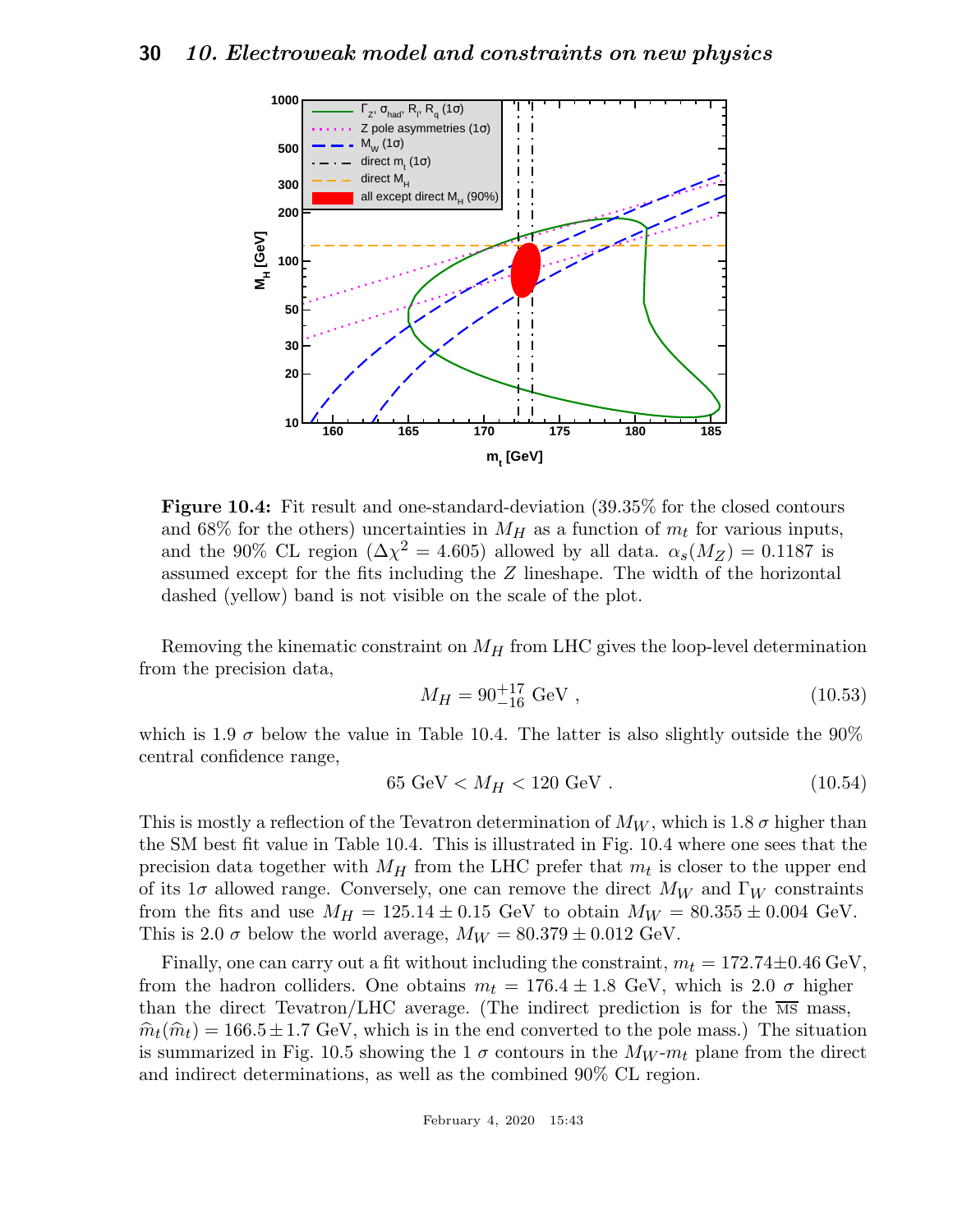

Figure 10.5: One-standard-deviation (39.35%) region in  $M_W$  as a function of  $m_t$ for the direct and indirect data, and the 90% CL region  $(\Delta \chi^2 = 4.605)$  allowed by all data.

In view of these tensions it is instructive to study the effect of doubling the uncertainty in  $\Delta \alpha_{\rm had}^{(3)}(2\text{ GeV}) = (58.71 \pm 0.50) \times 10^{-4}$  (see Sec. 10.2) on the loop-level determination of the Higgs boson mass. The result,  $M_H = 88^{+18}_{-15}$  GeV, deviates even slightly more (2.0  $\sigma$ ) than Eq. (10.53), and demonstrates that the uncertainty in  $\Delta \alpha_{\text{had}}$  is currently of only secondary importance. Note also that a shift of  $\pm 10^{-4}$  in  $\Delta \alpha_{\text{hag}}^{(3)}(2 \text{ GeV})$  corresponds to a shift of  $\mp 4.5$  GeV in  $M_H$ . The hadronic contribution to  $\alpha(M_Z)$  is correlated with  $g_{\mu} - 2$  (see Sec. 10.5). The measurement of the latter is higher than the SM prediction, and its inclusion in the fit favors a larger  $\alpha(M_Z)$  and a lower  $M_H$  from the precision data (currently by 1.7 GeV).

The weak mixing angle can be determined from  $Z$  pole observables,  $M_W$ , and from a variety of neutral-current processes spanning a very wide  $Q^2$  range. The results (for the older low energy neutral-current data see Refs. 96 and 196, as well as earlier editions of this Review) shown in Table 10.7 are in reasonable agreement with each other, indicating the quantitative success of the SM. The largest discrepancy is the value  $\hat{s}_Z^2 = 0.23190 \pm 0.00029$  from the forward-backward asymmetries into bottom and charm quarks, which is 2.3  $\sigma$  above the value  $0.23122 \pm 0.00003$  from the global fit to all data (see Table 10.5). Similarly,  $\hat{s}_Z^2 = 0.23064 \pm 0.00028$  from the SLD asymmetries (in both cases when combined with  $M_Z$ ) is 2.1  $\sigma$  low.

The extracted Z pole value of  $\alpha_s(M_Z)$  is based on a formula with negligible theoretical uncertainty if one assumes the exact validity of the SM. One should keep in mind, however, that this value,  $\alpha_s(M_Z) = 0.1203 \pm 0.0028$ , is very sensitive to certain types of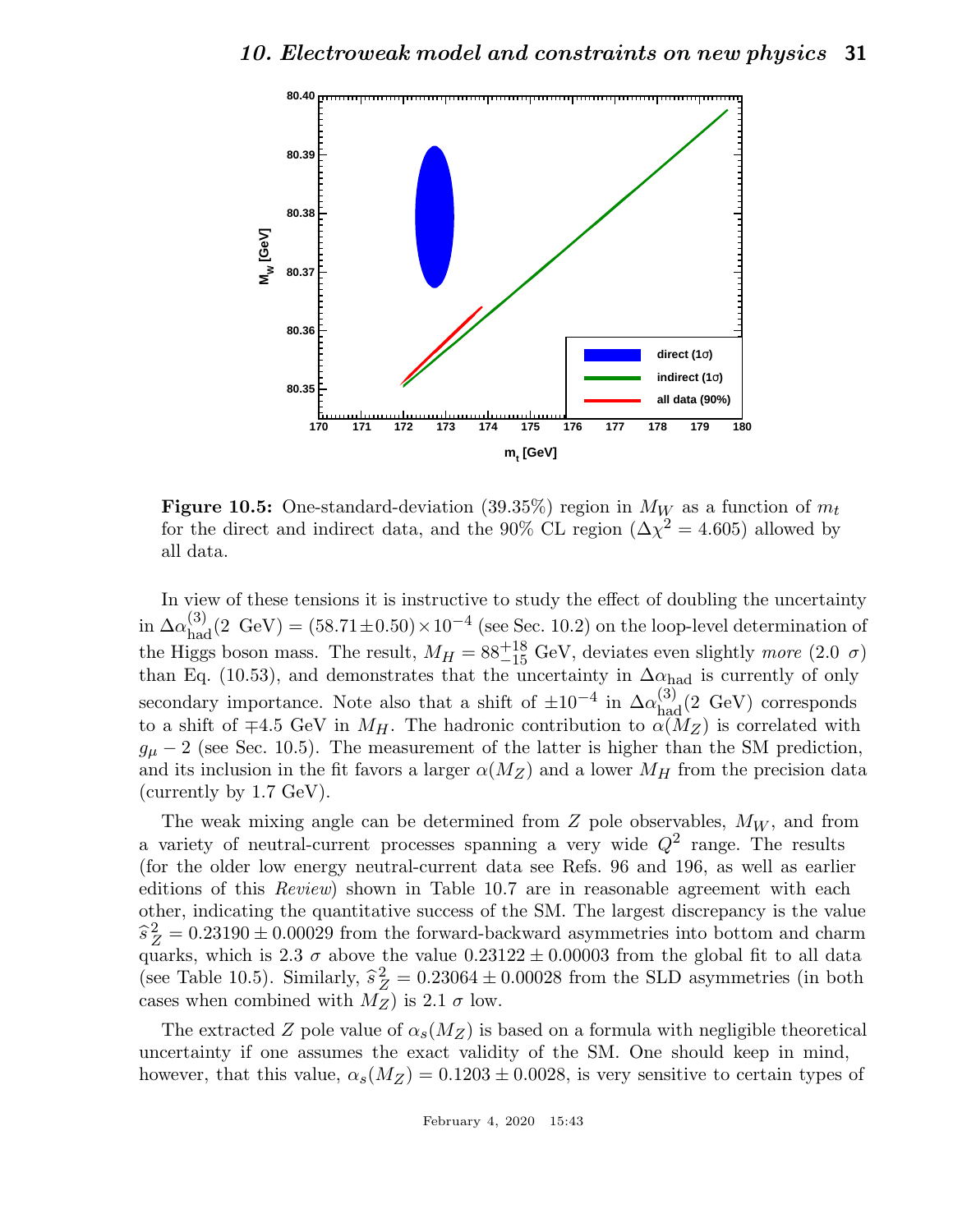**Table 10.7:** Values of  $\hat{s}^2$  $\frac{2}{Z}, s_W^2, \alpha_s, m_t$  and  $M_H$  [both in GeV] for various data sets. In the fit to the LHC (Tevatron) data the  $\alpha_s$  constraint is from the  $t\bar{t}$ production [204] (inclusive jet [205]) cross-section.

| Data                                          | $\hat{s}_Z^2$ | $s_W^2$     | $\alpha_s(M_Z)$ | $m_t$           | $M_H$                         |
|-----------------------------------------------|---------------|-------------|-----------------|-----------------|-------------------------------|
| All data                                      | 0.23122(3)    | 0.22332(7)  | 0.1187(16)      | $173.0 \pm 0.4$ | 125                           |
| All data except $M_H$                         | 0.23107(9)    | 0.22310(19) | 0.1190(16)      | $172.8 \pm 0.5$ | $90^{+17}_{-16}$              |
| All data except $M_Z$                         | 0.23113(6)    | 0.22336(8)  | 0.1187(16)      | $172.8 \pm 0.5$ | 125                           |
| All data except $M_W$                         | 0.23124(3)    | 0.22347(7)  | 0.1191(16)      | $172.9 \pm 0.5$ | 125                           |
| All data except $m_t$                         | 0.23112(6)    | 0.22304(21) | 0.1191(16)      | $176.4 \pm 1.8$ | 125                           |
| $M_H$ , $M_Z$ , $\Gamma_Z$ , $m_t$            | 0.23125(7)    | 0.22351(13) | 0.1209(45)      | $172.7 \pm 0.5$ | 125                           |
| <b>LHC</b>                                    | 0.23110(11)   | 0.22332(12) | 0.1143(24)      | $172.4 \pm 0.5$ | 125                           |
| Tevatron $+ M_Z$                              | 0.23102(13)   | 0.22295(30) | 0.1160(45)      | $174.3 \pm 0.7$ | $100^{+}_{-}$ $\frac{31}{26}$ |
| <b>LEP</b>                                    | 0.23138(17)   | 0.22343(47) | 0.1221(31)      | $182 \pm 11$    | $274^{+376}_{-152}$           |
| $SLD + M_Z, \Gamma_Z, m_t$                    | 0.23064(28)   | 0.22228(54) | 0.1182(47)      | $172.7 \pm 0.5$ | $38^{+}_{-}$ $^{30}_{21}$     |
| $A_{FR}^{(b,c)}$ , $M_Z$ , $\Gamma_Z$ , $m_t$ | 0.23190(29)   | 0.22503(69) | 0.1278(50)      | $172.7 \pm 0.5$ | $348^{+187}_{-124}$           |
| $M_{W,Z}, \Gamma_{W,Z}, m_t$                  | 0.23103(12)   | 0.22302(25) | 0.1192(42)      | $172.7 \pm 0.5$ | $84^{+22}_{-19}$              |
| low energy $+M_{H,Z}$                         | 0.23176(94)   | 0.2254(35)  | 0.1185(19)      | 156<br>$\pm 29$ | 125                           |

new physics such as non-universal vertex corrections. In contrast, the value derived from  $\tau$  decays,  $\alpha_s(M_Z) = 0.1184^{+0.0020}_{-0.0018}$ , is theory dominated but less sensitive to new physics. The two values are in reasonable agreement with each other. They are also in good agreement with the averages from jet-event shapes in  $e^+e^-$  annihilation  $(0.1169 \pm 0.0034)$ and lattice simulations  $(0.1188 \pm 0.0011)$ , whereas the DIS average  $(0.1156 \pm 0.0021)$ is somewhat lower than the Z pole value. For more details, other determinations, and references, see Section 9 on "Quantum Chromodynamics" in this Review. In addition, there is a detailed analysis of inclusive cross section measurements for top quark pair production at hadron colliders [206], which yields  $\alpha_s = 0.1170^{+0.0034}_{-0.0032}$  after adjustment of the result to correspond to the top quark mass in Eq. (10.9).

Using  $\alpha(M_Z)$  and  $\hat{s}_Z^2$  $Z_{Z}^{2}$  as inputs, one can predict  $\alpha_{s}(M_{Z})$  assuming grand unification. One finds [207]  $\alpha_s(M_Z) = 0.130 \pm 0.001 \pm 0.01$  for the simplest theories based on the minimal supersymmetric extension of the SM, where the first (second) uncertainty is from the inputs (thresholds). This is slightly larger, but consistent with  $\alpha_s(M_Z) = 0.1187 \pm 0.0016$  from our fit, as well as with most other determinations. Non-supersymmetric unified theories predict the low value  $\alpha_s(M_Z) = 0.073 \pm 0.001 \pm 0.001$ . See also the note on "Supersymmetry" in the Searches Particle Listings.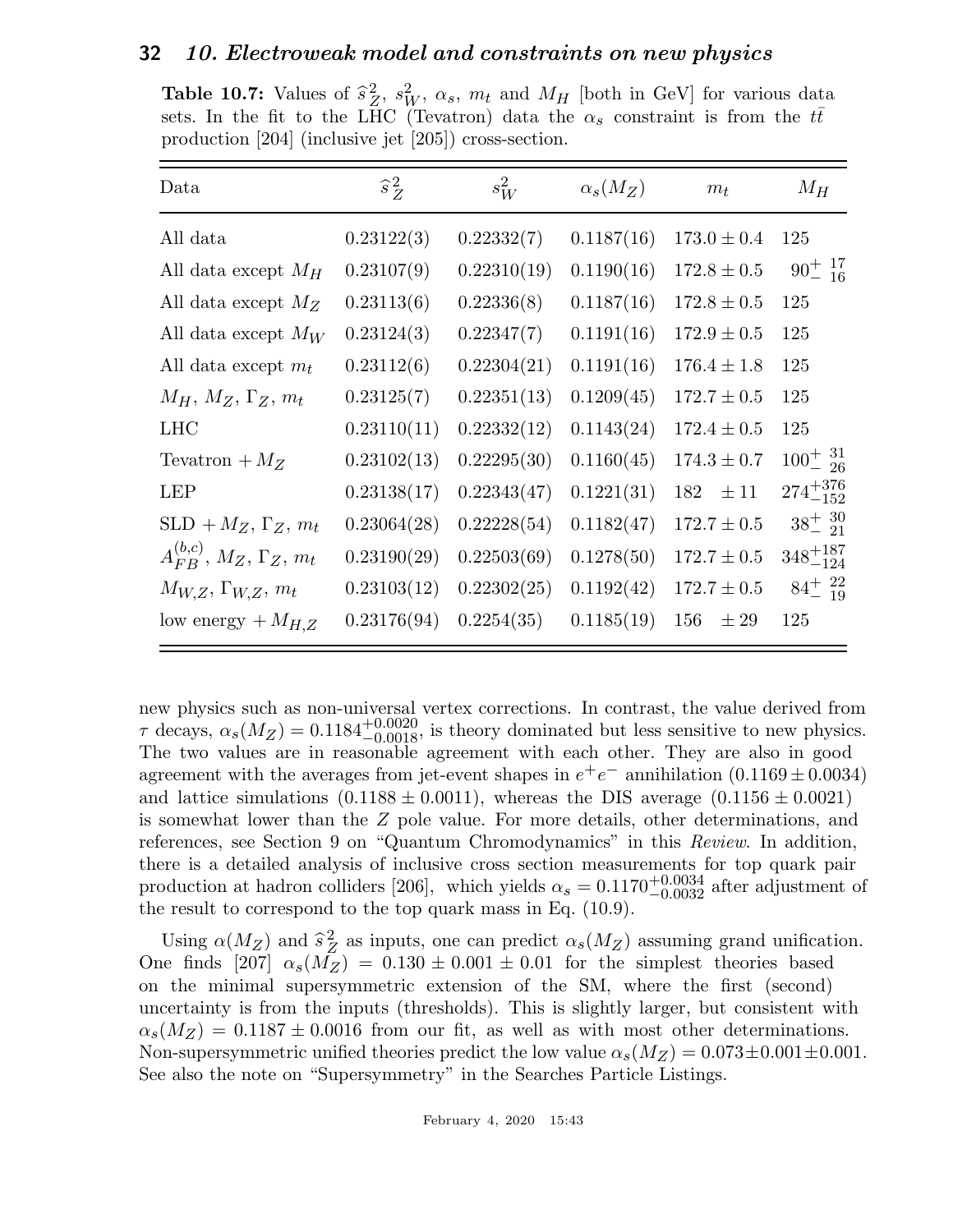Table 10.8: Values of the model-independent neutral-current parameters, compared with the SM predictions. There is a second  $g_{LV,LA}^{\nu e}$  solution, given approximately by  $g_{LV}^{\nu e} \leftrightarrow g_{LA}^{\nu e}$ , which is eliminated by  $e^+e^-$  data under the assumption that the neutral current is dominated by the exchange of a single Z boson. In the SM predictions, the parametric uncertainties from  $M_Z$ ,  $M_H$ ,  $m_t$ ,  $m_b$ ,  $m_c$ ,  $\hat{\alpha}(M_Z)$ , and  $\alpha_s$  are negligible.

| Quantity                      | Experimental Value   | Standard Model | Correlation     |
|-------------------------------|----------------------|----------------|-----------------|
| $g_{LV}^{\nu e}$              | $-0.040 \pm 0.015$   | $-0.0398$      | $-0.05$         |
| $g_{LA}^{\nu e}$              | $-0.507 \pm 0.014$   | $-0.5063$      |                 |
| $g_{AV}^{eu} + 2 g_{AV}^{ed}$ | $0.4914 \pm 0.0031$  | 0.4950         | 0.19<br>$-0.88$ |
| $2 g_{AV}^{eu} - g_{AV}^{ed}$ | $-0.7148 \pm 0.0068$ | $-0.7194$      | $-0.22$         |
| $2 g_{VA}^{eu} - g_{VA}^{ed}$ | $-0.13 \pm 0.06$     | $-0.0954$      |                 |
| $g_{VA}^{ee}$                 | $0.0190 \pm 0.0027$  | 0.0226         |                 |

Most of the parameters relevant to v-hadron, v-e, e-hadron, and  $e^-e^{\pm}$  processes are determined uniquely and precisely from the data in "model-independent" fits  $(i.e.,$  fits which allow for an arbitrary EW gauge theory). The values for the parameters defined in Eqs. (10.15)–(10.18) are given in Table 10.8 along with the predictions of the SM. The agreement is very good. (The  $\nu$ -hadron results including the original NuTeV data can be found in the 2006 edition of this Review, and fits with modified NuTeV constraints in the 2008 and 2010 editions.) The off Z pole  $e^+e^-$  results are difficult to present in a model-independent way because Z propagator effects are non-negligible at TRISTAN, PETRA, PEP, and LEP 2 energies. However, assuming  $e-\mu-\tau$  universality, the low energy lepton asymmetries imply [137]  $4(g^e_A)$  $_A^e$  $\left(\frac{e}{A}\right)^2 = 0.99 \pm 0.05$ , in good agreement with the SM prediction  $\simeq$  1.

### 10.7. Constraints on new physics

The masses and decay properties of the electroweak bosons and low energy data can be used to search for and set limits on deviations from the SM. We will mainly discuss the effects of exotic particles (with heavy masses  $M_{\text{new}} \gg M_Z$  in an expansion in  $M_Z/M_{\text{new}}$ ) on the gauge boson self-energies. (Brief remarks are made on new physics which is not of this type.) Most of the effects on precision measurements can be described by three gauge self-energy parameters  $S, T$ , and  $U$ . We will define these, as well as the related parameters  $\rho_0$ ,  $\epsilon_i$ , and  $\hat{\epsilon}_i$ , to arise from new physics only. In other words, they are equal to any  $(1, 1)$  considering the SM, and do not include any (lase induced) contributions to zero ( $\rho_0 = 1$ ) exactly in the SM, and do not include any (loop induced) contributions that depend on  $m_t$  or  $M_H$ , which are treated separately. Our treatment differs from most of the original papers.

The dominant effect of many extensions of the SM can be described by the  $\rho_0$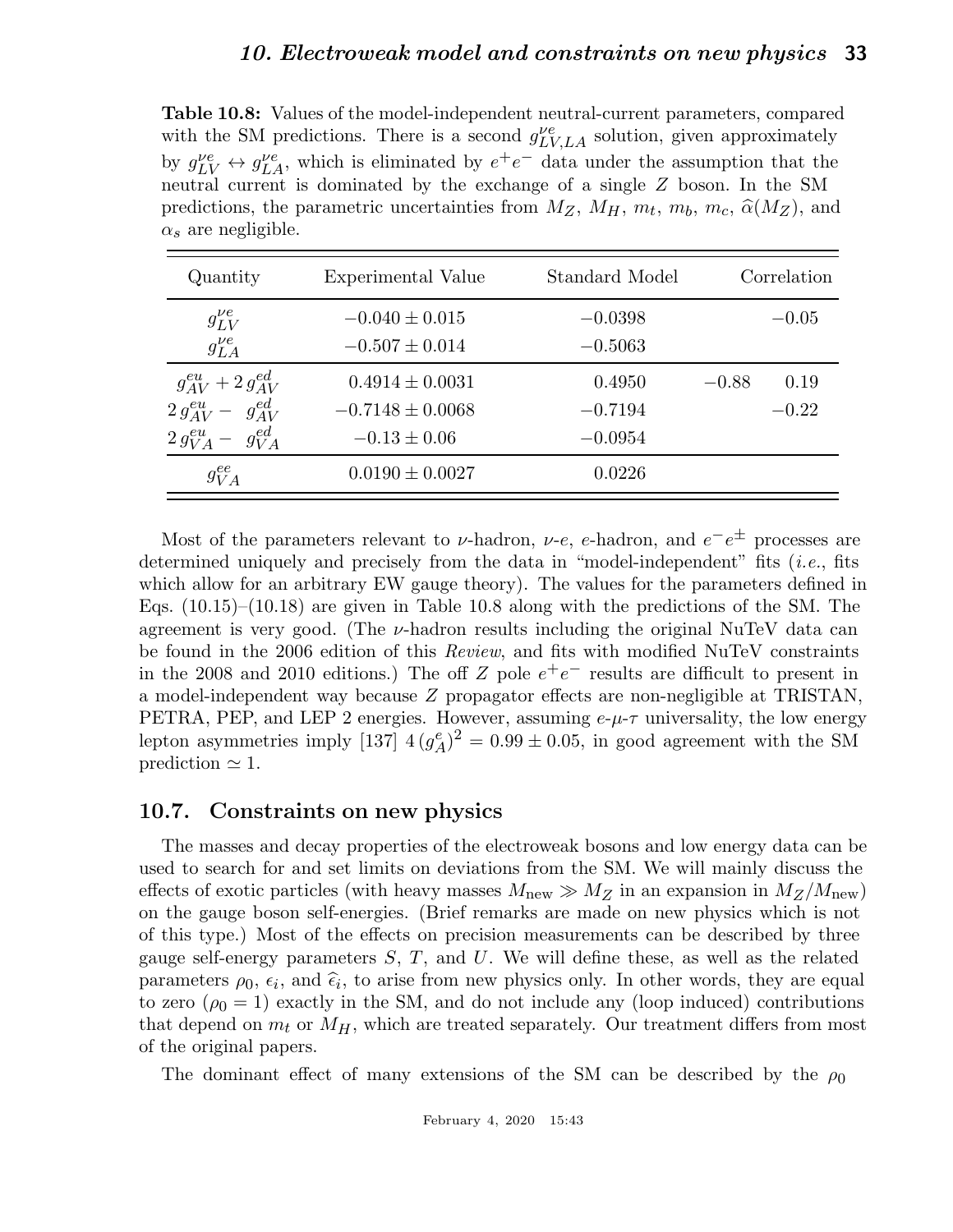parameter,

$$
\rho_0 \equiv \frac{M_W^2}{M_Z^2 \,\hat{c}_Z^2 \,\hat{\rho}} \,, \tag{10.55}
$$

which describes new sources of  $SU(2)$  breaking that cannot be accounted for by the SM Higgs doublet or  $m_t$  effects.  $\hat{\rho}$  is calculated as in Eq. (10.12) assuming the validity of the SM. In the presence of  $\rho_0 \neq 1$ , Eq. (10.55) generalizes the second Eq. (10.12) while the first remains unchanged. Provided that the new physics which yields  $\rho_0 \neq 1$  is a small perturbation which does not significantly affect other radiative corrections,  $\rho_0$  can be regarded as a phenomenological parameter which multiplies  $G_F$  in Eqs. (10.15)–(10.18), (10.32), and  $\Gamma_Z$  in Eq. (10.46*c*). There are enough data to determine  $\rho_0$ ,  $M_H$ ,  $m_t$ , and  $\alpha_s$ , simultaneously. From the global fit,

 $\rho_0 = 1.00039 \pm 0.00019$ , (10.56)

$$
\alpha_s(M_Z) = 0.1189 \pm 0.0016 , \qquad (10.57)
$$

where as before the uncertainty is from the experimental inputs and does not include the presumably small but difficult to quantify error from unknown higher-order electroweak corrections. The result in Eq. (10.56) is 2.0  $\sigma$  above the SM expectation,  $\rho_0 = 1$ . It can be used to constrain higher-dimensional Higgs representations to have vacuum expectation values of less than a few percent of those of the doublets. Indeed, the relation between  $M_W$  and  $M_Z$  is modified if there are Higgs multiplets with weak isospin  $> 1/2$  with significant vacuum expectation values. For a general (charge-conserving) Higgs structure,

$$
\rho_0 = \frac{\sum_i [t(i)(t(i) + 1) - t_3(i)^2]|v_i|^2}{2\sum_i t_3(i)^2|v_i|^2},\tag{10.58}
$$

where  $v_i$  is the expectation value of the neutral component of a Higgs multiplet with weak isospin  $t(i)$  and third component  $t_3(i)$ . In order to calculate to higher orders in such theories one must define a set of four fundamental renormalized parameters which one may conveniently choose to be  $\alpha$ ,  $G_F$ ,  $M_Z$ , and  $M_W$ , since  $M_W$  and  $M_Z$  are directly measurable. Then  $\hat{s}_Z^2$  $Z_Z^2$  and  $\rho_0$  can be considered dependent parameters.

Eq. (10.56) can also be used to constrain other types of new physics. For example, non-degenerate multiplets of heavy fermions or scalars break the vector part of weak  $SU(2)$  and lead to a decrease in the value of  $M_Z/M_W$ . Each non-degenerate  $SU(2)$ doublet  $\binom{f_1}{f_2}$ ) yields a positive contribution to  $\rho_0$  [208] of

$$
\frac{C\,G_F}{8\sqrt{2}\pi^2}\Delta m^2,\tag{10.59}
$$

where

$$
\Delta m^2 \equiv m_1^2 + m_2^2 - \frac{4m_1^2 m_2^2}{m_1^2 - m_2^2} \ln \frac{m_1}{m_2} \ge (m_1 - m_2)^2,
$$
\n(10.60)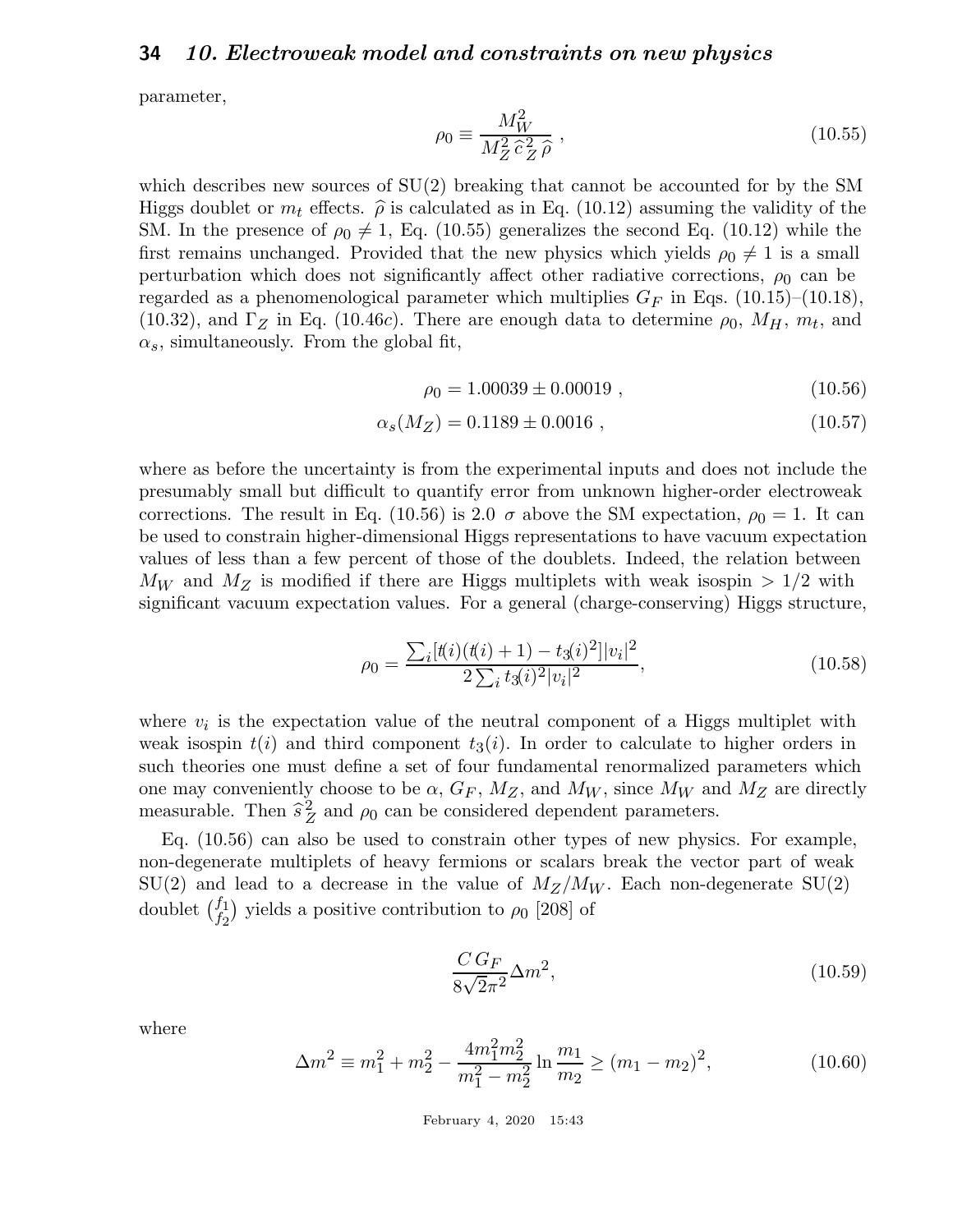and  $C = 1$  (3) for color singlets (triplets). Eq. (10.56) taken together with Eq. (10.59) implies the following constraint on the mass splitting at the 90% CL,

$$
(16 \text{ GeV})^2 < \sum_{i} \frac{C_i}{3} \Delta m_i^2 < (48 \text{ GeV})^2,\tag{10.61}
$$

where the sum runs over all new-physics doublets, for example fourth-family quarks or leptons,  $\begin{pmatrix} t' \\ b' \end{pmatrix}$  $\begin{pmatrix} t' \\ b' \end{pmatrix}$  or  $\begin{pmatrix} \nu' \\ \ell' \end{pmatrix}$  $v'_{\ell}$ , vector-like fermion doublets (which contribute to the sum in Eq. (10.61) with an extra factor of 2), and scalar doublets such as  $(\tilde{\tilde{t}})$  in Supersymmetry (in the absence of  $L-R$  mixing).

Non-degenerate multiplets usually imply  $\rho_0 > 1$ . Similarly, heavy Z' bosons decrease the prediction for  $M_Z$  due to mixing and generally lead to  $\rho_0 > 1$  [209]. On the other hand, additional Higgs doublets which participate in spontaneous symmetry breaking [210] or heavy lepton doublets involving Majorana neutrinos [211], both of which have more complicated expressions, as well as the vacuum expectation values of Higgs triplets or higher-dimensional representations can contribute to  $\rho_0$  with either sign. Allowing for the presence of heavy degenerate chiral multiplets (the S parameter, to be discussed below) affects the determination of  $\rho_0$  from the data, at present leading to a larger value.

A number of authors [212–217] have considered the general effects on neutral-current and Z and W boson observables of various types of heavy (*i.e.*,  $M_{\text{new}} \gg M_Z$ ) physics which contribute to the W and Z self-energies but which do not have any direct coupling to the ordinary fermions. In addition to non-degenerate multiplets, which break the vector part of weak  $SU(2)$ , these include heavy degenerate multiplets of chiral fermions which break the axial generators.

Such effects can be described by just three parameters,  $S, T$ , and  $U$ , at the (EW) one-loop level. (Three additional parameters are needed if the new physics scale is comparable to  $M_Z$  [218]. Further generalizations, including effects relevant to LEP 2, are described in Ref. 219.)  $T$  is proportional to the difference between the  $W$  and Z self-energies at  $Q^2 = 0$  (*i.e.*, vector SU(2)-breaking), while S  $(S + U)$  is associated with the difference between the Z (W) self-energy at  $Q^2 = M_{Z,W}^2$  and  $Q^2 = 0$  (axial SU(2)-breaking). Denoting the contributions of new physics to the various self-energies by  $\Pi_{ij}^{\text{new}}$ , we have

$$
\hat{\alpha}(M_Z)T \equiv \frac{\Pi_{WW}^{\text{new}}(0)}{M_W^2} - \frac{\Pi_{ZZ}^{\text{new}}(0)}{M_Z^2} ,\qquad(10.62a)
$$
\n
$$
\frac{\hat{\alpha}(M_Z)}{4\hat{s}_Z^2\hat{c}_Z^2}S \equiv \frac{\Pi_{ZZ}^{\text{new}}(M_Z^2) - \Pi_{ZZ}^{\text{new}}(0)}{M_Z^2} - \frac{\hat{c}_Z^2 - \hat{s}_Z^2}{M_Z^2} \frac{\Pi_{ZY}^{\text{new}}(M_Z^2)}{M_Z^2} - \frac{\Pi_{\gamma\gamma}^{\text{new}}(M_Z^2)}{M_Z^2} ,\qquad(10.62b)
$$
\n
$$
\frac{\hat{\alpha}(M_Z)}{4\hat{s}_Z^2}(S+U) \equiv \frac{\Pi_{WW}^{\text{new}}(M_W^2) - \Pi_{WW}^{\text{new}}(0)}{M_W^2} - \frac{\hat{c}_Z^2 - \hat{c}_Z^2}{M_W^2}.
$$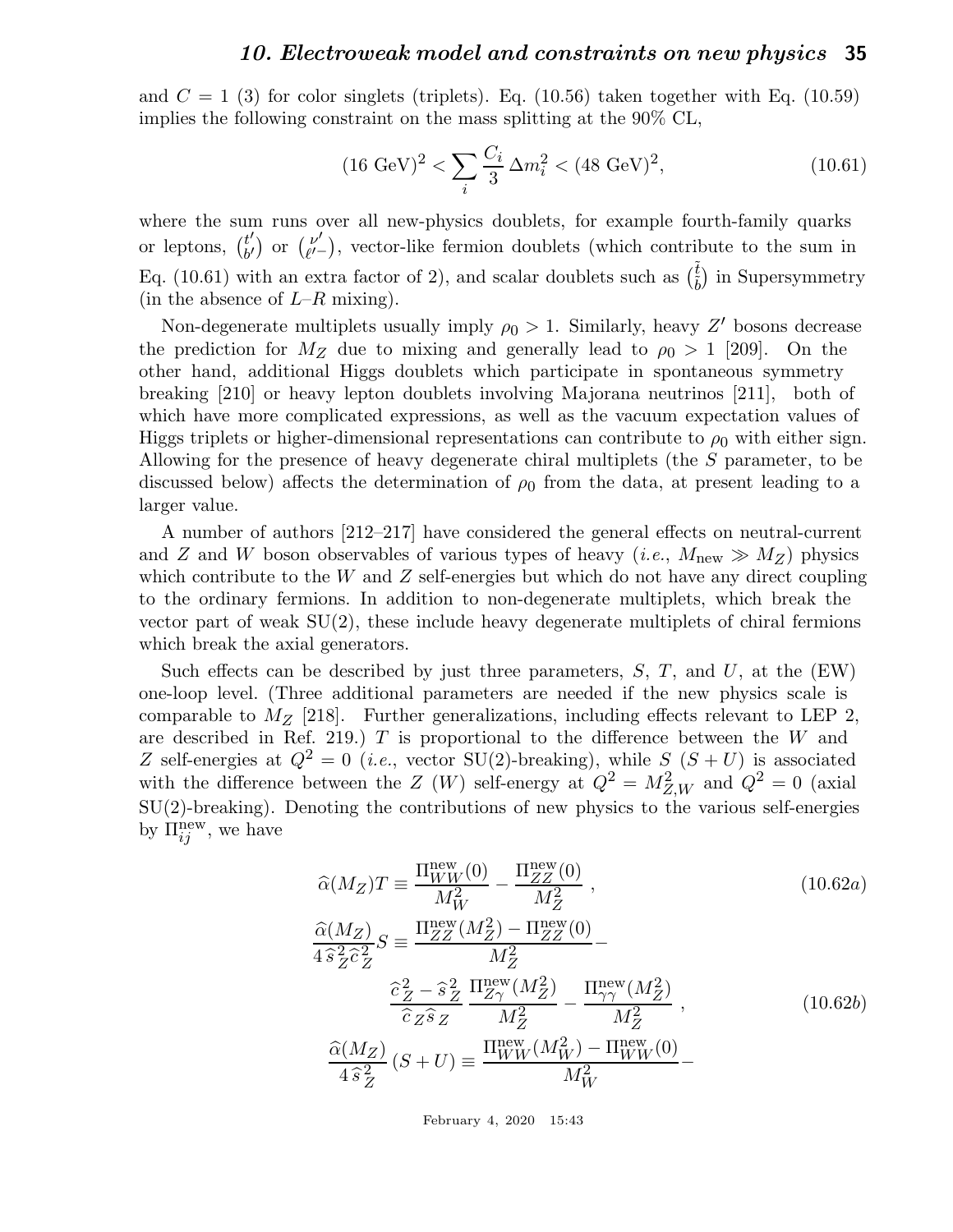$$
\frac{\hat{c}_Z}{\hat{s}_Z} \frac{\Pi_{Z\gamma}^{\text{new}}(M_Z^2)}{M_Z^2} - \frac{\Pi_{\gamma\gamma}^{\text{new}}(M_Z^2)}{M_Z^2} \,. \tag{10.62c}
$$

S, T, and U are defined with a factor proportional to  $\hat{\alpha}$  removed, so that they are expected to be of order unity in the presence of new physics. In the  $\overline{MS}$  scheme as defined in Ref. 53, the last two terms in Eqs.  $(10.62b)$  and  $(10.62c)$  can be omitted (as was done in some earlier editions of this Review). These three parameters are related to other parameters  $(S_i, h_i, \hat{\epsilon}_i)$  defined in Refs. [53,213,214] by

$$
T = h_V = \hat{\epsilon}_1 / \hat{\alpha}(M_Z),
$$
  
\n
$$
S = h_{AZ} = S_Z = 4 \hat{s}_Z^2 \hat{\epsilon}_3 / \hat{\alpha}(M_Z),
$$
  
\n
$$
U = h_{AW} - h_{AZ} = S_W - S_Z = -4 \hat{s}_Z^2 \hat{\epsilon}_2 / \hat{\alpha}(M_Z).
$$
\n(10.63)

A heavy non-degenerate multiplet of fermions or scalars contributes positively to Tas

$$
\rho_0 - 1 = \frac{1}{1 - \widehat{\alpha}(M_Z)T} - 1 \simeq \widehat{\alpha}(M_Z)T,\tag{10.64}
$$

where  $\rho_0 - 1$  is given in Eq. (10.59). The effects of non-standard Higgs representations cannot be separated from heavy non-degenerate multiplets unless the new physics has other consequences, such as vertex corrections. Most of the original papers defined  $T$  to include the effects of loops only. However, we will redefine  $T$  to include all new sources of SU(2) breaking, including non-standard Higgs, so that T and  $\rho_0$  are equivalent by Eq. (10.64).

A multiplet of heavy degenerate chiral fermions yields

$$
S = \frac{C}{3\pi} \sum_{i} \left( t_{3L}(i) - t_{3R}(i) \right)^2,
$$
\n(10.65)

where  $t_{3L,R}(i)$  is the third component of weak isospin of the left-(right-)handed component of fermion  $i$  and  $C$  is the number of colors. For example, a heavy degenerate ordinary or mirror family would contribute  $2/3\pi$  to S. In models with warped extra dimensions, sizeable correction to the  $S$  parameter are generated by mixing effects between the SM gauge bosons and their Kaluza-Klein (KK) excitations. One finds  $S \approx 30v^2/M_{KK}^2$ , where  $M_{KK}$  is the mass of the KK gauge bosons [220]. Large positive values  $S > 0$  can also be generated in models with dynamical electroweak symmetry breaking, where the Higgs boson is composite. In simple composite Higgs models, the dominant contribution stems from heavy spin-1 resonances of the strong dynamics, leading to  $S \approx 4\pi v^2 (M_V^{-2} + M_A^{-2})$ , where  $M_{V,A}$  are the masses of the lightest vector and axial-vector resonances, respectively [221].

On the other hand, negative values  $S < 0$  are possible, for example, for models of walking Technicolor [222] or loops involving scalars or Majorana particles [223]. The simplest origin of  $S < 0$  would probably be an additional heavy Z' boson [209].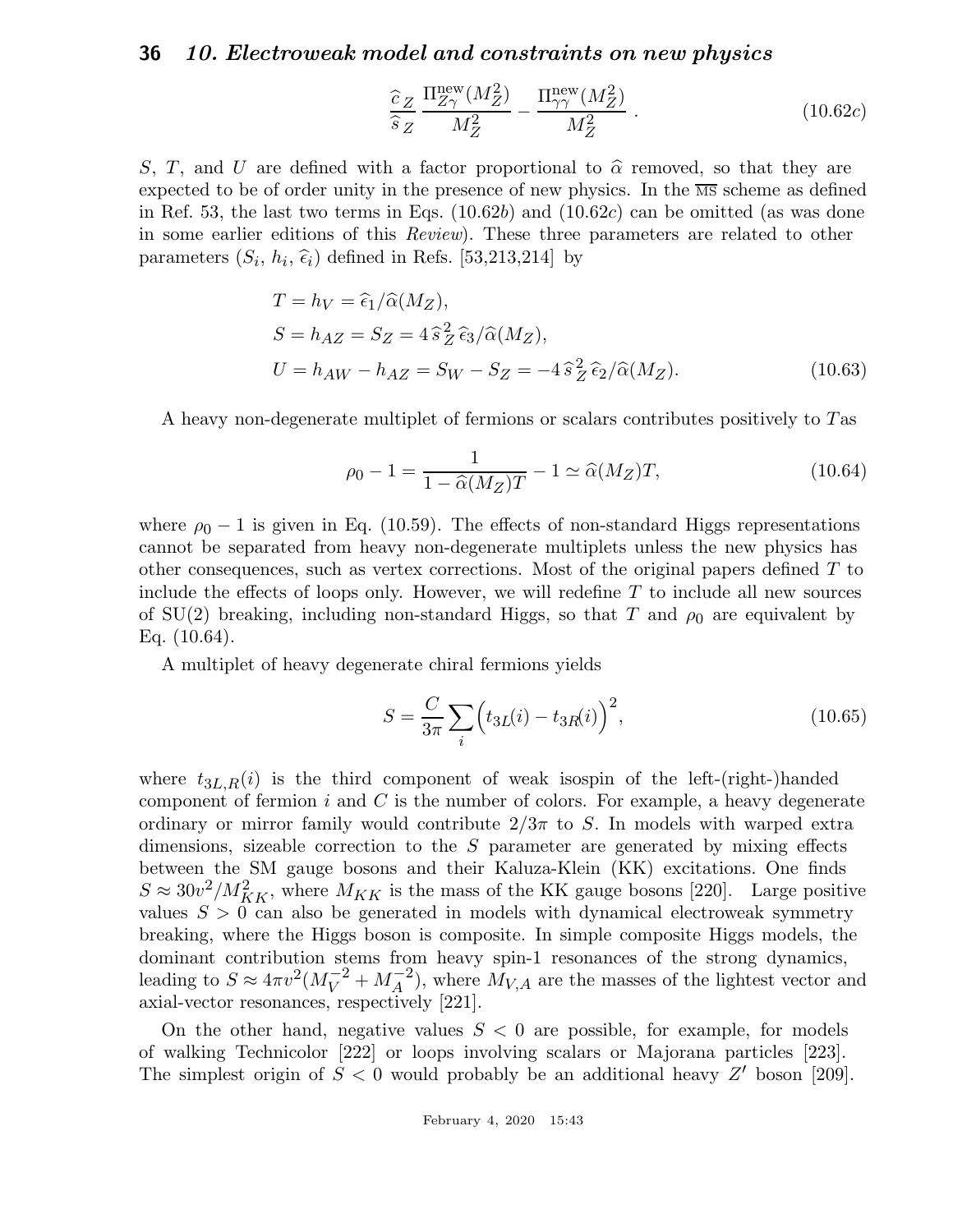Supersymmetric extensions of the SM generally give very small effects. See Refs. 224 and 225 and the note on "Supersymmetry" in the Searches Particle Listings for a complete set of references.

Most simple types of new physics yield  $U = 0$ , although there are counter-examples, such as the effects of anomalous triple gauge vertices [214].

The SM expressions for observables are replaced by

$$
M_Z^2 = M_{Z0}^2 \frac{1 - \hat{\alpha}(M_Z)T}{1 - G_F M_{Z0}^2 S / 2\sqrt{2}\pi} ,
$$
  
\n
$$
M_W^2 = M_{W0}^2 \frac{1}{1 - G_F M_{W0}^2 (S + U) / 2\sqrt{2}\pi} ,
$$
\n(10.66)

where  $M_{Z0}$  and  $M_{W0}$  are the SM expressions (as functions of  $m_t$  and  $M_H$ ) in the  $\overline{\text{MS}}$ scheme. Furthermore,

$$
\Gamma_Z = \frac{M_Z^3 \beta_Z}{1 - \widehat{\alpha}(M_Z)T} , \qquad \Gamma_W = M_W^3 \beta_W , \qquad A_i = \frac{A_{i0}}{1 - \widehat{\alpha}(M_Z)T} , \quad (10.67)
$$

where  $\beta_Z$  and  $\beta_W$  are the SM expressions for the reduced widths  $\Gamma_{Z0}/M_{Z0}^3$  and  $\Gamma_{W0}/M_{W0}^3$ ,  $M_Z$  and  $M_W$  are the physical masses, and  $A_i$   $(A_{i0})$  is a neutral-current amplitude (in the SM).

The data allow a simultaneous determination of  $\hat{s}^2$  $Z$  (from the Z pole asymmetries), S (from  $M_Z$ ), U (from  $M_W$ ), T (mainly from  $\Gamma_Z$ ),  $\alpha_s$  (from  $R_\ell$ ,  $\sigma_{\text{had}}$ , and  $\tau_\tau$ ),  $M_H$  and  $m_t$ (from the hadron colliders), with little correlation among the SM parameters:

$$
S = 0.02 \pm 0.10 ,
$$
  
\n
$$
T = 0.07 \pm 0.12 ,
$$
  
\n
$$
U = 0.00 \pm 0.09 ,
$$
\n(10.68)

 $\hat{s}_Z^2 = 0.23113 \pm 0.00014$ , and  $\alpha_s(M_Z) = 0.1189 \pm 0.0016$ , where the uncertainties are from the inputs. The parameters in Eqs. (10.68), which by definition are due to new physics only, are in excellent agreement with the SM values of zero. Fixing  $U = 0$ , which is motivated by the fact that U is suppressed by an additional factor  $M_{\text{new}}^2/M_Z^2$  compared to S and T [226], greatly improves the precision on S and particularly T,

$$
S = 0.02 \pm 0.07 ,
$$
  
\n
$$
T = 0.06 \pm 0.06 ,
$$
\n(10.69)

see Fig. 10.6. Using Eq. (10.64), the value of  $\rho_0$  corresponding to T in Eq. (10.68) is  $1.0005 \pm 0.0009$ , while the one corresponding to Eq. (10.69) is  $1.0005 \pm 0.0005$ . Thus, the multi-parameter fits are consistent with  $\rho_0 = 1$ , in contrast to the fit with  $S = U = 0$  in Eq. (10.56). There is a strong correlation (92%) between the S and T parameters. The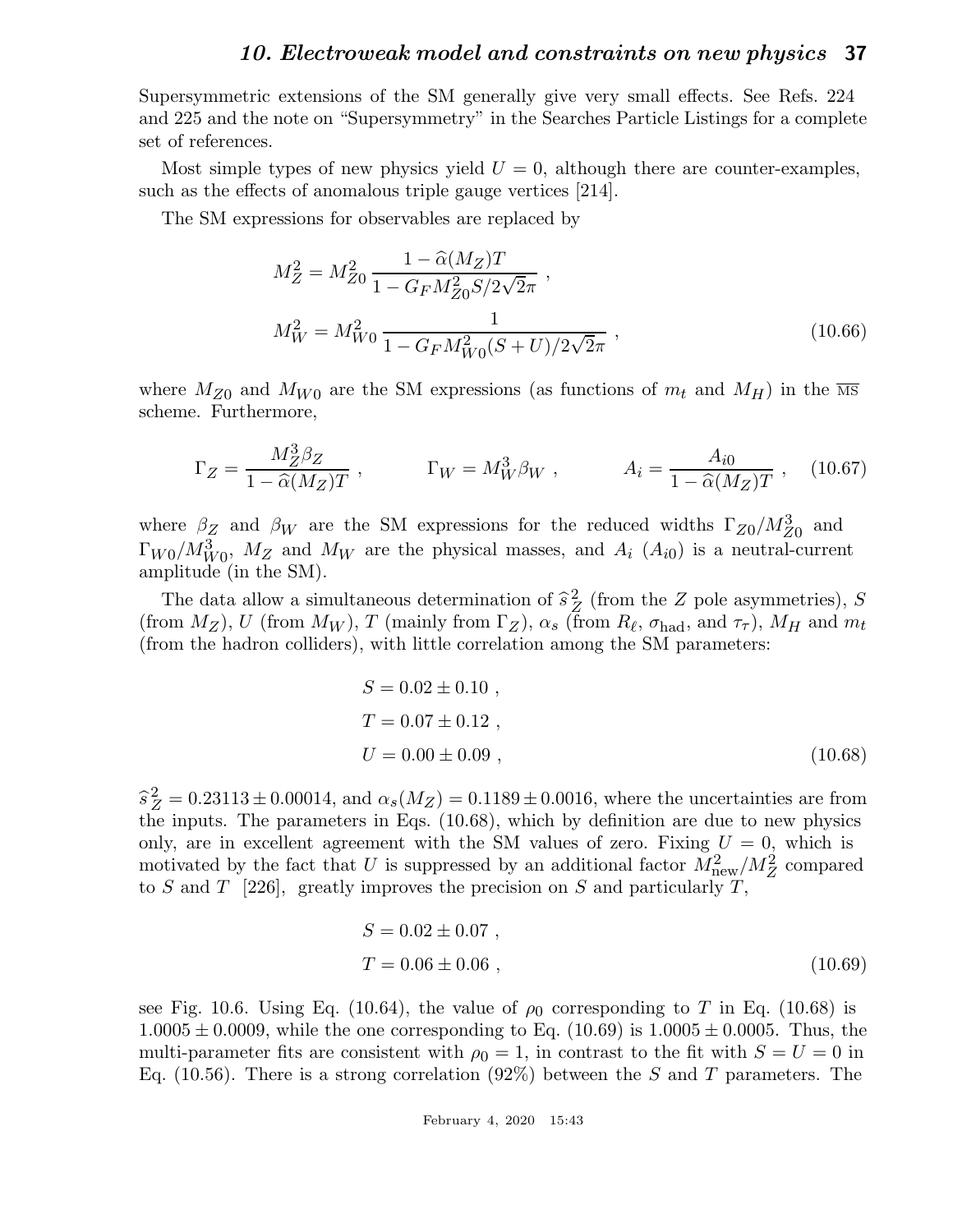U parameter is  $-66\%$  ( $-86\%$ ) anti-correlated with S (T). The allowed regions in S–T are shown in Fig. 10.6. From Eqs. (10.68) one obtains  $S < 0.18$  and  $T < 0.26$  at 95% CL, where the former puts the constraint  $M_{KK} \gtrsim 3.2$  TeV on the masses of KK gauge bosons in warped extra dimensions. In minimal composite Higgs models, the bound on S requires  $M_V \gtrsim 4$  TeV [227], but this constraint can be relaxed, e.g., if the fermionic sector is also allowed to be partially composite [228,229].



**Figure 10.6:** 1  $\sigma$  constraints (39.35% for the closed contours and 68% for the others) on S and T (for  $U = 0$ ) from various inputs combined with  $M_Z$ . S and T represent the contributions of new physics only. Data sets not involving  $M_W$  or  $\Gamma_W$ are insensitive to U. With the exception of the fit to all data, we fix  $\alpha_s = 0.1187$ . The black dot indicates the Standard Model values  $S = T = 0$ .

The S parameter can also be used to constrain the number of fermion families, *under* the assumption that there are no new contributions to T or U and therefore that any new families are degenerate; then an extra generation of SM fermions is excluded at the 9  $\sigma$  level corresponding to  $N_F = 2.75 \pm 0.14$ . This can be compared to the fit to the number of light neutrinos given in Eq. (10.37),  $N_{\nu} = 2.991 \pm 0.007$ . However, the S parameter fits are valid even for a very heavy fourth family neutrino. Allowing  $T$  to vary as well, the constraint on a fourth family is weaker [230]. However, a heavy fourth family would increase the Higgs production cross-section through gluon fusion by a factor  $\sim$  9, which is in considerable tension with the observed Higgs signal at LHC. Combining the limits from electroweak precision data with the measured Higgs production rate and limits from direct searches for heavy quarks [231], a fourth family of chiral fermions is now excluded by more than five standard deviations [232]. Similar remarks apply to a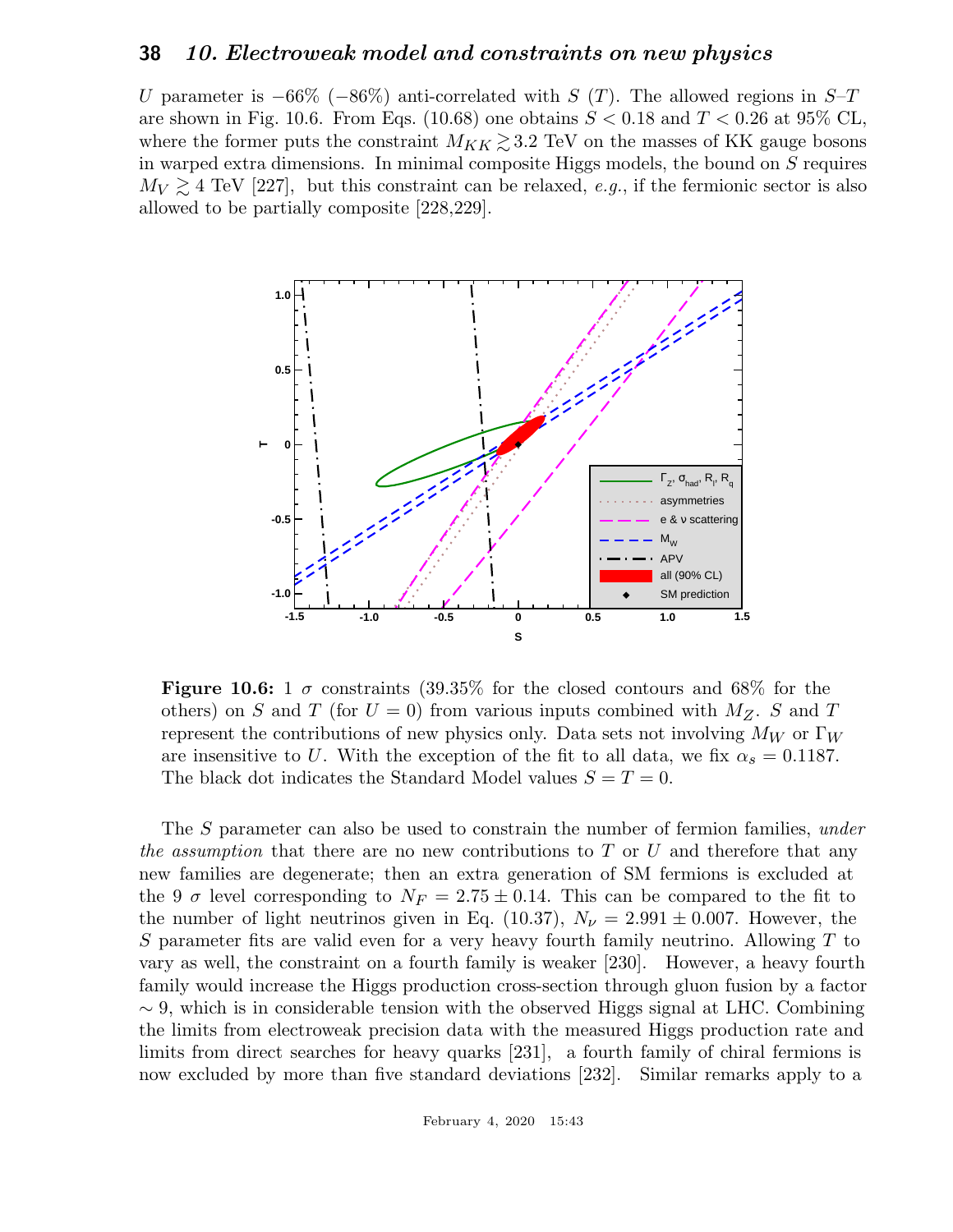heavy mirror family [233] involving right-handed  $SU(2)$  doublets and left-handed singlets. In contrast, new doublets that receive most of their mass from a different source than the Higgs vacuum expectation value, such as vector-like fermion doublets or scalar doublets in Supersymmetry, give small or no contribution to  $S, T, U$  and the Higgs production cross-section and thus are still allowed. Partial or complete vector-like fermion families are predicted in many grand unified theories [234].

As discussed in Sec. 10.6, there is a 4.0% deviation in the asymmetry parameter  $A_b$ . Assuming that this is due to new physics affecting preferentially the third generation, we can perform a fit allowing additional  $Z \to b\bar{b}$  vertex corrections  $\rho_b$  and  $\kappa_b$  as in Eq. (10.33) (here defined to be due to new physics only with the SM contributions removed), as well as  $S, T, U$ , and the SM parameters, with the result,

$$
\rho_b = 0.059 \pm 0.020 , \qquad \qquad \kappa_b = 0.196 \pm 0.067 , \qquad (10.70)
$$

with an almost perfect correlation of 99% (because  $R_b$  is much better determined than  $(A_b)$ . The central values of the oblique parameters are close to their SM values of zero, and there is little change in the SM parameters. Given that a  $\sim 20\%$  correction to  $\kappa_b$ would be necessary, it would be difficult to account for the deviation in  $A_b$  by new physics that enters only at the level of radiative corrections. Thus, if it is due to new physics, it is most likely of tree-level type affecting preferentially the third generation. Examples include the decay of a scalar neutrino resonance [235], mixing of the b quark with heavy exotics [236], and a heavy  $Z'$  with family non-universal couplings [237,238]. It is difficult, however, to simultaneously account for  $R<sub>b</sub>$  without tuning, which has been measured on the Z peak and off-peak [239] at LEP 1. An average of  $R_b$  measurements at LEP 2 at energies between 133 and 207 GeV is 2.1  $\sigma$  below the SM prediction, while  $A_{FB}^{(b)}$  (LEP 2) is 1.6  $\sigma$  low [156].

There is no simple parametrization to describe the effects of every type of new physics on every possible observable. The  $S$ ,  $T$ , and  $U$  formalism describes many types of heavy physics which affect only the gauge self-energies, and it can be applied to all precision observables. However, new physics which couples directly to ordinary fermions cannot be fully parametrized in the  $S, T$ , and U framework. Examples include heavy Z' bosons [209], mixing with exotic fermions [240], leptoquark exchange [155,241], supersymmetric models [225], strong EW dynamics [228], Little Higgs models [242], and TeV-scale extra spatial dimensions [243]. These types of new physics can be parametrized in a model-indepdendent way by using an effective field theory description. Here the SM is extended by a set of higher-dimensional operators, denoted  $\mathcal{O}_i$ ,

$$
\mathcal{L} = \mathcal{L}_{\rm SM} + \sum_{d>4} \sum_{i} \frac{C_i}{\Lambda^{d-4}} \mathcal{O}_i , \qquad (10.71)
$$

where  $\Lambda$  is the characteristic scale of the new physics sector, which is assumed to satisfy  $\Lambda \gg v$ . For EW precision observables, the leading new operators enter at dimension  $d = 6$ . With current data on  $M_W$  and Z-pole observables,  $\Lambda$  is constrained to be larger than  $\mathcal{O}(\text{TeV})$  if the Wilson coefficients  $C_i$  are of order 1 [244].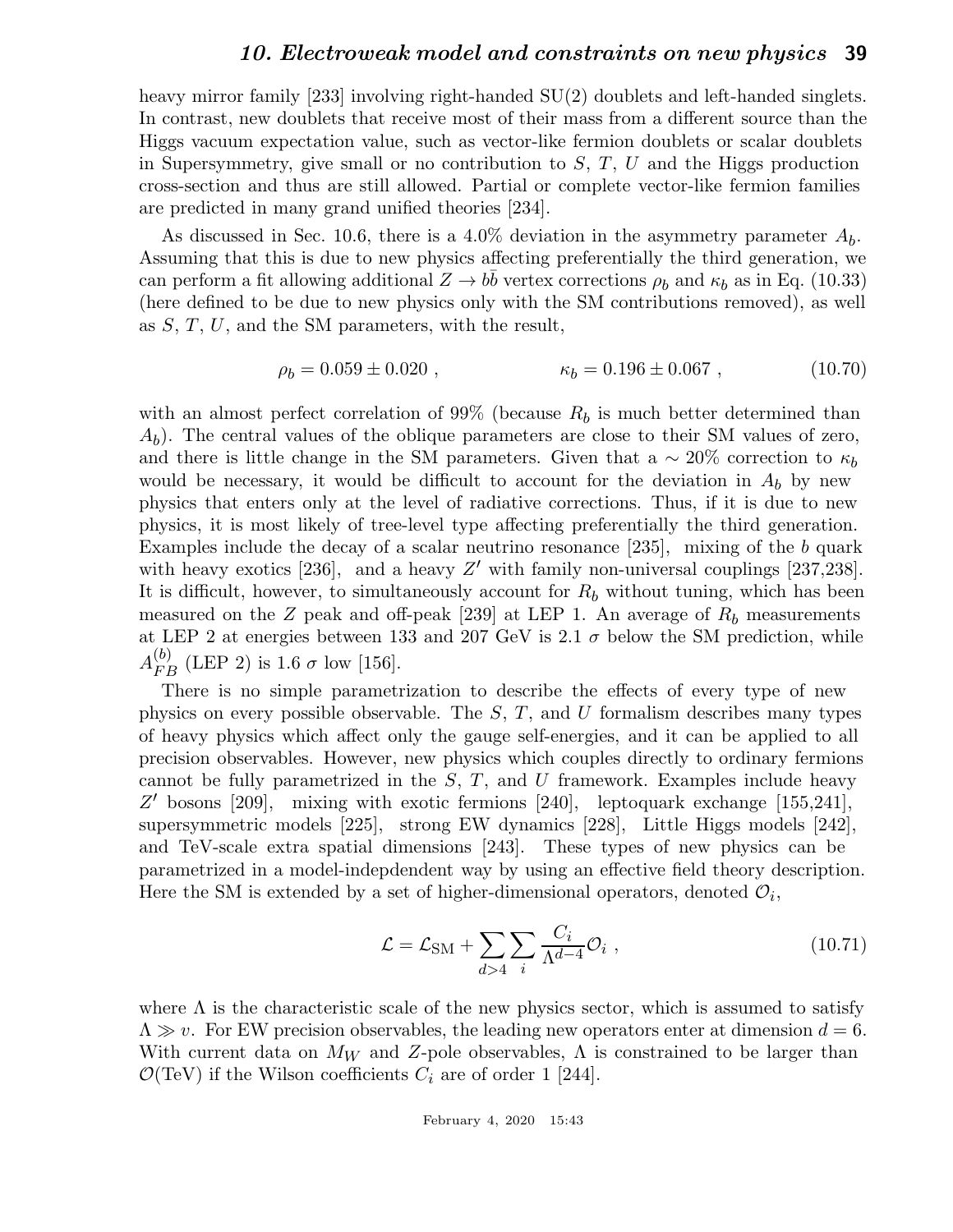An alternate formalism [245] defines parameters,  $\epsilon_1$ ,  $\epsilon_2$ ,  $\epsilon_3$ , and  $\epsilon_b$  in terms of the specific observables  $M_W/M_Z$ ,  $\Gamma_{\ell\ell}$ ,  $A_{FB}^{(0,\ell)}$ , and  $R_b$ . The definitions coincide with those for  $\hat{\epsilon}_i$  in Eqs. (10.62) and (10.63) for physics which affects gauge self-energies only, but the  $\epsilon$ 's now parametrize arbitrary types of new physics. However, the  $\epsilon$ 's are not related to other observables unless additional model-dependent assumptions are made.

Limits on new four-Fermi operators and on leptoquarks using LEP 2 and lower energy data are given in Refs. 155 and 246. Constraints on various types of new physics are reviewed in Refs. [7,96,123,139,247,248]. For a particularly well motivated and explored type of physics beyond the SM, see the note on "The  $Z'$  Searches" in the Gauge  $\&$  Higgs Boson Particle Listings.

### Acknowledgments:

It is a pleasure to thank Rodolfo Ferro-Hernández for discussions, for performing some of the calculations and checks, and for producing the plot in Fig. 10.2. J.E. is supported by CONACyT (Mexico) project 252167–F and the German–Mexican research collaboration grant SP 778/4–1 (DFG) and 278017 (CONACyT). A.F. is supported in part by the National Science Foundation under grant no. PHY–1519175.

### References:

- 1. S.L. Glashow, Nucl. Phys. 22, 579 (1961); S. Weinberg, Phys. Rev. Lett. 19, 1264 (1967); A. Salam, p. 367 of Elementary Particle Theory, ed. N. Svartholm (Almquist and Wiksells, Stockholm, 1969); S.L. Glashow, J. Iliopoulos, and L. Maiani, Phys. Rev. D2, 1285 (1970).
- 2. CKMfitter Group: J. Charles *et al.*, Eur. Phys. J. **C41**, 1 (2005); updated results and plots are available at http://ckmfitter.in2p3.fr.
- 3. For reviews, see the Section on "Status of Higgs Boson Physics" in this Review; J. Gunion et al., The Higgs Hunter's Guide, (Addison-Wesley, Redwood City, 1990);

M. Carena and H.E. Haber, Prog. in Part. Nucl. Phys. 50, 63 (2003); A. Djouadi, Phys. Reports 457, 1 (2008).

- 4. For reviews, see E.D. Commins and P.H. Bucksbaum, Weak Interactions of Leptons and Quarks, (Cambridge Univ. Press, 1983); G. Barbiellini and C. Santoni, Riv. Nuovo Cimento 9(2), 1 (1986); N. Severijns, M. Beck, and O. Naviliat-Cuncic, Rev. Mod. Phys. 78, 991 (2006); W. Fetscher and H.J. Gerber, p. 657 of Ref. 5; J. Deutsch and P. Quin, p. 706 of Ref. 5; P. Herczeg, p. 786 of Ref. 5; P. Herczeg, Prog. in Part. Nucl. Phys. 46, 413 (2001). 5. Precision Tests of the Standard Electroweak Model, ed. P. Langacker (World Scientific, Singapore, 1995).
- 6. J. Erler and M.J. Ramsey-Musolf, Prog. in Part. Nucl. Phys. 54, 351 (2005).
- 7. P. Langacker, The Standard Model and Beyond, (CRC Press, New York, 2009).
- 8. T. Kinoshita, Quantum Electrodynamics, (World Scientific, Singapore, 1990).
- 9. S.G. Karshenboim, Phys. Reports 422, 1 (2005).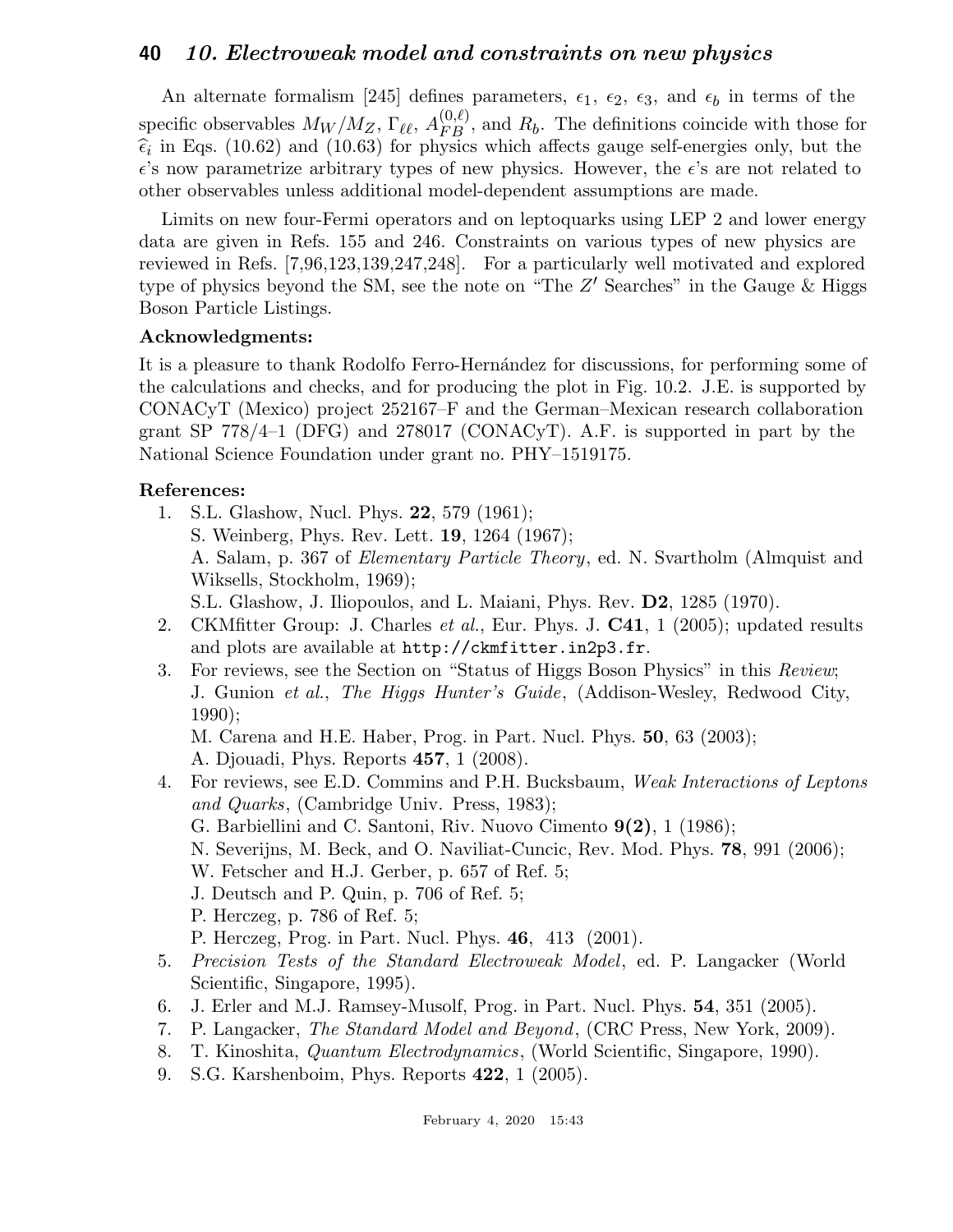- 10. ALEPH, DELPHI, L3, OPAL, SLD, LEP Electroweak Working Group, SLD Electroweak and Heavy Flavour Groups: S. Schael et al., Phys. Reports 427, 257 (2006); for updates see http://lepewwg.web.cern.ch/LEPEWWG/.
- 11. MuLan: D.M. Webber et al., Phys. Rev. Lett. 106, 041803 (2011).
- 12. T. Kinoshita and A. Sirlin, Phys. Rev. 113, 1652 (1959).
- 13. T. van Ritbergen and R.G. Stuart, Nucl. Phys. B564, 343 (2000); M. Steinhauser and T. Seidensticker, Phys. Lett. B467, 271 (1999).
- 14. Y. Nir, Phys. Lett. B221, 184 (1989).
- 15. A. Pak and A. Czarnecki, Phys. Rev. Lett. 100, 241807 (2008).
- 16. P.J. Mohr, B.N. Taylor, and D.B. Newell, arXiv:1507.07956 [physics.atom-ph].
- 17. For a review, see S. Mele, arXiv:hep-ex/0610037.
- 18. S. Fanchiotti, B. Kniehl, and A. Sirlin, Phys. Rev. D48, 307 (1993) and references thereinma.
- 19. J. Erler, Phys. Rev. D59, 054008 (1999).
- 20. M. Davier et al., Eur. Phys. J. C77, 827 (2017).
- 21. F. Jegerlehner and R. Szafron, Eur. Phys. J. C71, 1632 (2011); the quoted value uses additional information thankfully provided to us by the author in a private communication.
- 22. J. Erler, hep-ph/0005084.
- 23. M. Steinhauser, Phys. Lett. B429, 158 (1998).
- 24. K.G. Chetyrkin, J.H. K¨uhn, and M. Steinhauser, Nucl. Phys. B482, 213 (1996).
- 25. B.V. Geshkenbein and V.L. Morgunov, Phys. Lett. B352, 456 (1995).
- 26. M.L. Swartz, Phys. Rev. D53, 5268 (1996).
- 27. N.V. Krasnikov and R. Rodenberg, Nuovo Cimento 111A, 217 (1998).
- 28. J.H. Kühn and M. Steinhauser, Phys. Lett. **B437**, 425 (1998).
- 29. S. Groote et al., Phys. Lett. B440, 375 (1998).
- 30. A.D. Martin, J. Outhwaite, and M.G. Ryskin, Phys. Lett. B492, 69 (2000).
- 31. J.F. de Troconiz and F.J. Yndurain, Phys. Rev. D65, 093002 (2002).
- 32. H. Burkhardt and B. Pietrzyk, Phys. Rev. D84, 037502 (2011).
- 33. K. Hagiwara *et al.*, J. Phys. **G38**, 085003 (2011).
- 34. F. Jegerlehner, arXiv:1711.06089 [hep-ph].
- 35. A. Keshavarzi, D. Nomura and T. Teubner, arXiv:1802.02995 [hep-ph].
- 36. M. Davier et al., Eur. Phys. J. C71, 1515 (2011).
- 37. OPAL: K. Ackerstaff et al., Eur. Phys. J. C7, 571 (1999).
- 38. CLEO: S. Anderson *et al.*, Phys. Rev. **D61**, 112002 (2000).
- 39. ALEPH: S. Schael et al., Phys. Reports 421, 191 (2005).
- 40. Belle: M. Fujikawa *et al.*: Phys. Rev. **D78**, 072006 (2008).
- 41. J. Erler, Eur. Phys. J. C77, 99 (2017).
- 42. V.A. Novikov et al., Phys. Reports 41, 1 (1978).
- 43. J. Erler and M. Luo, Phys. Lett. B558, 125 (2003).
- 44. Tevatron Electroweak Working Group for the CDF and DØ Collaborations: arXiv:1608.01881 [hep-ex].
- 45. ATLAS: cds.cern.ch/record/2285809/files/ATLAS-CONF-2017-071.pdf.
- 46. CMS: cds.cern.ch/record/2235162/files/TOP-15-012-pas.pdf.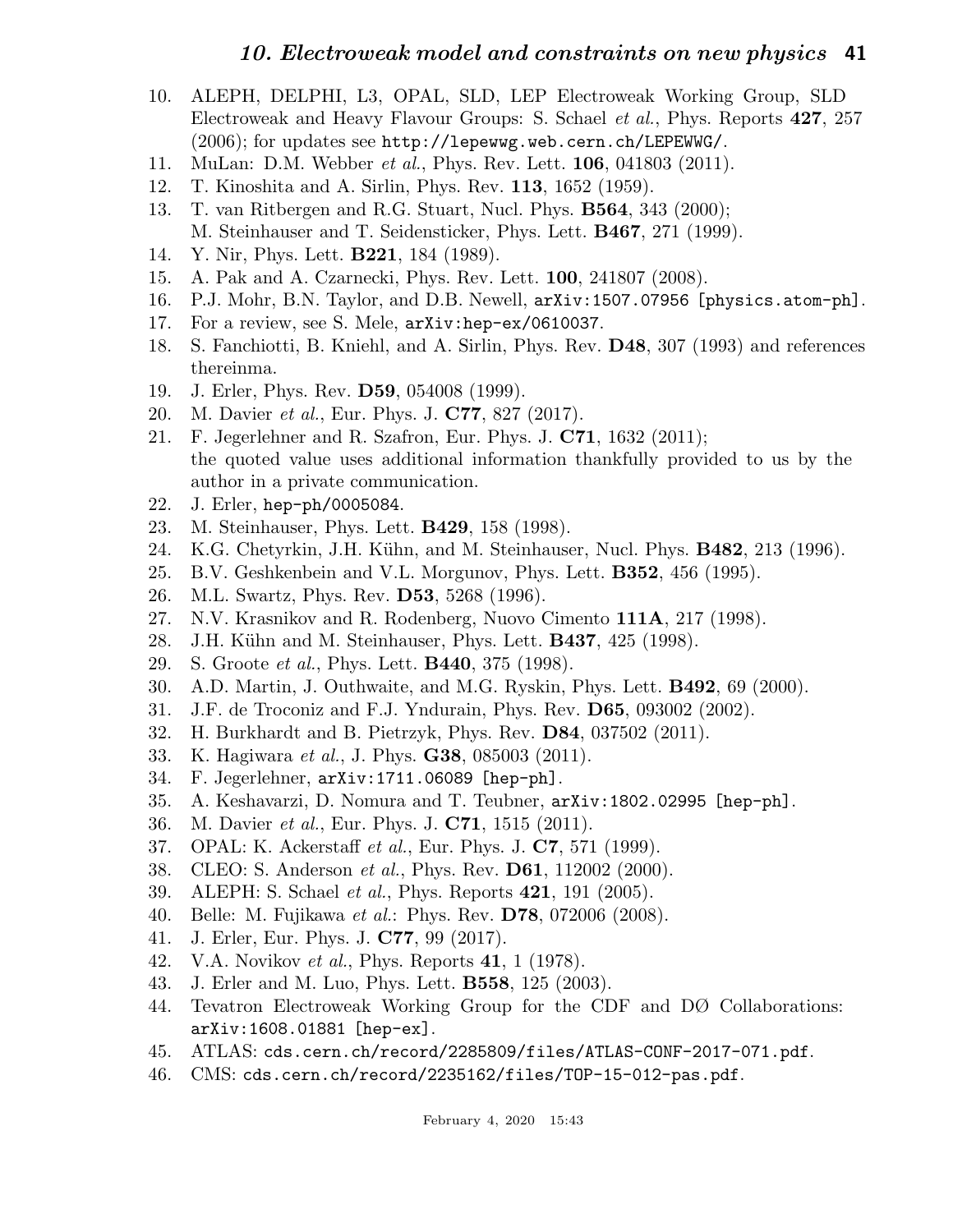- 47. CMS: cds.cern.ch/record/2284594/files/TOP-17-007-pas.pdf.
- 48. M. Beneke et al., Phys. Lett. B775, 63 (2017).
- 49. P. Marquard et al., Phys. Rev. Lett. 114, 142002 (2015).
- 50. M. Butenschoen et al., Phys. Rev. Lett. 117, 232001 (2016); A. Andreassen, M.D. Schwartz, JHEP 1710, 151 (2017).
- 51. DØ: V.M. Abazov et al., Phys. Rev. Lett. 113, 032002 (2014).
- 52. A. Sirlin, Phys. Rev. D22, 971 (1980); D.C. Kennedy *et al.*, Nucl. Phys. **B321**, 83 (1989); D.Yu. Bardin *et al.*, Z. Phys. **C44**, 493 (1989); W. Hollik, Fortsch. Phys. 38, 165 (1990); for reviews, see W. Hollik, pp. 37 and 117, and W. Marciano, p. 170 of Ref. 5.
- 53. W.J. Marciano and J.L. Rosner, Phys. Rev. Lett. 65, 2963 (1990).
- 54. G. Degrassi, S. Fanchiotti, and A. Sirlin, Nucl. Phys. B351, 49 (1991).
- 55. K.S. Kumar et al., Ann. Rev. Nucl. and Part. Sci. 63, 237 (2013).
- 56. G. Degrassi and A. Sirlin, Nucl. Phys. B352, 342 (1991); P. Gambino and A. Sirlin, Phys. Rev. D49, 1160 (1994).
- 57. ZFITTER: A.B. Arbuzov *et al.*, Comput. Phys. Commun.  $174$ , 728 (2006) and references therein.
- 58. R. Barbieri *et al.*, Nucl. Phys. **B409**, 105 (1993); J. Fleischer, O.V. Tarasov, and F. Jegerlehner, Phys. Lett. B319, 249 (1993).
- 59. G. Degrassi, P. Gambino, and A. Vicini, Phys. Lett. B383, 219 (1996); G. Degrassi, P. Gambino, and A. Sirlin, Phys. Lett. B394, 188 (1997).
- 60. A. Freitas et al., Phys. Lett. B495, 338 (2000) and ibid. 570, 260(E) (2003); M. Awramik and M. Czakon, Phys. Lett. B568, 48 (2003).
- 61. A. Freitas et al., Nucl. Phys. B632, 189 (2002) and ibid. 666, 305(E) (2003); M. Awramik and M. Czakon, Phys. Rev. Lett. 89, 241801 (2002); A. Onishchenko and O. Veretin, Phys. Lett. B551, 111 (2003).
- 62. M. Awramik et al., Phys. Rev. Lett. 93, 201805 (2004); W. Hollik, U. Meier, and S. Uccirati, Nucl. Phys. **B731**, 213 (2005).
- 63. M. Awramik, M. Czakon, and A. Freitas, Phys. Lett. B642, 563 (2006); W. Hollik, U. Meier, and S. Uccirati, Nucl. Phys. B765, 154 (2007).
- 64. G. Degrassi, P. Gambino and P.P. Giardino, JHEP 1505, 154 (2015).
- 65. M. Awramik et al., Phys. Rev. D69, 053006 (2004).
- 66. A. Djouadi and C. Verzegnassi, Phys. Lett. B195, 265 (1987); A. Djouadi, Nuovo Cimento 100A, 357 (1988).
- 67. K.G. Chetyrkin, J.H. Kühn, and M. Steinhauser, Phys. Lett. **B351**, 331 (1995).
- 68. Y. Schröder and M. Steinhauser, Phys. Lett.  $\bf{B622}$ , 124 (2005); K.G. Chetyrkin et al., Phys. Rev. Lett. 97, 102003 (2006); R. Boughezal and M. Czakon, Nucl. Phys. B755, 221 (2006); L. Avdeev *et al.*, Phys. Lett. **B336**, 560 (1994) and *ibid.* **B349**, 597(E) (1995).
- 69. B.A. Kniehl, J.H. Kühn, and R.G. Stuart, Phys. Lett. **B214**, 621 (1988); B.A. Kniehl, Nucl. Phys. B347, 86 (1990); F. Halzen and B.A. Kniehl, Nucl. Phys. B353, 567 (1991);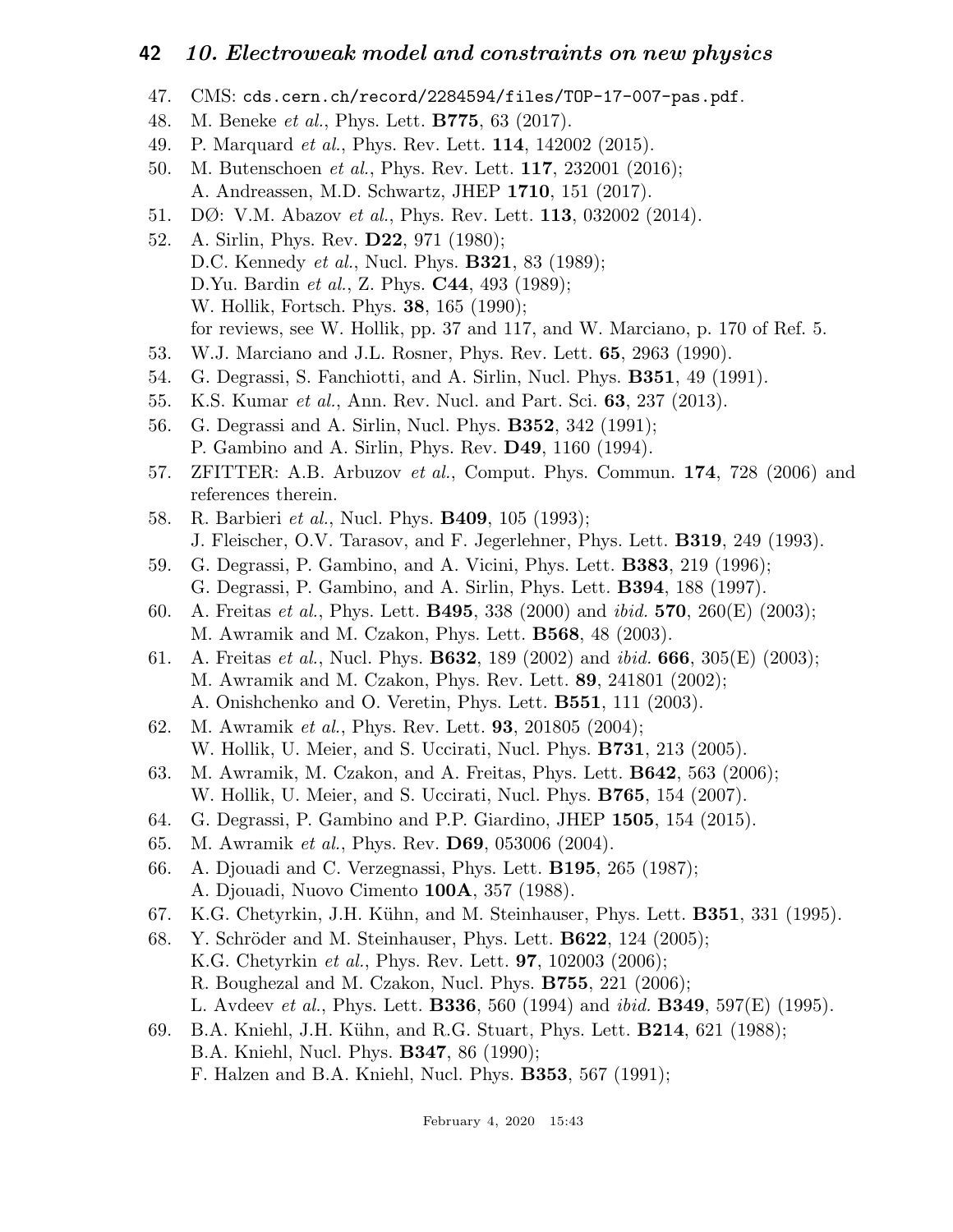A. Djouadi and P. Gambino, Phys. Rev. D49, 3499 (1994) and ibid. 53, 4111(E) (1996).

- 70. A. Anselm, N. Dombey, and E. Leader, Phys. Lett. B312, 232 (1993).
- 71. K.G. Chetyrkin, J.H. Kühn, and M. Steinhauser, Phys. Rev. Lett. **75**, 3394 (1995).
- 72. J.J. van der Bij et al., Phys. Lett. B498, 156 (2001); M. Faisst *et al.*, Nucl. Phys. **B665**, 649 (2003).
- 73. R. Boughezal, J.B. Tausk, and J.J. van der Bij, Nucl. Phys. B725, 3 (2005).
- 74. M. Awramik, M. Czakon, and A. Freitas, JHEP 0611, 048 (2006).
- 75. J. Erler and S. Su, Prog. in Part. Nucl. Phys. 71, 119 (2013).
- 76. J.M. Conrad, M.H. Shaevitz, and T. Bolton, Rev. Mod. Phys. 70, 1341 (1998).
- 77. Z. Berezhiani and A. Rossi, Phys. Lett. B535, 207 (2002); S. Davidson *et al.*, JHEP **0303**, 011 (2003); A. Friedland, C. Lunardini and C. Pena-Garay, Phys. Lett. B594, 347 (2004).
- 78. J. Panman, p. 504 of Ref. 5; CHARM: J. Dorenbosch et al., Z. Phys. C41, 567 (1989); CALO: L.A. Ahrens et al., Phys. Rev. D41, 3297 (1990).
- 79. CHARM II: P. Vilain *et al.*, Phys. Lett. **B335**, 246 (1994).
- 80. ILM: R.C. Allen et al., Phys. Rev. D47, 11 (1993); LSND: L.B. Auerbach et al., Phys. Rev. D63, 112001 (2001).
- 81. TEXONO: M. Deniz et al., Phys. Rev. D81, 072001 (2010).
- 82. For reviews, see G.L. Fogli and D. Haidt, Z. Phys. C40, 379 (1988); F. Perrier, p. 385 of Ref. 5.
- 83. CDHS: A. Blondel et al., Z. Phys. C45, 361 (1990).
- 84. CHARM: J.V. Allaby et al., Z. Phys. C36, 611 (1987).
- 85. CCFR: K.S. McFarland et al., Eur. Phys. J. C1, 509 (1998).
- 86. R.M. Barnett, Phys. Rev. D14, 70 (1976); H. Georgi and H.D. Politzer, Phys. Rev. D14, 1829 (1976).
- 87. LAB-E: S.A. Rabinowitz et al., Phys. Rev. Lett. 70, 134 (1993).
- 88. E.A. Paschos and L. Wolfenstein, Phys. Rev. D7, 91 (1973).
- 89. NuTeV: G.P. Zeller et al., Phys. Rev. Lett. 88, 091802 (2002).
- 90. J. Erler et al., Ann. Rev. Nucl. and Part. Sci. 64, 269 (2014).
- 91. SSF: C.Y. Prescott *et al.*, Phys. Lett. **B84**, 524 (1979).
- 92. JLab-PVDIS: D. Wang et al., Nature 506, 67 (2014) and Phys. Rev. C91, 045506 (2015).
- 93. E.J. Beise, M.L. Pitt, and D.T. Spayde, Prog. in Part. Nucl. Phys. 54, 289 (2005).
- 94. S.L. Zhu et al., Phys. Rev. D62, 033008 (2000).
- 95. P. Souder, p. 599 of Ref. 5.
- 96. P. Langacker, p. 883 of Ref. 5.
- 97. R.D. Young et al., Phys. Rev. Lett. 99, 122003 (2007).
- 98. D.S. Armstrong and R.D. McKeown, Ann. Rev. Nucl. and Part. Sci. 62, 337 (2012).
- 99. E. Derman and W.J. Marciano, Annals Phys. 121, 147 (1979).
- 100. E158: P.L. Anthony *et al.*, Phys. Rev. Lett. **95**, 081601 (2005).
- 101. J. Erler and M.J. Ramsey-Musolf, Phys. Rev. **D72**, 073003 (2005).
- 102. J. Erler and R. Ferro-Hernández, JHEP 1803, 196 (2018).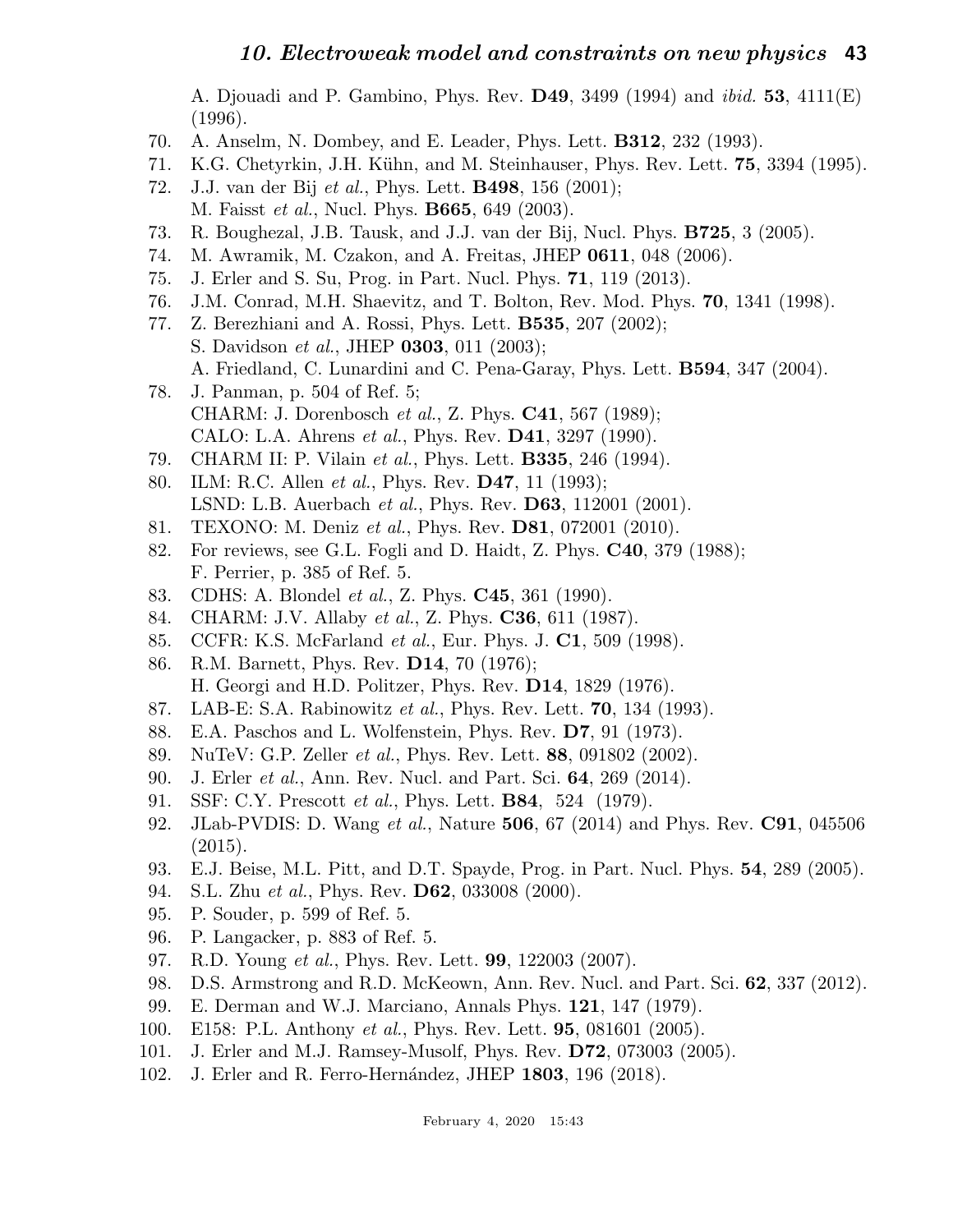- 103. A. Czarnecki and W.J. Marciano, Int. J. Mod. Phys. A 15, 2365 (2000).
- 104. C. Bouchiat and C.A. Piketty, Phys. Lett. B128, 73 (1983).
- 105. K.S. McFarland, in the Proceedings of DIS 2008.
- 106. Qweak: M.T. Gericke et al., AIP Conf. Proc. 1149, 237 (2009).
- 107. Qweak: R. Carlini et al., http://indico.ihep.ac.cn/event/6329/session/10/ contribution/310/material/slides/0.pdf.
- 108. For reviews and references to earlier work, see M.A. Bouchiat and L. Pottier, Science **234**, 1203 (1986); B.P. Masterson and C.E. Wieman, p. 545 of Ref. 5.
- 109. M.S. Safronova et al., arXiv:1710.01833 [physics.atom-ph].
- 110. Cesium (Boulder): C.S. Wood et al., Science 275, 1759 (1997).
- 111. Cesium (Paris): J. Guéna, M. Lintz, and M.A. Bouchiat, Phys. Rev. A71, 042108 (2005).
- 112. Thallium (Oxford): N.H. Edwards *et al.*, Phys. Rev. Lett. **74**, 2654 (1995); Thallium (Seattle): P.A. Vetter et al., Phys. Rev. Lett. 74, 2658 (1995).
- 113. Lead (Seattle): D.M. Meekhof *et al.*, Phys. Rev. Lett. **71**, 3442 (1993).
- 114. Bismuth (Oxford): M.J.D. MacPherson et al., Phys. Rev. Lett. 67, 2784 (1991).
- 115. P.G. Blunden, W. Melnitchouk and A.W. Thomas, Phys. Rev. Lett. 109, 262301 (2012).
- 116. V.A. Dzuba, V.V. Flambaum, and O.P. Sushkov, Phys. Lett. 141A, 147 (1989); S.A. Blundell, J. Sapirstein, and W.R. Johnson, Phys. Rev. D45, 1602 (1992); For reviews, see S.A. Blundell, W.R. Johnson, and J. Sapirstein, p. 577 of Ref. 5; J.S.M. Ginges and V.V. Flambaum, Phys. Reports 397, 63 (2004); J. Guéna, M. Lintz, and M.A. Bouchiat, Mod. Phys. Lett.  $\mathbf{A20}$ , 375 (2005); A. Derevianko and S.G. Porsev, Eur. Phys. J. A 32, 517 (2007).
- 117. V.A. Dzuba, V.V. Flambaum, and O.P. Sushkov, Phys. Rev. A56, R4357 (1997).
- 118. S.C. Bennett and C.E. Wieman, Phys. Rev. Lett. 82, 2484 (1999).
- 119. M.A. Bouchiat and J. Guéna, J. Phys. (France) 49, 2037 (1988).
- 120. S.G. Porsev, K. Beloy, and A. Derevianko, Phys. Rev. Lett. 102, 181601 (2009).
- 121. V.A. Dzuba et al., Phys. Rev. Lett. 109, 203003 (2012); B.M. Roberts, V.A. Dzuba and V.V. Flambaum, Ann. Rev. Nucl. and Part. Sci. 65, 63 (2015).
- 122. A. Derevianko, Phys. Rev. Lett. 85, 1618 (2000); V.A. Dzuba, C. Harabati, and W.R. Johnson, Phys. Rev. A63, 044103 (2001); M.G. Kozlov, S.G. Porsev, and I.I. Tupitsyn, Phys. Rev. Lett. 86, 3260 (2001); W.R. Johnson, I. Bednyakov, and G. Soff, Phys. Rev. Lett. 87, 233001 (2001); A.I. Milstein and O.P. Sushkov, Phys. Rev. A66, 022108 (2002); V.A. Dzuba, V.V. Flambaum, and J.S. Ginges, Phys. Rev. D66, 076013 (2002); M.Y. Kuchiev and V.V. Flambaum, Phys. Rev. Lett. 89, 283002 (2002); A.I. Milstein, O.P. Sushkov, and I.S. Terekhov, Phys. Rev. Lett. 89, 283003 (2002); V.V. Flambaum and J.S.M. Ginges, Phys. Rev. A72, 052115 (2005).
- 123. J. Erler, A. Kurylov, and M.J. Ramsey-Musolf, Phys. Rev. D68, 016006 (2003).
- 124. V.A. Dzuba et al., J. Phys. **B20**, 3297 (1987).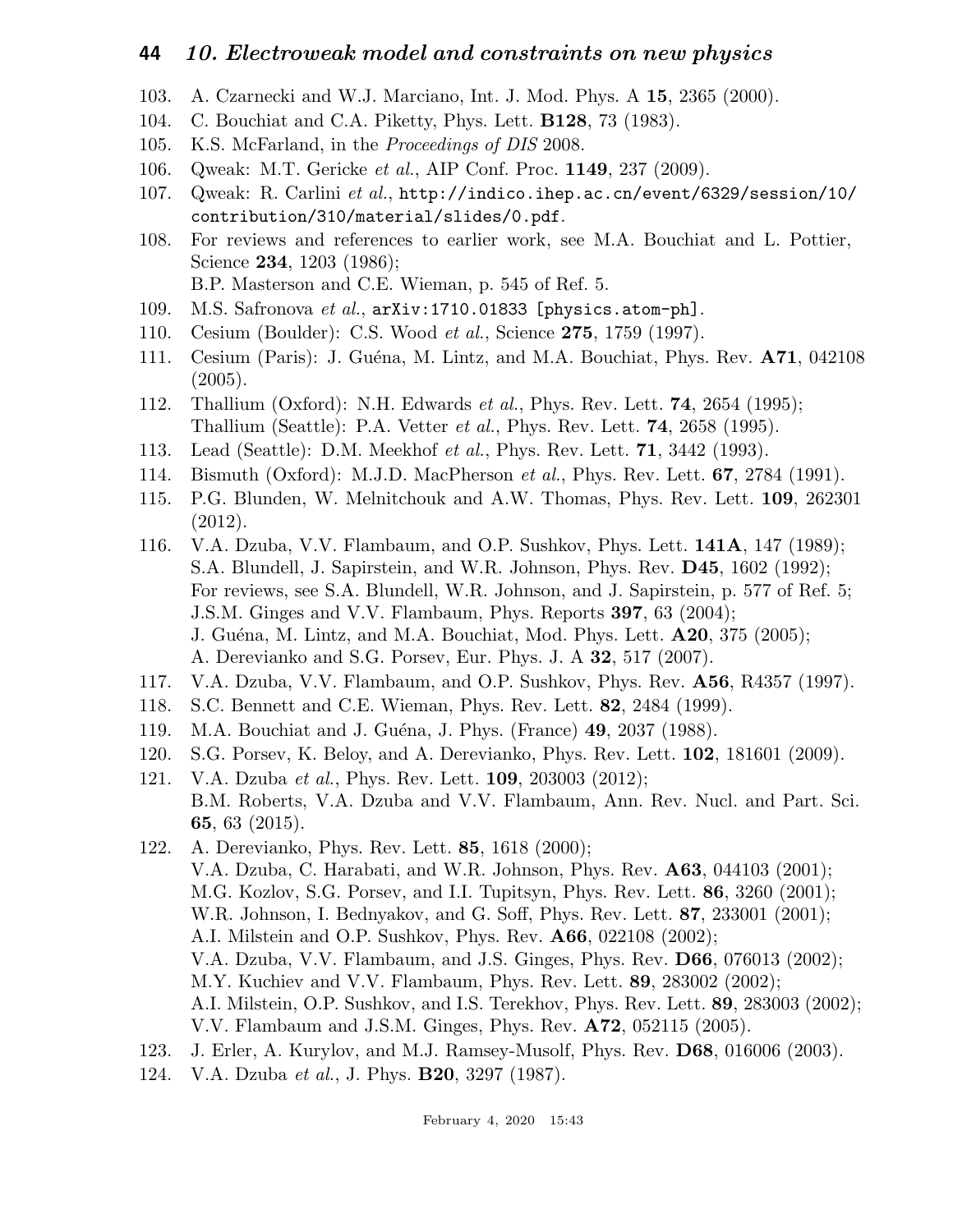- 125. Ya.B. Zel'dovich, Sov. Phys. JETP 6, 1184 (1958); V.V. Flambaum and D.W. Murray, Phys. Rev. C56, 1641 (1997); W.C. Haxton and C.E. Wieman, Ann. Rev. Nucl. Part. Sci. 51, 261 (2001).
- 126. J.L. Rosner, Phys. Rev. D53, 2724 (1996).
- 127. S.J. Pollock, E.N. Fortson, and L. Wilets, Phys. Rev. C46, 2587 (1992); B.Q. Chen and P. Vogel, Phys. Rev. C48, 1392 (1993).
- 128. R.W. Dunford and R.J. Holt, J. Phys. G34, 2099 (2007).
- 129. O.O. Versolato et al., Hyperfine Interact.  $199, 9$  (2011).
- 130. W. Hollik and G. Duckeck, Springer Tracts Mod. Phys. 162, 1 (2000).
- 131. D.Yu. Bardin et al., hep-ph/9709229.
- 132. A. Czarnecki and J.H. Kühn, Phys. Rev. Lett. **77**, 3955 (1996); R. Harlander, T. Seidensticker, and M. Steinhauser, Phys. Lett. B426, 125 (1998); J. Fleischer et al., Phys. Lett. B459, 625 (1999).
- 133. M. Awramik *et al.*, Nucl. Phys. **B813**, 174 (2009); I. Dubovyk et al., Phys. Lett. B762, 184 (2016).
- 134. A. Freitas, Phys. Lett. B730, 50 (2014) and JHEP 1404, 070 (2014).
- 135. B.W. Lynn and R.G. Stuart, Nucl. Phys. **B253**, 216 (1985).
- 136. *Physics at LEP*, ed. J. Ellis and R. Peccei, CERN 86–02, Vol. 1.
- 137. PETRA: S.L. Wu, Phys. Reports 107, 59 (1984); C. Kiesling, Tests of the Standard Theory of Electroweak Interactions, (Springer-Verlag, New York, 1988); R. Marshall, Z. Phys. C43, 607 (1989); Y. Mori *et al.*, Phys. Lett. **B218**, 499 (1989); D. Haidt, p. 203 of Ref. 5.
- 138. For reviews, see D. Schaile, p. 215, and A. Blondel, p. 277 of Ref. 5; P. Langacker [7]; and S. Riemann [139].
- 139. S. Riemann, Rept. on Prog. in Phys. 73, 126201 (2010).
- 140. SLD: K. Abe *et al.*, Phys. Rev. Lett. **84**, 5945 (2000).
- 141. SLD: K. Abe *et al.*, Phys. Rev. Lett. **85**, 5059 (2000).
- 142. SLD: K. Abe *et al.*, Phys. Rev. Lett. **86**, 1162 (2001).
- 143. SLD: K. Abe *et al.*, Phys. Rev. Lett. **78**, 17 (1997).
- 144. P.A. Grassi, B.A. Kniehl, and A. Sirlin, Phys. Rev. Lett. 86, 389 (2001).
- 145. CDF: T.A. Aaltonen et al., Phys. Rev. D93, 112016 (2016).
- 146. DØ: V.M. Abazov et al., arXiv:1710.03951 [hep-ex].
- 147. CDF and D $\emptyset$ : T.A. Aaltonen *et al.*,  $arXiv:1801.06283$  [hep-ex].
- 148. DØ: V.M. Abazov *et al.*, Phys. Rev. **D84**, 012007 (2011).
- 149. CDF: D. Acosta et al., Phys. Rev. D71, 052002 (2005).
- 150. H1: A. Aktas *et al.*, Phys. Lett. **B632**, 35 (2006).
- 151. ZEUS: H. Abramowicz et al., Phys. Rev. D93, 092002 (2016).
- 152. ATLAS: G. Aad et al., JHEP 1509, 049 (2015).
- 153. CMS: http://cds.cern.ch/record/2273392/files/SMP-16-007-pas.pdf.
- 154. LHCb: R. Aaij et al., JHEP 1511, 190 (2015).
- 155. ALEPH, DELPHI, L3, OPAL, and LEP Electroweak Working Group: S. Schael et al., Phys. Reports **532**, 119 (2013).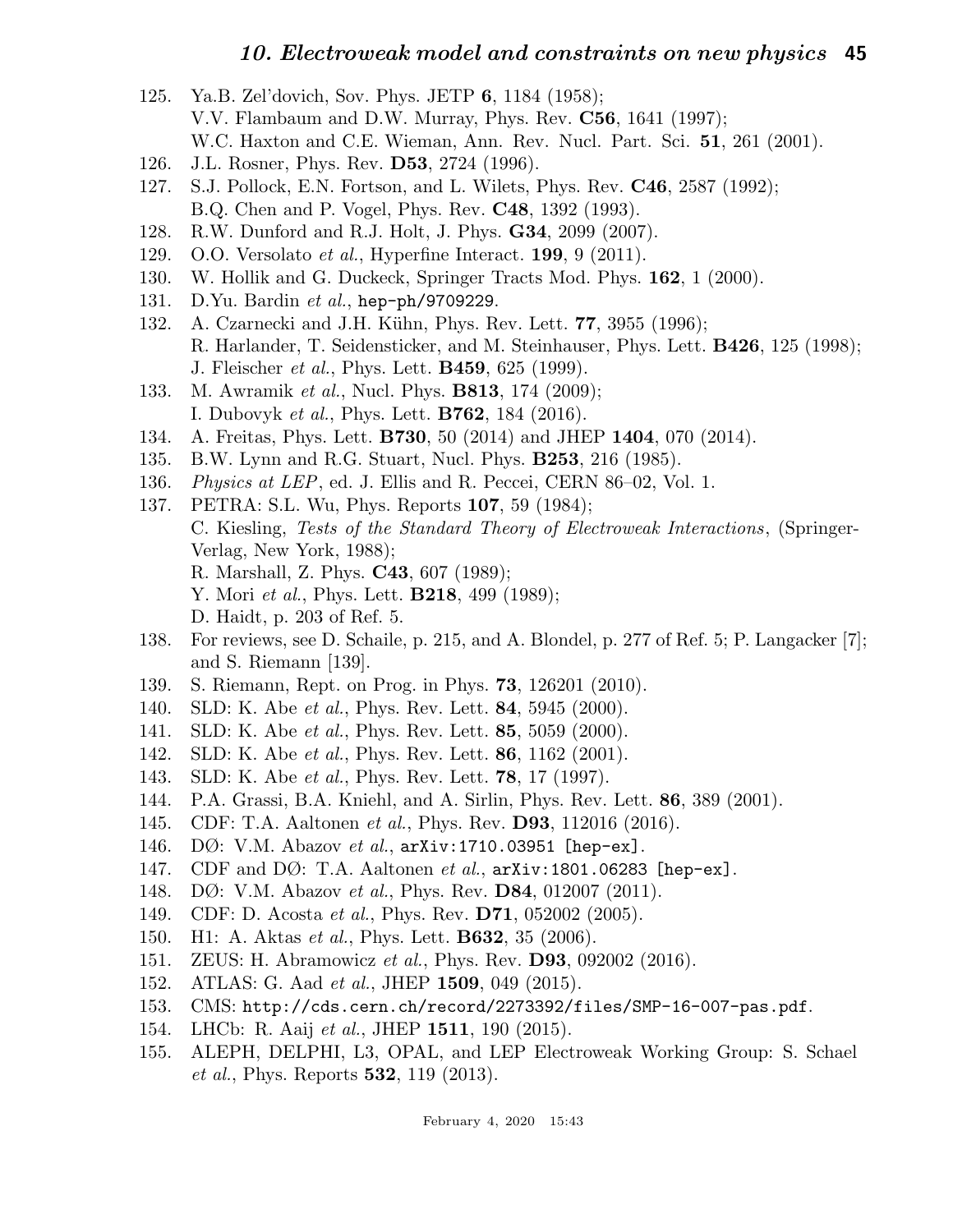- 156. ALEPH, DELPHI, L3, OPAL, and LEP Electroweak Working Group: J. Alcaraz et al., hep-ex/0612034.
- 157. A. Leike, T. Riemann, and J. Rose, Phys. Lett. B273, 513 (1991); T. Riemann, Phys. Lett. B293, 451 (1992).
- 158. A comprehensive report and further references can be found in K.G. Chetyrkin, J.H. Kühn, and A. Kwiatkowski, Phys. Reports 277, 189 (1996).
- 159. J. Schwinger, Particles, Sources, and Fields, Vol. II, (Addison-Wesley, New York, 1973); K.G. Chetyrkin, A.L. Kataev, and F.V. Tkachev, Phys. Lett. B85, 277 (1979); M. Dine and J. Sapirstein, Phys. Rev. Lett. 43, 668 (1979); W. Celmaster and R.J. Gonsalves, Phys. Rev. Lett. 44, 560 (1980); S.G. Gorishnii, A.L. Kataev, and S.A. Larin, Phys. Lett. B259, 144 (1991); L.R. Surguladze, M.A. Samuel, Phys. Rev. Lett.  $66, 560$  (1991) and *ibid.* 2416(E).
- 160. P.A. Baikov, K.G. Chetyrkin, and J.H. Kühn, Phys. Rev. Lett. **101**, 012002 (2008).
- 161. B.A. Kniehl and J.H. Kühn, Nucl. Phys. **B329**, 547 (1990); K.G. Chetyrkin and A. Kwiatkowski, Phys. Lett. B319, 307 (1993); S.A. Larin, T. van Ritbergen, and J.A.M. Vermaseren, Phys. Lett. B320, 159  $(1994);$ K.G. Chetyrkin and O.V. Tarasov, Phys. Lett. B327, 114 (1994).
- 162. A.L. Kataev, Phys. Lett. B287, 209 (1992).
- 163. D. Albert *et al.*, Nucl. Phys. **B166**, 460 (1980); F. Jegerlehner, Z. Phys. C32, 425 (1986); A. Djouadi, J.H. Kühn, and P.M. Zerwas, Z. Phys. **C46**, 411 (1990); A. Borrelli et al., Nucl. Phys. B333, 357 (1990).
- 164. A.A. Akhundov, D.Yu. Bardin, and T. Riemann, Nucl. Phys. B276, 1 (1986); W. Beenakker and W. Hollik, Z. Phys. C40, 141 (1988); B.W. Lynn and R.G. Stuart, Phys. Lett. B352, 676 (1990); J. Bernabeu, A. Pich, and A. Santamaria, Phys. Lett. B200, 569 (1988) and Nucl. Phys. B363, 326 (1991).
- 165. H. Davoudiasl, H.-S. Lee, and W.J. Marciano, Phys. Rev. D86, 095009 (2012).
- 166. E. Braaten, S. Narison, and A. Pich, Nucl. Phys. B373, 581 (1992).
- 167. M. Davier et al., Eur. Phys. J. C74, 2803 (2014).
- 168. F. Le Diberder and A. Pich, Phys. Lett. B286, 147 (1992).
- 169. M. Beneke and M. Jamin, JHEP 0809, 044 (2008).
- 170. E. Braaten and C.S. Li, Phys. Rev. **D42**, 3888 (1990).
- 171. J. Erler, Rev. Mex. Fis. 50, 200 (2004).
- 172. D. Boito et al., Phys. Rev. D85, 093015 (2012).
- 173. D. Boito et al., Phys. Rev. D91, 034003 (2015).
- 174. A. Pich, Prog. in Part. Nucl. Phys. 75, 41 (2014); A. Pich and A. Rodriguez-Sánchez, Phys. Rev. D94, 034027 (2016).
- 175. J. Erler, arXiv:1102.5520 [hep-ph].
- 176. E821: G.W. Bennett *et al.*, Phys. Rev. Lett. **92**, 161802 (2004).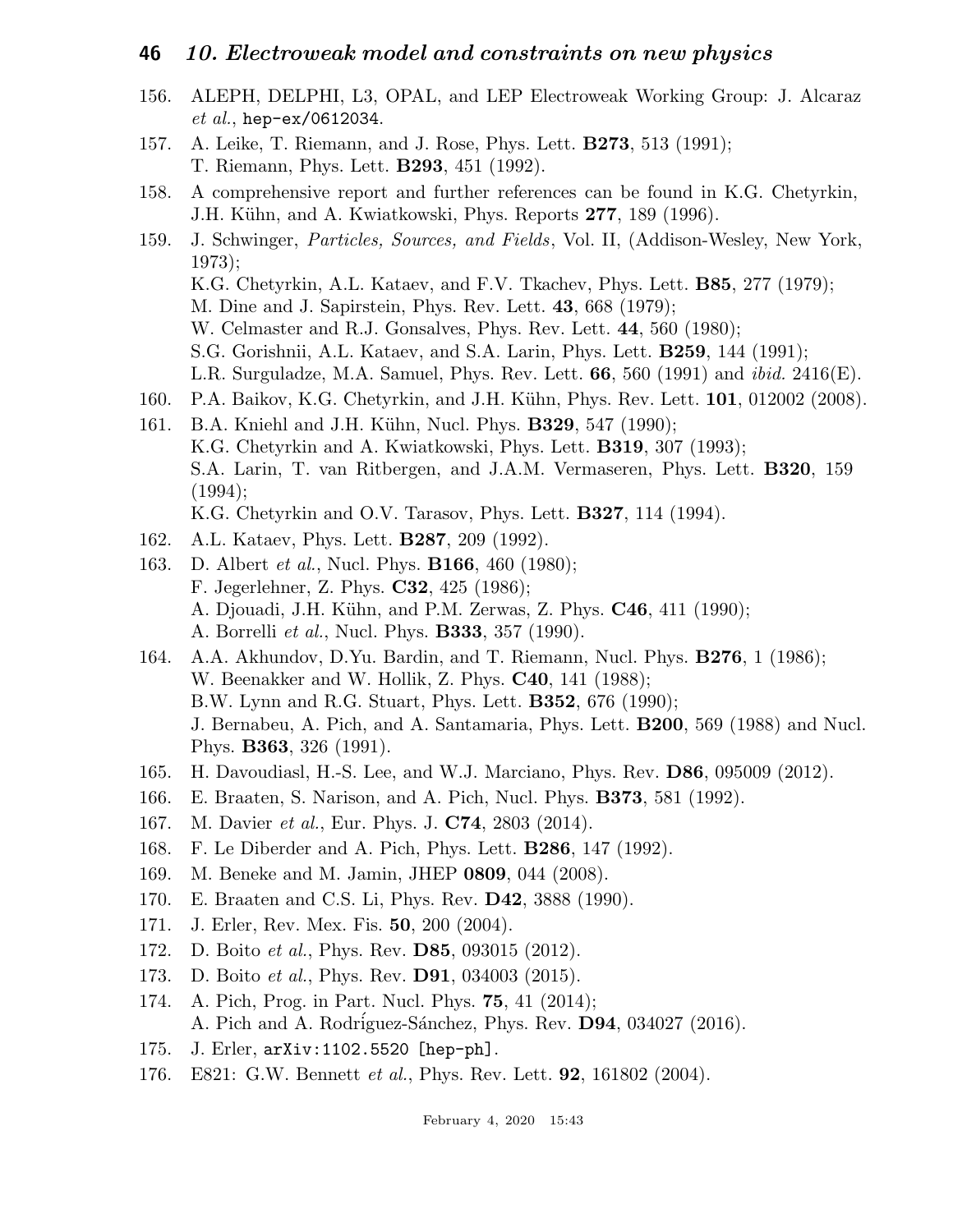| 177. | T. Aoyama et al., Phys. Rev. Lett. <b>109</b> , 111808 (2012);                        |
|------|---------------------------------------------------------------------------------------|
|      | T. Aoyama et al., PTEP 2012, 01A107 (2012);                                           |
|      | P. Baikov, A. Maier and P. Marquard, Nucl. Phys. <b>B877</b> , 647 (2013).            |
| 178. | G. Li, R. Mendel, and M.A. Samuel, Phys. Rev. D47, 1723 (1993);                       |
|      | S. Laporta and E. Remiddi, Phys. Lett. <b>B301</b> , 440 (1993);                      |
|      | S. Laporta and E. Remiddi, Phys. Lett. <b>B379</b> , 283 (1996);                      |
|      | A. Czarnecki and M. Skrzypek, Phys. Lett. <b>B449</b> , 354 (1999).                   |
| 179. | J. Erler and M. Luo, Phys. Rev. Lett. 87, 071804 (2001).                              |
| 180. | S. Laporta, Phys. Lett. <b>B772</b> , 232 (2017).                                     |
| 181. | S.J. Brodsky and J.D. Sullivan, Phys. Rev. D156, 1644 (1967);                         |
|      | T. Burnett and M.J. Levine, Phys. Lett. <b>B24</b> , 467 (1967);                      |
|      | R. Jackiw and S. Weinberg, Phys. Rev. D5, 2473 (1972);                                |
|      | I. Bars and M. Yoshimura, Phys. Rev. $D6$ , 374 (1972);                               |
|      | K. Fujikawa, B.W. Lee, and A.I. Sanda, Phys. Rev. D6, 2923 (1972);                    |
|      | G. Altarelli, N. Cabibbo, and L. Maiani, Phys. Lett. <b>B40</b> , 415 (1972);         |
|      | W.A. Bardeen, R. Gastmans, and B.E. Laurup, Nucl. Phys. <b>B46</b> , 315 (1972).      |
| 182. | T.V. Kukhto et al., Nucl. Phys. <b>B371</b> , 567 (1992);                             |
|      | S. Peris, M. Perrottet, and E. de Rafael, Phys. Lett. <b>B355</b> , 523 (1995);       |
|      | A. Czarnecki, B. Krause, and W.J. Marciano, Phys. Rev. D52, 2619 (1995);              |
|      | A. Czarnecki, B. Krause, and W.J. Marciano, Phys. Rev. Lett. <b>76</b> , 3267 (1996); |
|      | C. Gnendiger, D. Stöckinger and H. Stöckinger-Kim, Phys. Rev. D88, 053005             |
|      | (2013).                                                                               |
| 183. | G. Degrassi and G. Giudice, Phys. Rev. D58, 053007 (1998);                            |
|      | A. Czarnecki, W.J. Marciano and A. Vainshtein, Phys. Rev. D67, 073006 (2003)          |
|      | and <i>ibid.</i> <b>D73</b> , 119901(E) (2006).                                       |
| 184. | F. Jegerlehner et al., EPJ Web Conf. 166, 00022 (2018).                               |
| 185. | B. Chakraborty et al., Phys. Rev. D96, 034516 (2017);                                 |
|      | M. Della Morte et al., JHEP 1710, 020 (2017);                                         |
|      | C. Lehner $et$ al., $arXiv:1710.06874$ [hep-lat];                                     |
|      | M. Della Morte et al., arXiv:1710.10072 [hep-lat];                                    |
|      | S. Borsanyi $et$ $al.$ , $arXiv:1711.04980$ [hep-lat];                                |
|      | T. Blum <i>et al.</i> , $arXiv:1801.07224$ [hep-lat].                                 |
| 186. | K. Melnikov and A. Vainshtein, Phys. Rev. D70, 113006 (2004).                         |
| 187. | J. Erler and G. Toledo Sánchez, Phys. Rev. Lett. <b>97</b> , 161801 (2006).           |
| 188. | J. Prades, E. de Rafael, and A. Vainshtein, Adv. Ser. Direct. High Energy Phys.       |
|      | $20, 303$ (2009).                                                                     |
| 189. | M. Knecht and A. Nyffeler, Phys. Rev. <b>D65</b> , 073034 (2002).                     |
| 190. | M. Hayakawa and T. Kinoshita, hep-ph/0112102;                                         |
|      | J. Bijnens, E. Pallante, and J. Prades, Nucl. Phys. <b>B626</b> , 410 (2002);         |
|      | A recent discussion is in J. Bijnens and J. Prades, Mod. Phys. Lett. A22, 767         |
|      | (2007).                                                                               |
| 191. | T. Blum <i>et al.</i> , Phys. Rev. Lett. <b>118</b> , 022005 (2017);                  |
|      | A. Gérardin et al., $arXiv:1712.00421$ [hep-lat].                                     |
| 192. | B. Krause, Phys. Lett. <b>B390</b> , 392 (1997).                                      |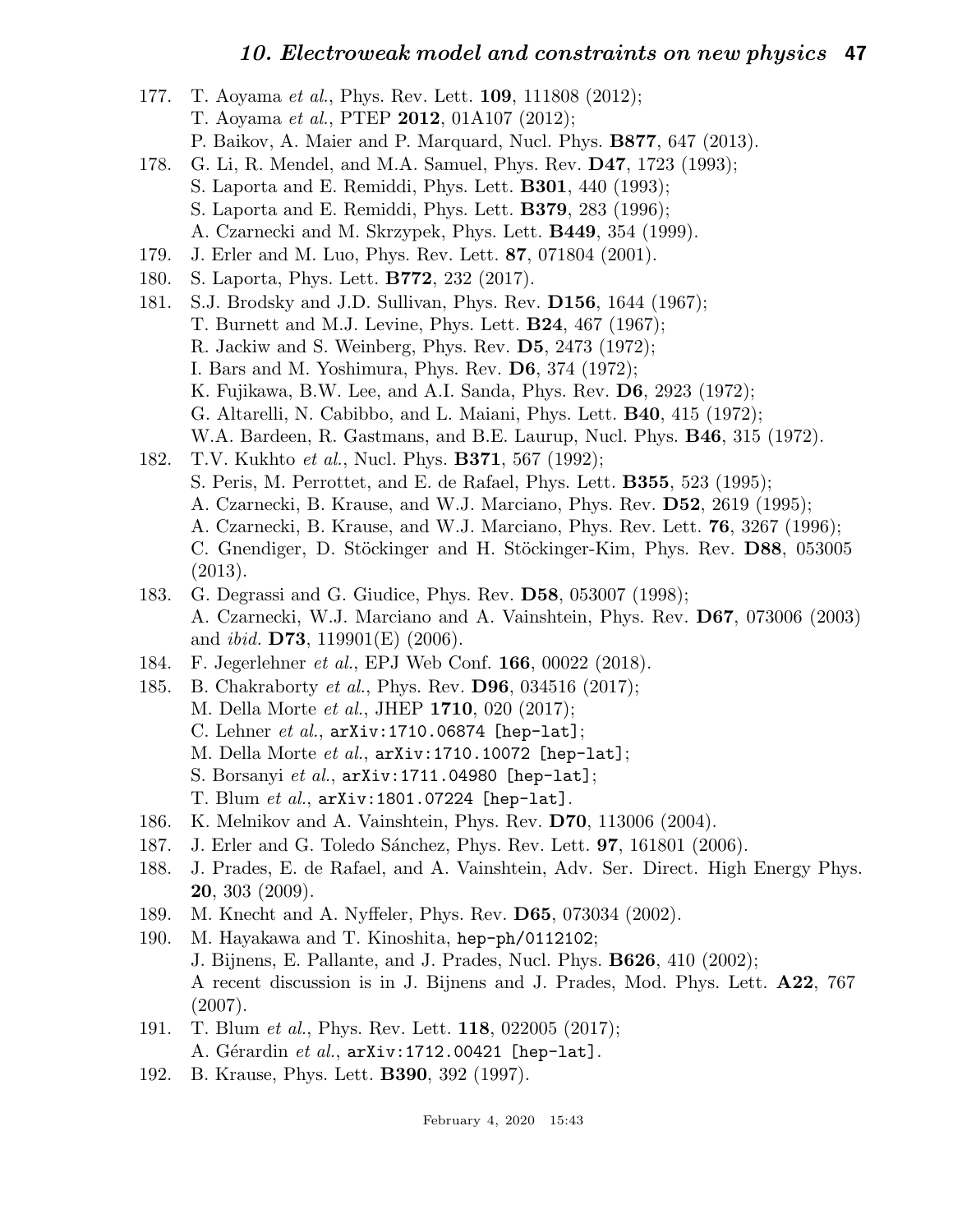- 193. A. Kurz et al., Phys. Lett. **B734**, 144 (2014); A. Kurz et al., EPJ Web Conf. 118, 01033 (2016).
- 194. G. Colangelo et al., Phys. Lett. B735, 90 (2014).
- 195. J.L. Lopez, D.V. Nanopoulos, and X. Wang, Phys. Rev. D49, 366 (1994).
- 196. U. Amaldi et al., Phys. Rev. D36, 1385 (1987); G. Costa et al., Nucl. Phys. B297, 244 (1988); P. Langacker and M. Luo, Phys. Rev. D44, 817 (1991); J. Erler and P. Langacker, Phys. Rev. D52, 441 (1995).
- 197. CDF and  $DØ: T.$  Aaltonen *et al.*, Phys. Rev. **D88**, 052018 (2013).
- 198. ATLAS: M. Aaboud et al., Eur. Phys. J. C78, 110 (2018).
- 199. Tevatron Electroweak Working Group, CDF and DØ: arXiv:1003.2826 [hep-ex].
- 200. ATLAS and CMS: G. Aad et al., Phys. Rev. Lett. 114, 191803 (2015) and http://cds.cern.ch/record/2052552/files/ATLAS-CONF-2015-044.pdf.
- 201. ATLAS: http://cds.cern.ch/record/2273853/files/ATLAS-CONF-2017-046.pdf.
- 202. D. Sperka, in the Proceedings of the 53rd Rencontres de Moriond  $EW$  2018.
- 203. F. James and M. Roos, Comput. Phys. Commun. 10, 343 (1975).
- 204. CMS: S. Chatrchyan et al., Phys. Lett. **B728**, 496 (2014) and *ibid.* 526(E) (2014).
- 205. DØ: V.M. Abazov *et al.*, Phys. Rev. **D80**, 111107 (2009).
- 206. T. Klijnsma et al., Eur. Phys. J. C77, 778 (2017).
- 207. P. Langacker and N. Polonsky, Phys. Rev. D52, 3081 (1995); J. Bagger, K.T. Matchev, and D. Pierce, Phys. Lett. B348, 443 (1995).
- 208. M. Veltman, Nucl. Phys. B123, 89 (1977); M. Chanowitz, M.A. Furman, and I. Hinchliffe, Phys. Lett. B78, 285 (1978); The two-loop correction has been obtained by J.J. van der Bij and F. Hoogeveen, Nucl. Phys. B283, 477 (1987).
- 209. P. Langacker and M. Luo, Phys. Rev. D45, 278 (1992) and refs. therein.
- 210. A. Denner, R.J. Guth, and J.H. Kühn, Phys. Lett. **B240**, 438 (1990); W. Grimus *et al.*, J. Phys. G **35**, 075001 (2008); H.E. Haber and D. O'Neil, Phys. Rev. D83, 055017 (2011).
- 211. S. Bertolini and A. Sirlin, Phys. Lett. B257, 179 (1991).
- 212. M. Peskin and T. Takeuchi, Phys. Rev. Lett. 65, 964 (1990); M. Peskin and T. Takeuchi, Phys. Rev. D46, 381 (1992); M. Golden and L. Randall, Nucl. Phys. B361, 3 (1991).
- 213. D. Kennedy and P. Langacker, Phys. Rev. D44, 1591 (1991).
- 214. G. Altarelli and R. Barbieri, Phys. Lett. B253, 161 (1991).
- 215. B. Holdom and J. Terning, Phys. Lett. B247, 88 (1990).
- 216. B.W. Lynn, M.E. Peskin, and R.G. Stuart, p. 90 of Ref. 136.
- 217. An alternative formulation is given by K. Hagiwara et al., Z. Phys. C64, 559  $(1994)$ , and *ibid.* **68**,  $352(E)$  (1995); K. Hagiwara, D. Haidt, and S. Matsumoto, Eur. Phys. J. C2, 95 (1998).
- 218. I. Maksymyk, C.P. Burgess, and D. London, Phys. Rev. D50, 529 (1994); C.P. Burgess et al., Phys. Lett. B326, 276 (1994); R. Barbieri, M. Frigeni, and F. Caravaglios, Phys. Lett. B279, 169 (1992).
- 219. R. Barbieri et al., Nucl. Phys. B703, 127 (2004).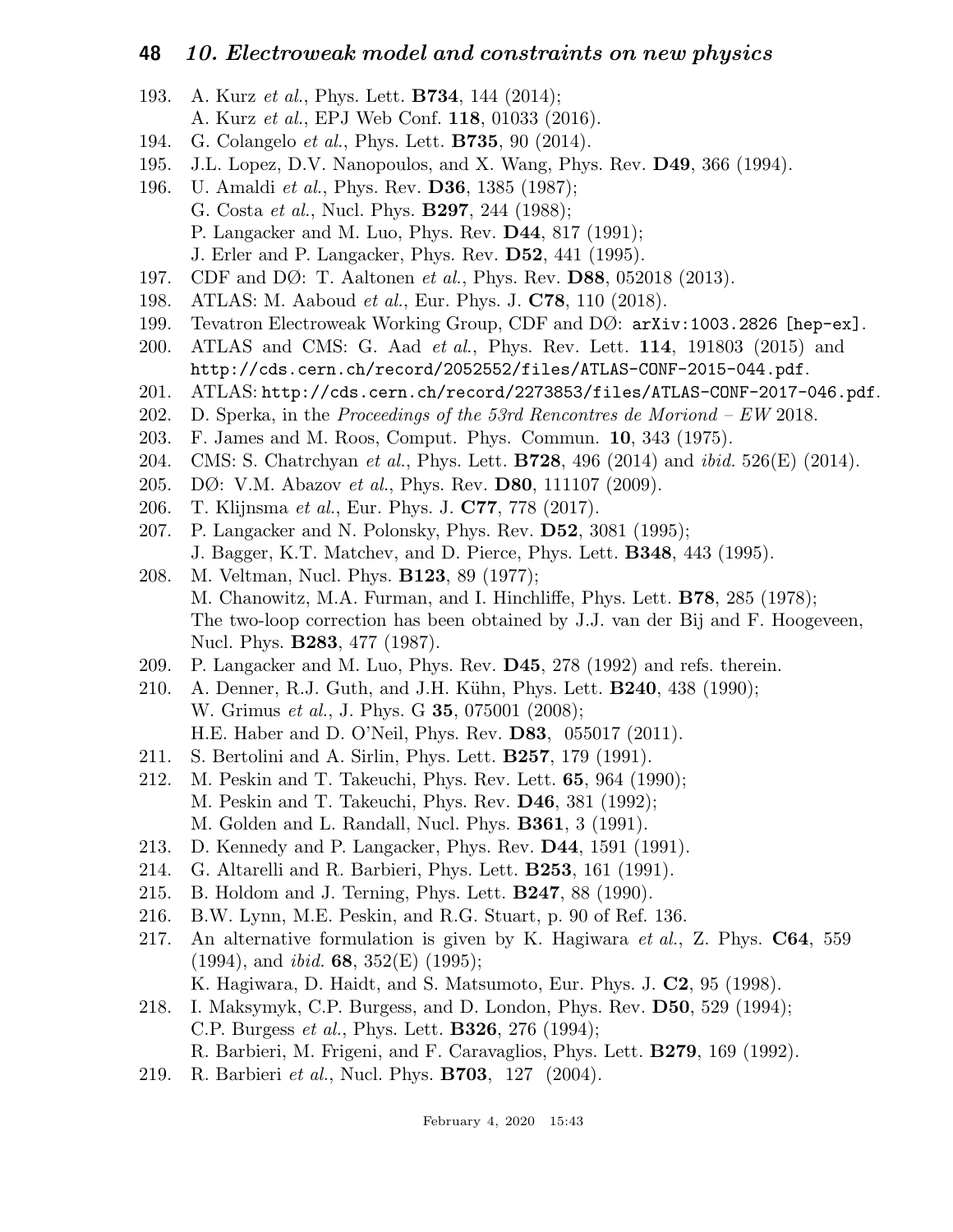- 220. M.S. Carena *et al.*, Nucl. Phys. **B759**, 202 (2006).
- 221. R. Contino, arXiv:1005.4269 [hep-ph].
- 222. E. Gates and J. Terning, Phys. Rev. Lett. 67, 1840 (1991); R. Sundrum and S.D.H. Hsu, Nucl. Phys. B391, 127 (1993); R. Sundrum, Nucl. Phys. B395, 60 (1993); M. Luty and R. Sundrum, Phys. Rev. Lett. 70, 529 (1993); T. Appelquist and J. Terning, Phys. Lett. B315, 139 (1993); D.D. Dietrich, F. Sannino, and K. Tuominen, Phys. Rev. D72, 055001 (2005); N.D. Christensen and R. Shrock, Phys. Lett. B632, 92 (2006); M. Harada, M. Kurachi, and K. Yamawaki, Prog. Theor. Phys. 115, 765 (2006). 223. H. Georgi, Nucl. Phys. B363, 301 (1991); M.J. Dugan and L. Randall, Phys. Lett. B264, 154 (1991). 224. R. Barbieri *et al.*, Nucl. Phys. **B341**, 309 (1990). 225. J. Erler and D.M. Pierce, Nucl. Phys. **B526**, 53 (1998); G.C. Cho and K. Hagiwara, Nucl. Phys. B574, 623 (2000); G. Altarelli et al., JHEP 0106, 018 (2001); S. Heinemeyer, W. Hollik, and G. Weiglein, Phys. Reports 425, 265 (2006); S.P. Martin, K. Tobe, and J.D. Wells, Phys. Rev. D71, 073014 (2005); G. Marandella, C. Schappacher, and A. Strumia, Nucl. Phys. B715, 173 (2005); M.J. Ramsey-Musolf and S. Su, Phys. Reports 456, 1 (2008); A. Djouadi, Phys. Reports 459, 1 (2008); S. Heinemeyer *et al.*, JHEP **0804**, 039 (2008);
	- O. Buchmueller et al., Eur. Phys. J. C72, 2020 (2012).
- 226. B. Grinstein and M.B. Wise, Phys. Lett. B265, 326 (1991).
- 227. A. Pich, I. Rosell and J.J. Sanz-Cillero, JHEP 1401, 157 (2014).
- 228. C.T. Hill and E.H. Simmons, Phys. Reports 381, 235 (2003).
- 229. G. Panico and A. Wulzer, Lect. Notes Phys. 913, 1 (2016).
- 230. J. Erler and P. Langacker, Phys. Rev. Lett. 105, 031801 (2010).
- 231. CMS: S. Chatrchyan et al., Phys. Rev. D86, 112003 (2012).
- 232. O. Eberhardt et al., Phys. Rev. Lett. 109, 241802 (2012); A. Djouadi and A. Lenz, Phys. Lett. B715, 310 (2012).
- 233. J. Maalampi and M. Roos, Phys. Reports 186, 53 (1990).
- 234. For reviews, see the Section on "Grand Unified Theories" in this Review; P. Langacker, Phys. Reports 72, 185 (1981); J.L. Hewett and T.G. Rizzo, Phys. Reports 183, 193 (1989); J. Kang, P. Langacker and B.D. Nelson, Phys. Rev. D77, 035003 (2008); S.P. Martin, Phys. Rev. D81, 035004 (2010); P.W. Graham et al., Phys. Rev. D81, 055016 (2010).
- 235. J. Erler, J.L. Feng, and N. Polonsky, Phys. Rev. Lett. 78, 3063 (1997).
- 236. D. Choudhury, T.M.P. Tait, and C.E.M. Wagner, Phys. Rev. D65, 053002 (2002).
- 237. J. Erler and P. Langacker, Phys. Rev. Lett. 84, 212 (2000).
- 238. P. Langacker and M. Plümacher, Phys. Rev. **D62**, 013006 (2000).
- 239. DELPHI: P. Abreu *et al.*, Eur. Phys. J. **C10**, 415 (1999).